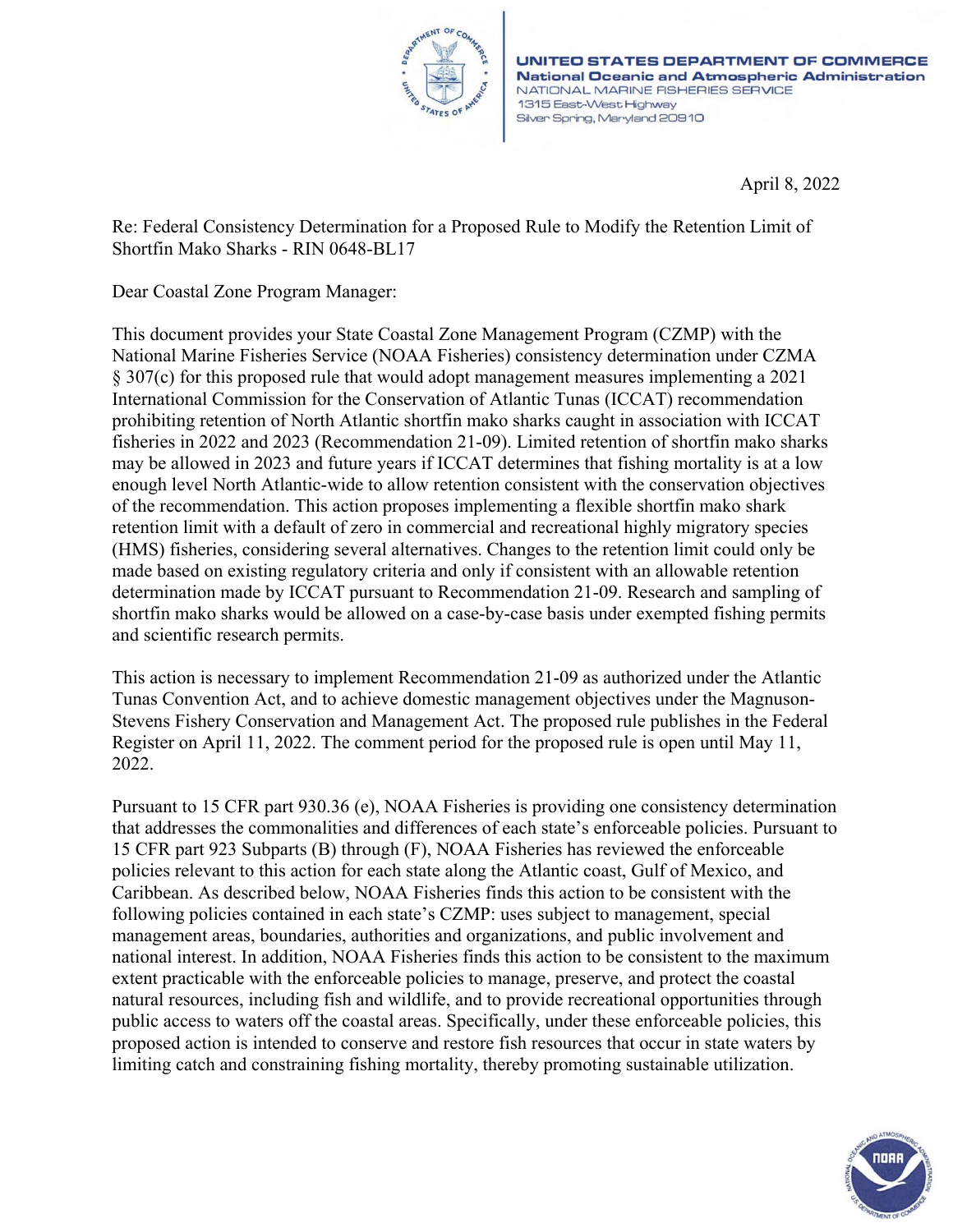Consistent with 15 CFR 930.41(a), NOAA Fisheries requests that, once you have received our consistency determination and accompanying information, you review this information in 60 days and advise us of your agreement or disagreement with our consistency determination. Please refer to the subject line in your reply to this letter. In the event that there is no response from your agency within 60 days of receipt of this package, we will presume your agency's concurrence with our determination of consistency. Please contact Carrie Soltanoff of my staff at [carrie.soltanoff@noaa.gov](mailto:carrie.soltanoff@noaa.gov) or 301-427-8503 if you have any questions on the proposed action.

Sincerely,

Jemp M Wallow

for Kelly Denit Director, Office of Sustainable Fisheries National Marine Fisheries Service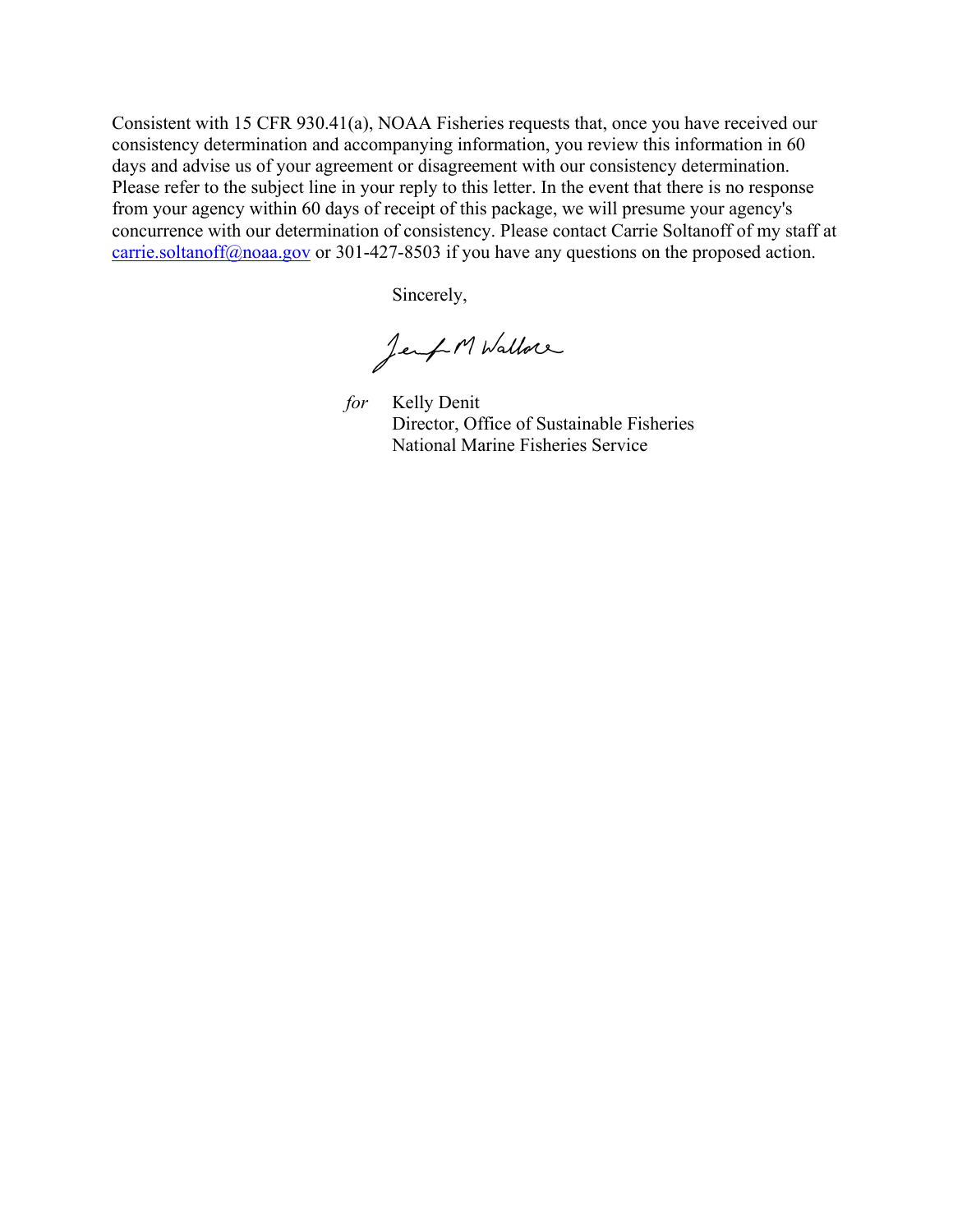# *Draft Environmental Assessment, Regulatory Impact Review, and Initial Regulatory Flexibility Analysis for a* **Rule to Modify the Retention Limit for Shortfin Mako Sharks**



**United States Department of Commerce National Oceanic and Atmospheric Administration National Marine Fisheries Service Office of Sustainable Fisheries Highly Migratory Species Management Division** 

April 8, 2022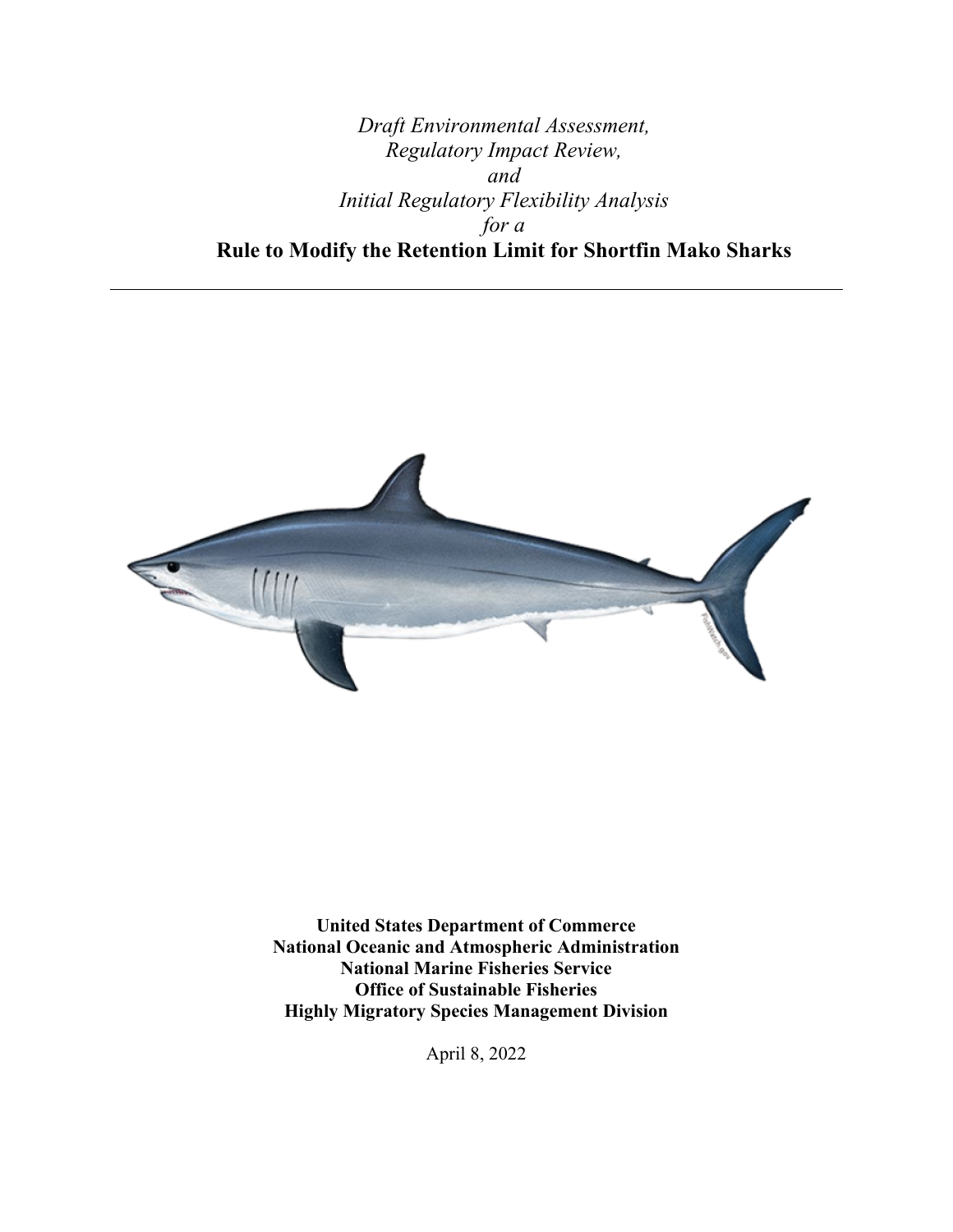# <span id="page-3-0"></span>**Abstract**

| <b>Action:</b>           | Modify the retention limit for shortfin mako sharks                                                                                                                                                                                                                                                                                                                                                                                                                                                                                                                                                                                                                                                                                                                                                                                   |  |
|--------------------------|---------------------------------------------------------------------------------------------------------------------------------------------------------------------------------------------------------------------------------------------------------------------------------------------------------------------------------------------------------------------------------------------------------------------------------------------------------------------------------------------------------------------------------------------------------------------------------------------------------------------------------------------------------------------------------------------------------------------------------------------------------------------------------------------------------------------------------------|--|
| Type of statement:       | Draft Environmental Assessment, Regulatory Impact Review, and<br><b>Initial Regulatory Flexibility Analysis</b>                                                                                                                                                                                                                                                                                                                                                                                                                                                                                                                                                                                                                                                                                                                       |  |
| <b>Lead Agency:</b>      | National Marine Fisheries Service: Office of Sustainable Fisheries                                                                                                                                                                                                                                                                                                                                                                                                                                                                                                                                                                                                                                                                                                                                                                    |  |
| For further information: | Highly Migratory Species Management Division (F/SF1)<br><b>National Marine Fisheries Service</b><br>Attn: Carrie Soltanoff<br>1315 East-West Highway<br>Silver Spring, MD 20910<br>Phone: (301) 427-8503                                                                                                                                                                                                                                                                                                                                                                                                                                                                                                                                                                                                                              |  |
| Abstract:                | This proposed action is necessary to implement binding<br>recommendations of the International Commission for the<br>Conservation of Atlantic Tunas (ICCAT), as required by the<br>Atlantic Tunas Convention Act, and to achieve domestic<br>management objectives under the Magnuson-Stevens Fishery<br>Conservation and Management Act. This proposed action would<br>adopt management measures implementing a 2021 ICCAT<br>recommendation prohibiting retention of North Atlantic shortfin<br>mako sharks caught in association with ICCAT fisheries but that<br>allows for the possibility of retention in the future. Accordingly,<br>this action proposes implementing a flexible shortfin mako shark<br>retention limit with a default of zero in commercial and<br>recreational Atlantic highly migratory species fisheries. |  |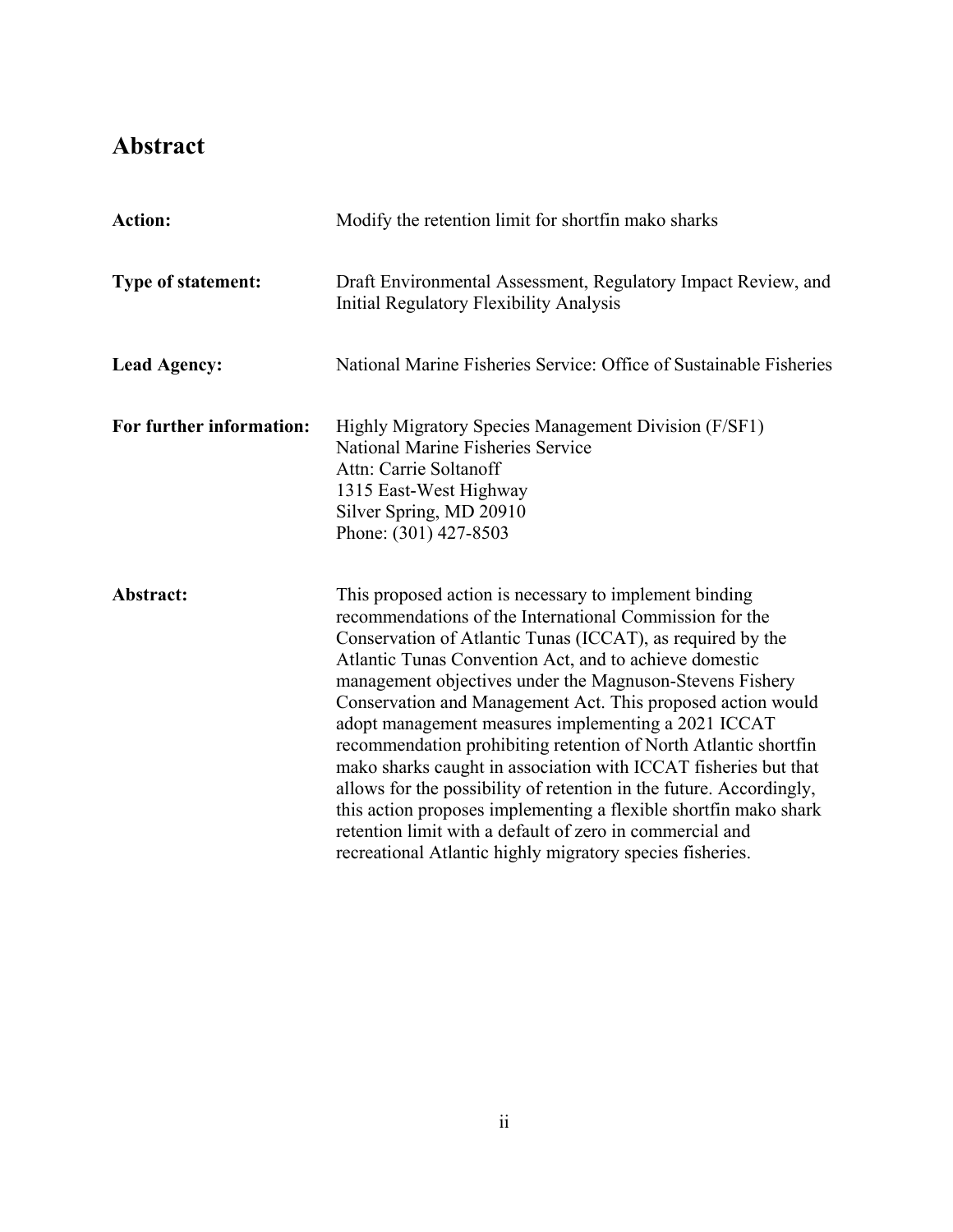# <span id="page-4-0"></span>**Table of Contents**

| Abstract                                                       | 11           |
|----------------------------------------------------------------|--------------|
| Table of Contents                                              | iii          |
| Introduction<br>1.0                                            | $\mathbf{1}$ |
| <b>Regulatory Authorities</b><br>1.1                           | $\mathbf{1}$ |
| <b>Management History</b><br>1.2                               | 2            |
| Proposed Action, Purpose, and Need<br>1.3                      | 5            |
| Scope and Organization of this Document<br>1.4                 | 6            |
| 2.0<br>Summary of the Alternatives                             | 8            |
| 2.1.<br>Alternatives for Shortfin Mako Shark Management        | 8            |
| <b>Affected Environment</b><br>3.0                             | 12           |
| North Atlantic Shortfin Mako Stock Status and Biology<br>3.1   | 12           |
| Description of the Fishery<br>3.2                              | 13           |
| Research on Shortfin Mako Sharks<br>3.3                        | 16           |
| Endangered Species Act and Marine Mammal Protection Act<br>3.4 | 17           |
| <b>Environmental Consequences of Alternatives</b><br>4.0       | 20           |
| <b>Ecological Evaluation</b><br>4.1                            | 20           |
| Social and Economic Impacts<br>4.2                             | 24           |
| <b>Essential Fish Habitat</b><br>4.3                           | 27           |
| <b>Protected Resources</b><br>4.4                              | 28           |
| <b>Environmental Justice Concerns</b><br>4.5                   | 28           |
| <b>Coastal Zone Management Act</b><br>4.6                      | 29           |
| Comparison of NEPA Alternatives<br>4.7                         | 29           |
| <b>Cumulative Impacts</b><br>4.8                               | 29           |
| Mitigation and Unavoidable Adverse Impacts<br>5.0              | 31           |
| <b>Mitigating Measures</b><br>5.1                              | 31           |
| Unavoidable Adverse Impacts<br>5.2                             | 31           |
| Irreversible and irretrievable commitment of resources<br>5.3  | 32           |
| <b>Regulatory Impact Review</b><br>6.0                         | 33           |
| Description of Management Objectives<br>6.1                    | 33           |
| Description of Fishery<br>6.2                                  | 34           |
| <b>Statement of Problem</b><br>6.3                             | 34           |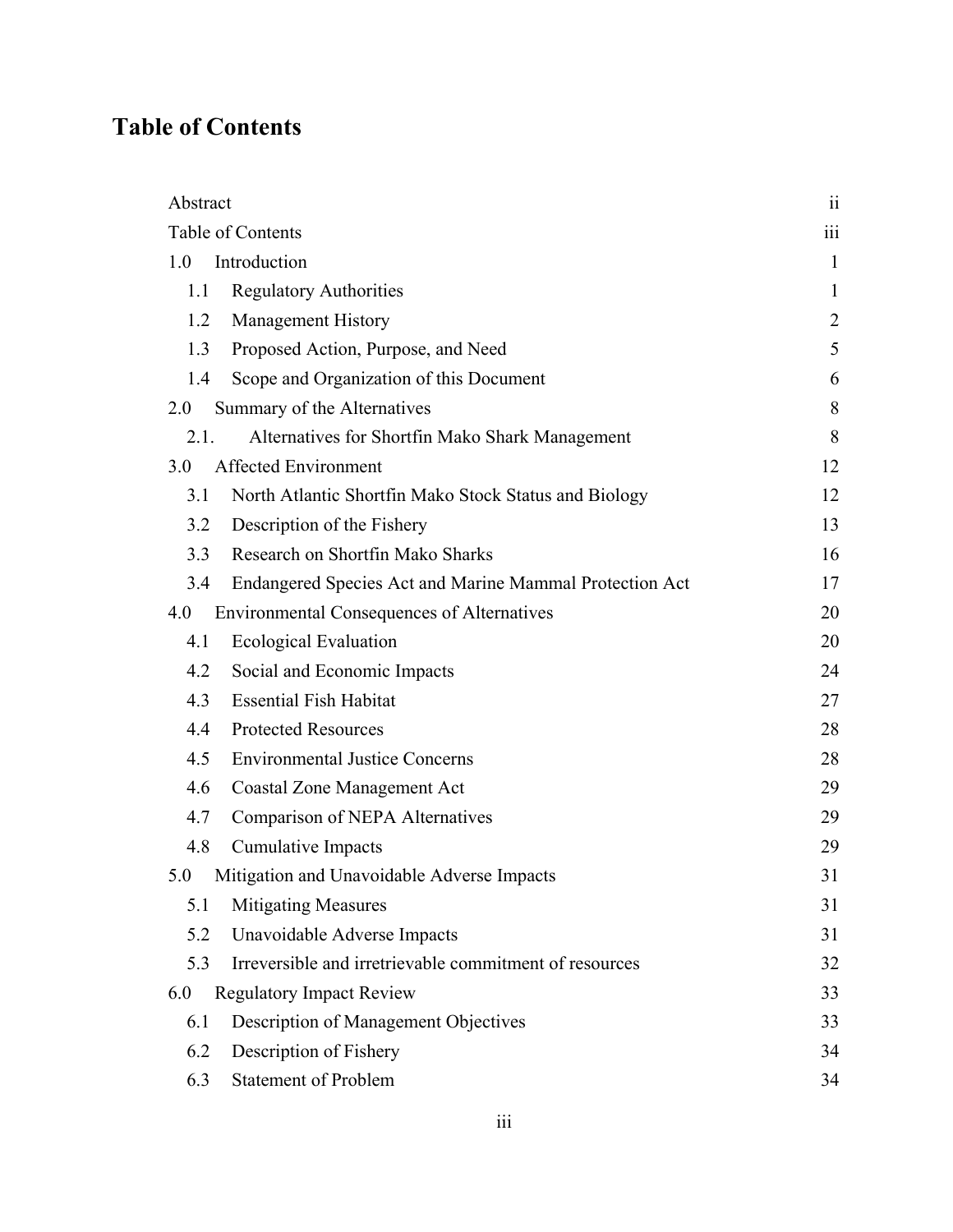| 6.4                    | Description of Each Alternative                                                                                                                                                                                                               | 34 |
|------------------------|-----------------------------------------------------------------------------------------------------------------------------------------------------------------------------------------------------------------------------------------------|----|
| 6.5<br><b>Baseline</b> | Economic Analysis of Expected Effects of Each Alternative Relative to the<br>34                                                                                                                                                               |    |
| 6.6                    | Conclusion                                                                                                                                                                                                                                    | 35 |
| 7.0                    | Initial Regulatory Flexibility Act                                                                                                                                                                                                            | 36 |
| 7.1                    | Description of the Reasons Why Action is Being Considered                                                                                                                                                                                     | 36 |
| 7.2                    | Statement of the Objectives of, and Legal Basis for, the Proposed Rule                                                                                                                                                                        | 36 |
| 7.3<br>Rule Will Apply | Description and Estimate of the Number of Small Entities to Which the Proposed                                                                                                                                                                | 36 |
| 7.4                    | Description of the Projected Reporting, Recordkeeping, and other Compliance<br>Requirements of the Proposed Rule, including an Estimate of the Classes of Small Entities<br>which will be Subject to the Requirements of the Report or Record | 37 |
| 7.5                    | Identification of all Relevant Federal Rules which may Duplicate, Overlap, or<br>Conflict with the Proposed Rule                                                                                                                              | 37 |
| 7.6                    | Description of any Significant Alternatives to the Proposed Rule that<br>Accomplish the Stated Objectives of Applicable Statutes and that Minimize any Significant<br>Economic Impact of the Proposed Rule on Small Entities                  | 37 |
| 8.0                    | Applicable Law                                                                                                                                                                                                                                | 41 |
| 8.1                    | Magnuson-Stevens Fishery Conservation and Management Act                                                                                                                                                                                      | 41 |
| 8.2                    | Paperwork Reduction Act                                                                                                                                                                                                                       | 43 |
| 8.3                    | E.O. 13132: Federalism                                                                                                                                                                                                                        | 43 |
| 9.0                    | List of Agencies and Persons Consulted                                                                                                                                                                                                        | 45 |
| 10.0                   | References                                                                                                                                                                                                                                    | 46 |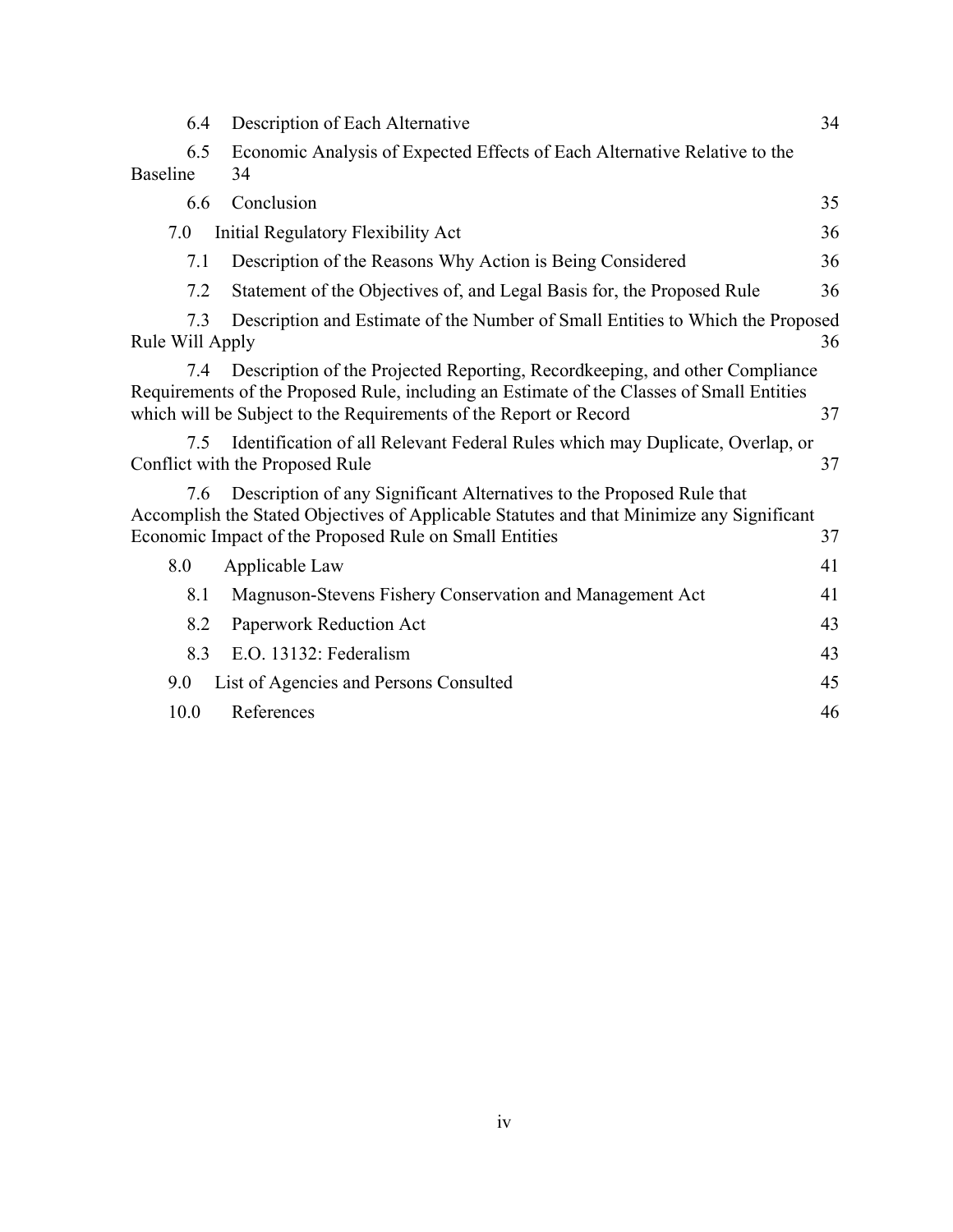# <span id="page-6-0"></span>**1.0 Introduction**

## <span id="page-6-1"></span>**1.1 Regulatory Authorities**

The National Marine Fisheries Service (NOAA Fisheries), on behalf of the Secretary of Commerce, is responsible for managing Atlantic highly migratory species<sup>[1](#page-6-2)</sup> (HMS), including the federal Atlantic shark, tuna, billfish, and swordfish fisheries, under the authority of the Magnuson-Stevens Fishery Conservation and Management Act (Magnuson-Stevens Act; 16 U.S.C. 1801 et seq.), Section 304(g), and the Atlantic Tunas Convention Act (ATCA; 16 U.S.C. 971 et seq.). Under the Magnuson-Stevens Act, NOAA Fisheries must, consistent with ten National Standards, manage fisheries to maintain optimum yield on a continuing basis, while preventing overfishing. Since 1993, NOAA Fisheries has implemented several fishery management plans (FMPs), FMP amendments, and numerous regulations relating to Atlantic HMS fisheries under the authority of the Magnuson-Stevens Act. Currently, Atlantic HMS fisheries are managed under the 2006 Consolidated Atlantic HMS FMP (2006 Consolidated HMS FMP), its amendments, and implementing regulations at 50 Code of Federal Regulations (CFR) part 635.

In accordance with both the Magnuson-Stevens Act and ATCA, the alternatives in this Environmental Assessment (EA) and associated proposed rule analyze the potential environmental, economic, and social impacts of options to implement the 2021 International Commission for the Conservation of Atlantic Tunas (ICCAT) recommendation on shortfin mako sharks (Recommendation 21-09). In addition to the Magnuson-Stevens Act and ATCA, any management measures must also be consistent with other applicable laws including, but not limited to, the National Environmental Policy Act (NEPA), the Endangered Species Act (ESA), the Marine Mammal Protection Act (MMPA), and the Coastal Zone Management Act (CZMA). This document is prepared, in part, to comply with NOAA Fisheries' responsibilities under NEPA, as implemented by the regulations published by the Council on Environmental Quality (CEQ), 50 CFR Parts 1501-1508<sup>[2](#page-6-3)</sup>, and NOAA Administrative Order 216-6A: Compliance with the National Environmental Policy Act, Executive Orders 12114, Environmental Effects Abroad of Major Federal Actions; 11988 and 13690, Floodplain Management; and 11990, Protection of Wetlands (NAO 216-6A), issued April 22, 2016.

Under ATCA, NOAA Fisheries is required to promulgate regulations as necessary and appropriate to implement binding ICCAT measures. ICCAT generally manages tuna and tunalike fisheries and bycatch in those fisheries under the current Convention. Although ICCAT does

<span id="page-6-2"></span><sup>&</sup>lt;sup>1</sup> The Magnuson–Stevens Act, Section 3, defines the term "highly migratory species" as tuna species, marlin (*Tetrapturus* spp. and *Makaira* spp.), oceanic sharks, sailfishes (*Istiophorus* spp.), and swordfish (*Xiphias gladius*). 16 U.S.C. § 1802(21). Further, the Magnuson-Stevens Act, Section 3, defines the term "tunas species" as albacore tuna (*Thunnus alalunga*), bigeye tuna (*Thunnus obesus*), bluefin tuna (*Thunnus thynnus*), skipjack tuna (*Katsuwonus pelamis*), and yellowfin tuna (*Thunnus albacares*). 16 U.S.C. § 1802(44).

<span id="page-6-3"></span><sup>&</sup>lt;sup>2</sup> This EA is being prepared using the 2020 CEO NEPA Regulations. The effective date of the 2020 CEO NEPA Regulations was September 14, 2020, and reviews begun after this date are required to apply the 2020 regulations unless there is a clear and fundamental conflict with an applicable statute. 85 Fed. Reg. at 43372-73 (§§ 1506.13, 1507.3(a)). This EA began in December 2021 and accordingly proceeds under the 2020 regulations.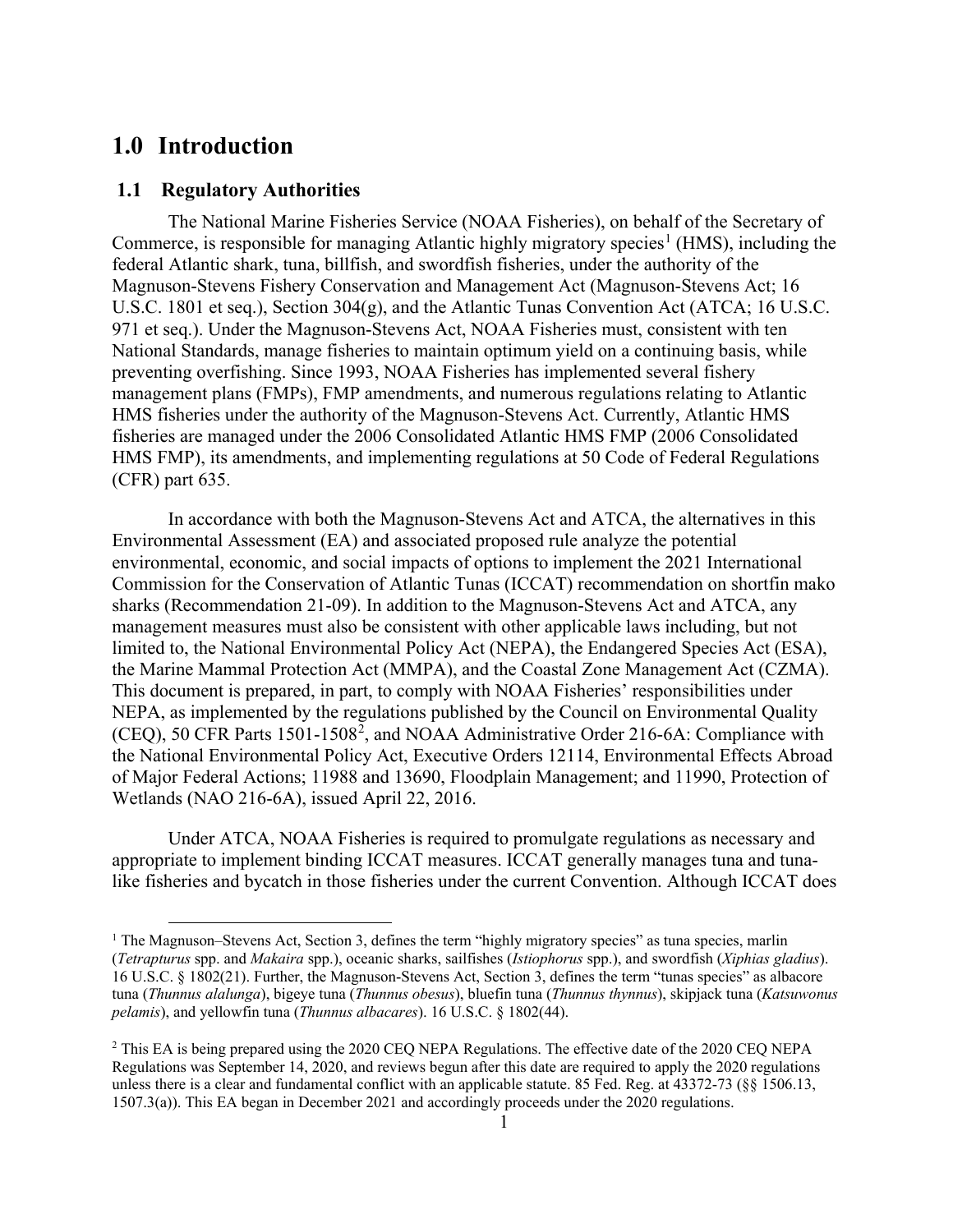not directly manage shark fisheries at this time, ICCAT has adopted measures related to shark species caught in association with ICCAT fisheries, including the current shortfin mako shark measure, Recommendation 21-09.

Shark species are also federally managed by NOAA Fisheries under the Magnuson-Stevens Act, and the agency has an obligation to manage shark stocks that are in need of conservation and management measures, particularly where stocks are overfished with overfishing occurring, like shortfin mako shark. In order for shortfin mako shark management measures to be effective and continue to address overfishing and begin to rebuild the stock, NOAA Fisheries has determined that they should apply in both ICCAT fisheries and directed fisheries. This would ensure consistent application across fisheries and would facilitate effective implementation and clarity for the regulated community and for enforcement purposes. Thus, NOAA Fisheries is taking action in both ICCAT fisheries and directed fisheries through this rulemaking.

## <span id="page-7-0"></span>**1.2 Management History**

A comprehensive description of Atlantic HMS fisheries management and shortfin mako shark management history is provided in Sections 1.2 and 3.1 of the Final Environmental Impact Statement (FEIS) for Amendment 11 available a[t](https://www.fisheries.noaa.gov/action/amendment-7-2006-consolidated-hms-fishery-management-plan-bluefin-tuna-management)

[https://www.fisheries.noaa.gov/action/amendment-11-2006-consolidated-hms-fishery](https://www.fisheries.noaa.gov/action/amendment-11-2006-consolidated-hms-fishery-management-plan-atlantic-shortfin-mako-sharks)[management-plan-atlantic-shortfin-mako-sharks.](https://www.fisheries.noaa.gov/action/amendment-11-2006-consolidated-hms-fishery-management-plan-atlantic-shortfin-mako-sharks) The information below supplements that management history with information specific to recent shortfin mako shark management.

#### **Recent ICCAT shortfin mako shark stock assessments and recommendations**

In August 2017, ICCAT's scientific body, the Standing Committee on Research and Statistics (SCRS), conducted a new benchmark stock assessment on the North Atlantic shortfin mako shark stock. At its November 2017 annual meeting, ICCAT accepted this stock assessment and determined the stock to be overfished, with overfishing occurring. On December 13, 2017, based on the results of this assessment, NOAA Fisheries applied domestic stock status determination criteria to determine that the stock was overfished with overfishing occurring. The 2017 assessment estimated that total North Atlantic shortfin mako shark catches across all ICCAT parties were between [3](#page-7-1),600 and 4,750 metric tons  $(mt)^3$  per year, that total catches would have to be at 1,000 mt or below (reductions of 72-79 percent) to prevent further population declines, and that catches of 500 mt or less were expected to stop overfishing and begin to rebuild the stock. Based on this information, in 2017, ICCAT adopted new management measures for North Atlantic shortfin mako sharks in ICCAT fisheries (Recommendation 17-08). These measures largely focused on maximizing live releases of North Atlantic shortfin mako sharks, allowing retention only in certain limited circumstances, increasing minimum size limits, and improving data collection. A catch limit was not adopted, but there was a commitment to, at the 2019 ICCAT annual meeting, develop new management measures for North Atlantic shortfin mako sharks, taking into account new scientific advice from the SCRS, in order to establish a rebuilding plan with a high probability of avoiding overfishing and rebuilding the stock to

<span id="page-7-1"></span><sup>&</sup>lt;sup>3</sup> All weights are given as whole weight (ww) unless specified as dressed weight (dw). For sharks, dressed weight means the weight of a fish after it has been dressed and had its fins, including the tail, removed.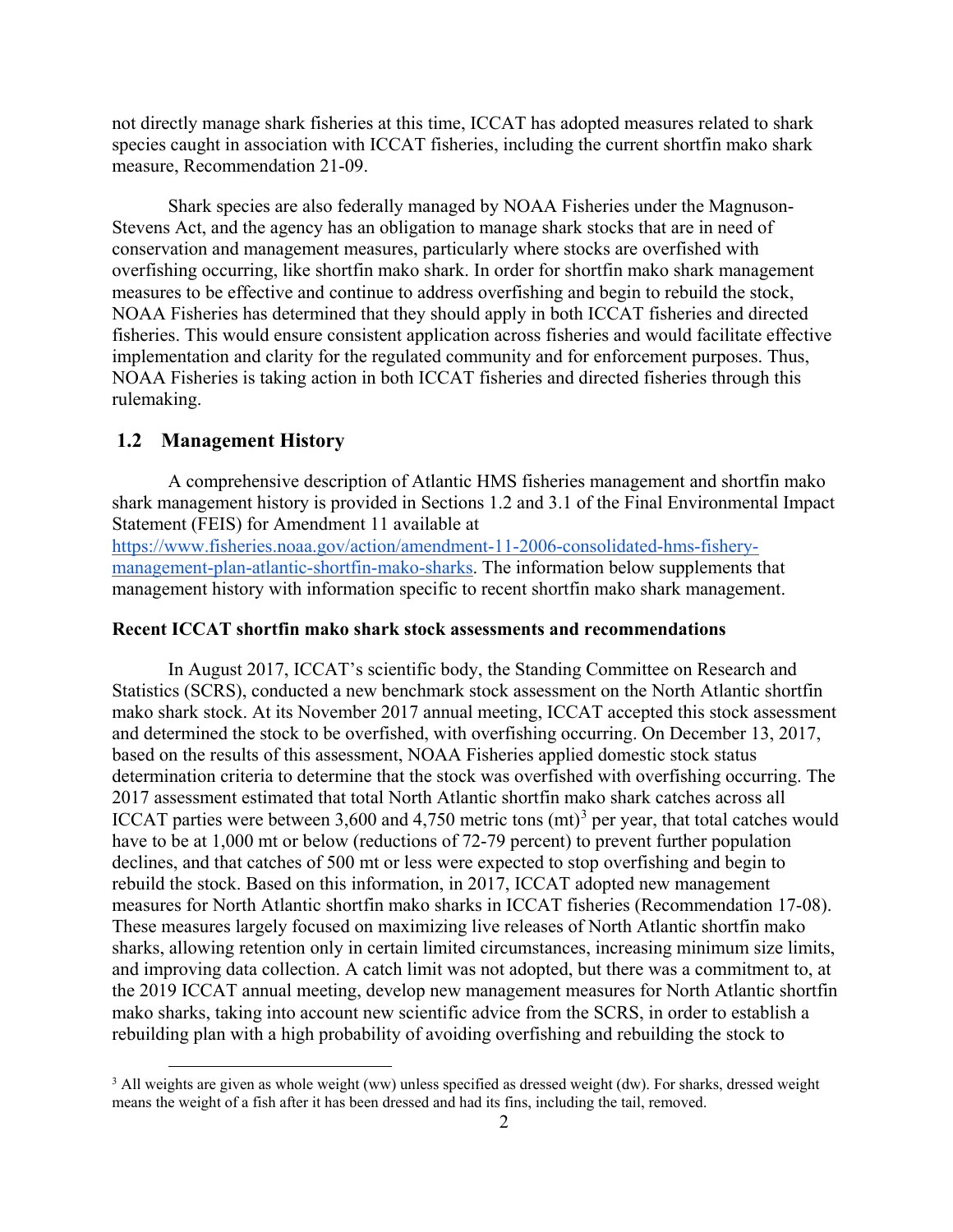biomass at maximum sustainable yield (B<sub>MSY</sub>) within a timeframe that takes into account the biology of the stock.

At its November 2018 annual meeting, ICCAT reviewed the catches from the first six months of 2018 as anticipated in Recommendation 17-06 and ultimately determined that it would not modify the measures at that meeting. The total reported catches for the first six months of 2018 were 1,530 mt, which did not represent a reduction compared to recent years. ICCAT recognized that, while some parties took immediate domestic action to implement the measures in Recommendation 17-08, other parties may not have implemented the action before the Recommendation entered into force in June, and therefore the full year of 2018 catches would need to be considered to accurately reflect the impact of the measures. It was emphasized that all parties needed to implement measures for shortfin mako sharks and that Recommendation 17-08 would need to be re-visited in 2019. ICCAT called on the SCRS to, in 2019, evaluate the effectiveness of these measures in ending overfishing and beginning to rebuild the stock. ICCAT also requested that the SCRS provide rebuilding information that reflected rebuilding timeframes of at least two mean generation times. ICCAT planned to establish a rebuilding plan in 2019 that would have a high probability of avoiding overfishing and rebuilding the stock to B<sub>MSY</sub> within a timeframe that took into account the biology of the stock.

In May 2019, the SCRS completed a North Atlantic shortfin mako shark stock assessment update and provided additional rebuilding information that reflected rebuilding timeframes of two mean generation times (through 2070). The SCRS indicated that shortfin mako shark catches of 700 mt are expected to immediately end overfishing and catches of 500 mt or less are expected to rebuild the stock by 2070. The SCRS also advised that "given the vulnerable biological characteristics of this stock and the pessimistic projections, to accelerate the rate of recovery and to increase the probability of success the Committee recommends that the Commission adopt a non-retention policy without exception in the North Atlantic as it has already done with other shark species caught as bycatch in ICCAT fisheries."

At its November 2019 annual meeting, ICCAT adopted Recommendation 19-06, which maintained the shortfin mako shark management measures in Recommendation 17-08. Recommendation 19-06 also called for a Panel 4 intersessional meeting in 2020 to develop and propose additional measures towards achieving conservation and management objectives for this stock. Panel 4 is the ICCAT subgroup that focuses on shark issues, as well as swordfish, billfish, and bycatch issues, and presents recommendations to the Commission for consideration and potential adoption. Recommendation 19-06 further provided that, at its 2020 annual meeting, ICCAT would adopt a new management recommendation for North Atlantic shortfin mako sharks, taking into account the scientific advice from the SCRS and the results of the 2020 Panel 4 intersessional meeting, in order to establish a rebuilding plan with a high probability of avoiding overfishing and rebuilding the stock to B<sub>MSY</sub> within a timeframe that takes into account the biology of the stock. However, due to the COVID-19 pandemic, ICCAT canceled the 2020 Panel 4 intersessional and its annual meeting was conducted in discussions via correspondence. Recognizing the significant challenges of complex decision making by correspondence, rollovers of expiring measures was ICCAT's default approach. The United States and other ICCAT parties proposed new shortfin mako shark measures, but consensus could not be reached, and Recommendation 19-06 remained in place.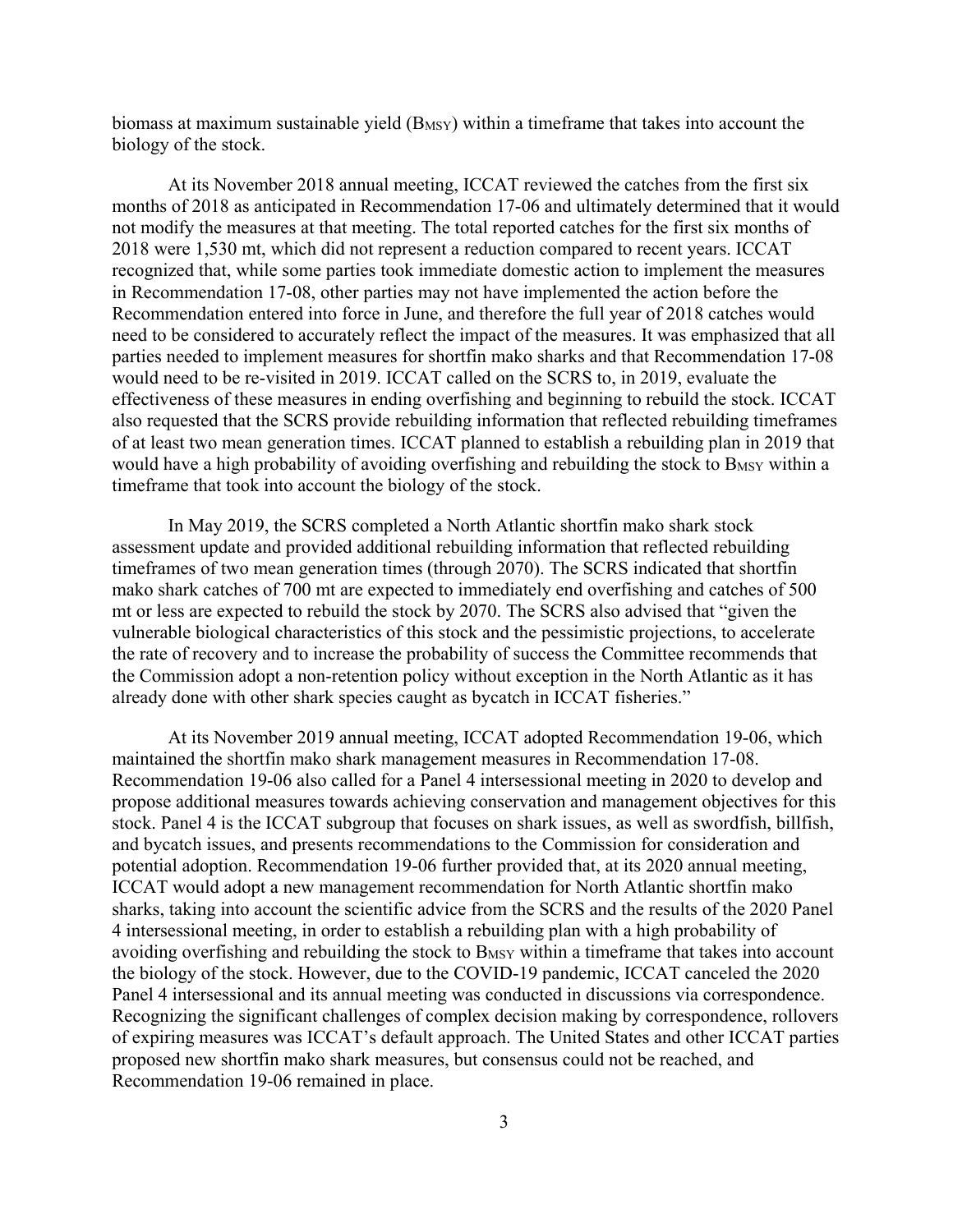ICCAT convened Panel 4 intersessional meetings in July and October 2021 where parties continued negotiating a new shortfin mako shark management measure. At its November 2021 annual meeting, ICCAT adopted Recommendation 21-09. This recommendation prohibits retention of North Atlantic shortfin mako sharks caught in association with ICCAT fisheries in 2022 and 2023. Limited retention of shortfin mako sharks may be allowed in 2023 and future years if ICCAT determines that fishing mortality is at a low enough level North Atlantic-wide to allow retention consistent with the conservation objectives of the recommendation. The recommendation aims to limit total North Atlantic-wide shortfin mako shark fishing mortality to no more than 250 mt, which, the recommendation states, is consistent with the conservation objectives and the 2019 SCRS Kobe matrix<sup>[4](#page-9-0)</sup>, meaning that, at that level of fishing mortality, it is expected that overfishing would not be occurring ( $F < F_{MSY}^5$  $F < F_{MSY}^5$ ) and the stock would not be overfished (spawning stock fecundity  $(SSF)$  >  $SSF$ <sub>MSY</sub>). The SCRS will calculate the annual retention possibility each year based on reported dead discards, live releases, and, where allowed, earlier retention of shortfin mako sharks (with the SCRS providing estimates for any data gaps), and subtracting the amount of that fishing mortality from 250 mt. If applicable, the SCRS will also calculate eligible parties' individual retention allowances each year, based on the overall retention allowance and average annual catches from 2013 through 2016 (the years prior to the 2017 stock assessment and recommendation). The recommendation also calls on the SCRS and Panel 4 to test and confirm the appropriateness of the approach for allowing retention. The process and possible retention for 2023 will be discussed at a Panel 4 intersessional meeting and at the annual meeting, both in November 2022.

Recommendation 21-09 also includes minimum standards for safe handling and release procedures and enhanced reporting and compliance requirements. The recommendation calls on the SCRS to "continue to prioritize research into: identifying mating, pupping and nursery grounds, and other high concentration areas of North Atlantic shortfin mako; options for spatialtemporal measures; mitigation measures (inter alia, gear configuration and modification, deployment options), together with the benefits and disadvantages for the objectives of the rebuilding program, aimed at further improving stock status; and other areas the SCRS deems helpful both to improving stock assessments and reducing shortfin mako mortality." The recommendation also calls on the SCRS to provide updated advice on mitigation measures aimed at further reducing shortfin mako shark mortality by 2023, based on information submitted to the SCRS by April 2023 on the technical and other management measures parties have implemented for reducing total fishing mortality of North Atlantic shortfin mako sharks. Taking into account that information, the SCRS will also "assess the potential benefits of both minimum and maximum size limits for live retention (applied separately or in combination), in particular sex specific sizes at maturity based on the best available science, particularly when considered in combination with other management measures, to meet required mortality reductions" and will advise ICCAT by 2024 whether size restrictions are effective tools to meet required mortality reductions. Future North Atlantic shortfin mako shark stock assessments are called for in 2024, 2029, and 2034.

<span id="page-9-0"></span> <sup>4</sup> The Kobe matrix is a data table that the SCRS provides fisheries managers with the statistical probability of meeting management targets, including ending overfishing and rebuilding overfished stocks, in a standardized manner as a result of potential management actions such as total fishing mortality.

<span id="page-9-1"></span><sup>&</sup>lt;sup>5</sup> F is the fishing mortality rate. F<sub>MSY</sub> is the fishing mortality rate which, if applied constantly, would result in MSY.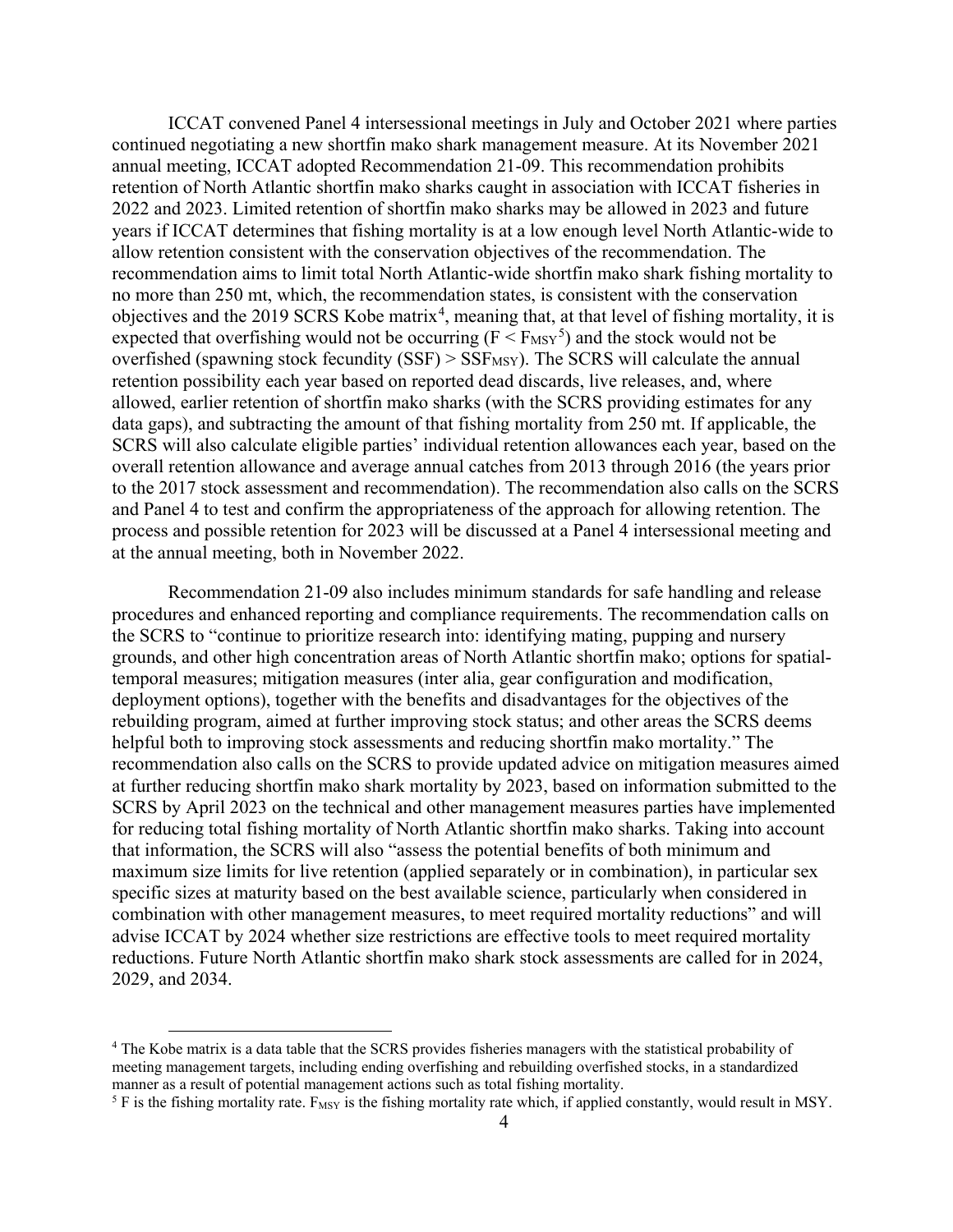#### **Recent U.S. shortfin mako shark management**

Following the adoption of ICCAT Recommendation 17-08 and NOAA Fisheries' determination that the North Atlantic shortfin mako shark stock is overfished with overfishing occurring, NOAA Fisheries took action to implement the binding ICCAT recommendation to immediately address overfishing and begin to rebuild the shortfin mako shark stock. NOAA Fisheries first published an emergency rule in 2018 (83 FR 8946, March 2, 2018; measures extended through March 2019, 83 FR 42452, August 22, 2018) followed Amendment 11, with a final rule issued in 2019 (84 FR 5358, February 21, 2019), to reduce fishing mortality of shortfin mako sharks in HMS commercial and recreational fisheries. These rules allowed retention only in certain limited circumstances, increased minimum size limits for retention in the recreational fisheries, and improved data collection. In commercial fisheries, Amendment 11 allowed retention of shortfin mako sharks with pelagic longline gear only if the shark is dead at haulback and there is a functional electronic monitoring system on board the vessel, consistent with the ICCAT recommendation requirement. Amendment 11 also allowed retention of shortfin mako sharks caught with bottom longline or gillnet gear by persons issued a Directed or Incidental shark limited access permit (LAP) only if the shark is dead at haulback, without an electronic monitoring requirement, given the small number of shortfin mako sharks that are caught in those fisheries and NOAA Fisheries' determination that additional monitoring was not necessary. In recreational fisheries, Amendment 11 implemented an increase in the minimum size limit for the retention of shortfin mako sharks from 54 inches fork length<sup>[6](#page-10-1)</sup> (FL) (137 cm FL) to 71 inches FL (180 cm FL) for male shortfin mako sharks and 83 inches FL (210 cm FL) for female shortfin mako sharks. Amendment 11 also expanded the requirement for the use of circle hooks to all recreational shark fisheries in order to reduce post-release mortality of shortfin mako sharks (the use of circle hooks was already required in recreational shark fisheries south of Chatham, MA, and for all pelagic longline and bottom longline vessels).

This species is highly migratory and caught by numerous countries. At the time of the 2017 shortfin mako shark stock assessment and adoption of Recommendation 17-08, U.S. catches represented approximately 14 percent, on average, of total North Atlantic shortfin mako catch. The measures in the emergency rule and Amendment 11 were successful at reducing U.S. shortfin mako shark catch by 90 percent from 2013-2017 average levels, to approximately 3 percent of total North Atlantic shortfin mako shark catch in 2020. (See Table 3.1 in Chapter 3 for further details.)

# <span id="page-10-0"></span>**1.3 Proposed Action, Purpose, and Need**

Proposed Action: NOAA Fisheries is considering implementing a flexible shortfin mako shark retention limit with a default of zero in commercial and recreational HMS fisheries and establishing a zero limit until changed consistent with regulatory criteria.

Purpose: The purpose of this action is to implement ICCAT Recommendation 21-09 regarding North Atlantic shortfin mako sharks, as necessary and appropriate pursuant to ATCA, and to achieve domestic management objectives under the Magnuson-Stevens Act.

<span id="page-10-1"></span> <sup>6</sup> Fork length refers to the straight line measurement of a fish from the midpoint of the anterior edge of the fish to the fork of the caudal fin.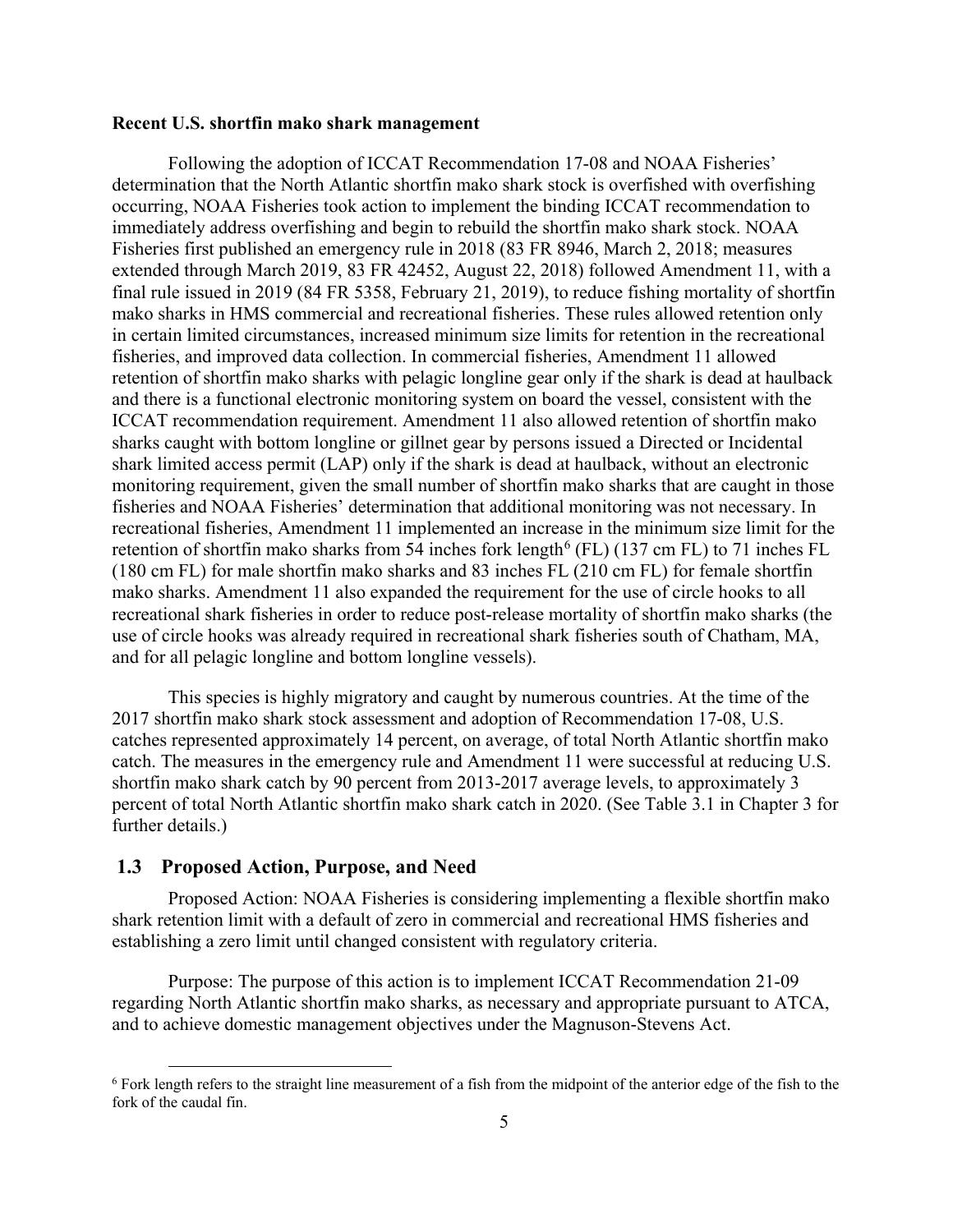Recommendation 21-09 prohibits retention of North Atlantic shortfin mako sharks caught in association with ICCAT fisheries in 2022 and 2023, among other measures. The measures in Recommendation 21-09 were adopted as part of a rebuilding program for North Atlantic shortfin mako shark starting in 2022, with the objectives to "end overfishing immediately and gradually achieve biomass levels sufficient to support maximum sustainable yield (MSY) by 2070 with a probability of a range of between 60 and 70 percent at least."

Need: This action is needed because the current HMS regulations allow retention of shortfin mako sharks in certain limited circumstances in HMS fisheries, which is inconsistent with the 2021 ICCAT recommendation. Under ATCA, NOAA Fisheries is required to promulgate regulations as necessary and appropriate to implement binding ICCAT measures. This action is also needed in the non-ICCAT fisheries to provide consistency for the regulated community and for enforcement purposes, making the management measures more effective in addressing overfishing and starting to rebuild the stock.

#### <span id="page-11-0"></span>**1.4 Scope and Organization of this Document**

In considering the management measures outlined in this document, NOAA Fisheries must comply with a number of federal statutes, including NEPA. Under NEPA, the purpose of an EA is to provide sufficient evidence and analysis for determining whether to prepare an EIS or a finding of no significant impact (FONSI) and to aid in the Agency's compliance with NEPA when no EIS is necessary.

In developing this document, NOAA Fisheries adhered to the procedural requirements of NEPA, the 2020 CEQ regulations for implementing NEPA (40 CFR 1500-1508), and NAO 216- 6A and the accompanying Companion Manual to:

- Fully integrate NEPA into the agency planning and decision making process;
- Fully consider the impacts of NOAA's proposed actions on the quality of the human environment;
- Involve interested and affected agencies, governments, organizations and individuals early in the agency planning and decision making process when significant impacts are or may be expected to affect the quality of the human environment from implementation of proposed major federal actions; and
- Conduct and document environmental reviews and related decisions appropriately and efficiently.

The following definitions from the CEQ regulations and NOAA guidance were generally used to characterize the nature of the various impacts evaluated in this EA. Chapter 4 describes more specifically how these definitions were used for each alternative.

> • Short-term or long-term impacts. These characteristics are determined on a caseby-case basis and do not refer to any rigid time period. In general, short-term impacts are those that would occur only with respect to a particular activity or for a finite period. Long-term impacts are those that are more likely to be persistent and chronic.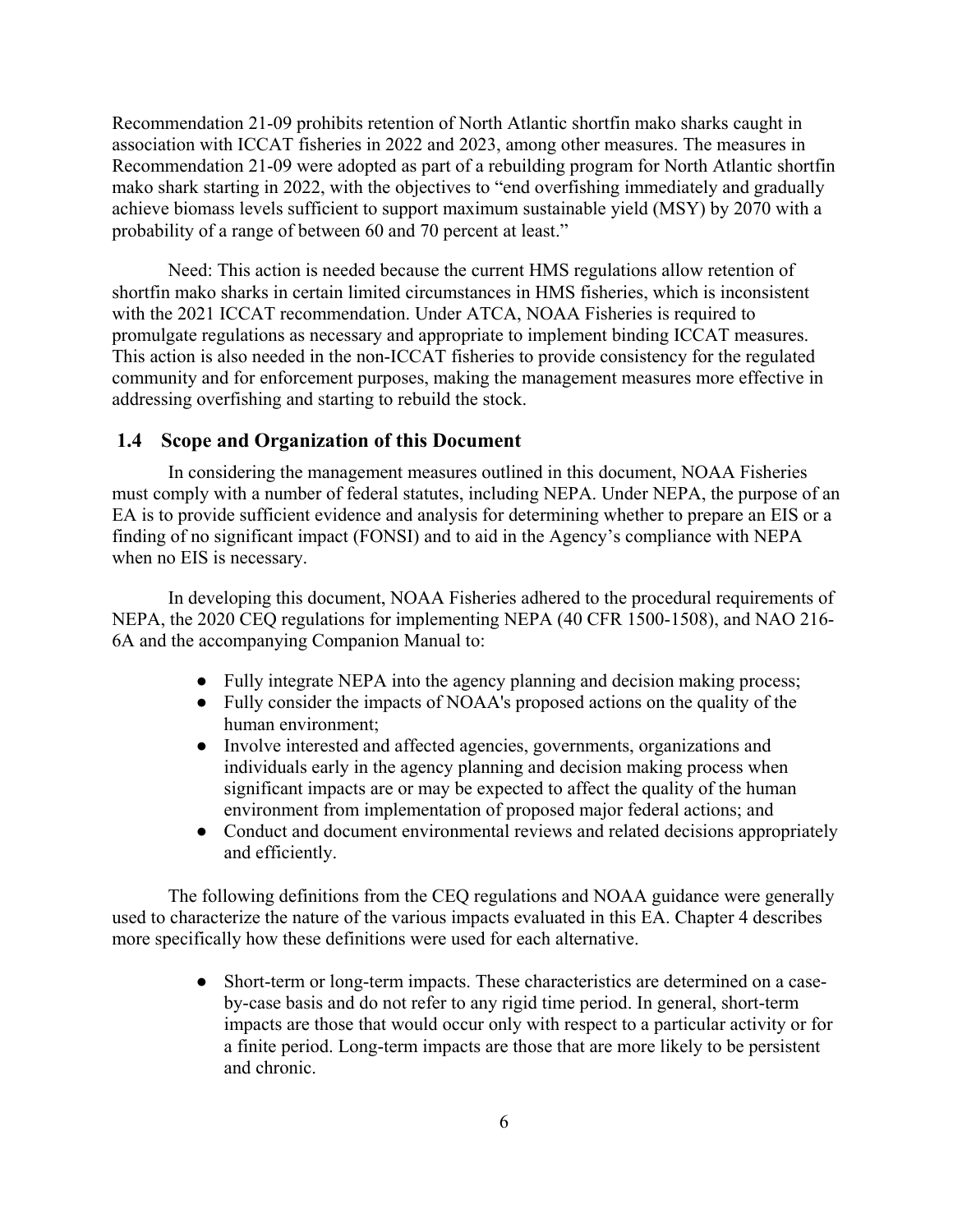- Minor, moderate, or major impacts. These relative terms are used to characterize the magnitude of an impact. Minor impacts are generally those that might be perceptible but, in their context, are not amenable to measurement because of their relatively minor character. Moderate impacts are those that are more perceptible and, typically, more amenable to quantification or measurement. Major impacts are those that, in their context and due to their intensity (severity), have the potential to be significant and, thus, warrant heightened attention and examination for potential means for mitigation to fulfill the requirements of NEPA.
- Adverse or beneficial impacts. An adverse impact is one having unfavorable, or undesirable outcomes on the man-made or natural environment. A beneficial impact is one having positive outcomes on the man-made or natural environment. A single act might result in adverse impacts on one environmental resource and beneficial impacts on another resource.
- Cumulative impacts. Cumulative impacts are impacts on the environment which result from the incremental impact of the action when added to other past, present, and reasonably foreseeable future actions regardless of what agency (federal or non-federal) or person undertakes such other actions. Cumulative impacts can result from individually minor but collectively significant actions taking place over a period of time within a geographic area.

This document, as an EA, assesses the potential ecological, economic, and social impacts of implementing a flexible shortfin mako shark retention limit with a default of zero in commercial and recreational HMS fisheries. The chapters that follow describe the management measures and potential alternatives (Chapter 2), the affected environment as it currently exists (Chapter 3), the probable consequences on the human environment that may result from the implementation of the management measures and their alternatives, including the potential impacts on the fisheries (Chapter 4), and any cumulative impacts from this action (Chapter 4.6).

In this proposed action, NOAA Fisheries is responsible for complying with a number of federal requirements, including NEPA, the Magnuson-Stevens Act, Executive Order (E.O.) 12866 Regulatory Planning and Review, and the Regulatory Flexibility Act (RFA). This document comprehensively analyzes the alternatives considered for all these requirements.

Chapter 4 provides a summary of all the economic analyses and associated data. Chapter 6 meets the requirements under E.O. 12866, and Chapter 7 provides the Initial Regulatory Flexibility Analysis (IRFA) required under the RFA. Chapter 8 provides additional information that is required under various statutes. While some of the chapters were written in a way to comply with the specific requirements under these various statutes and requirements, it is the document as a whole that meets these requirements and not any individual chapter.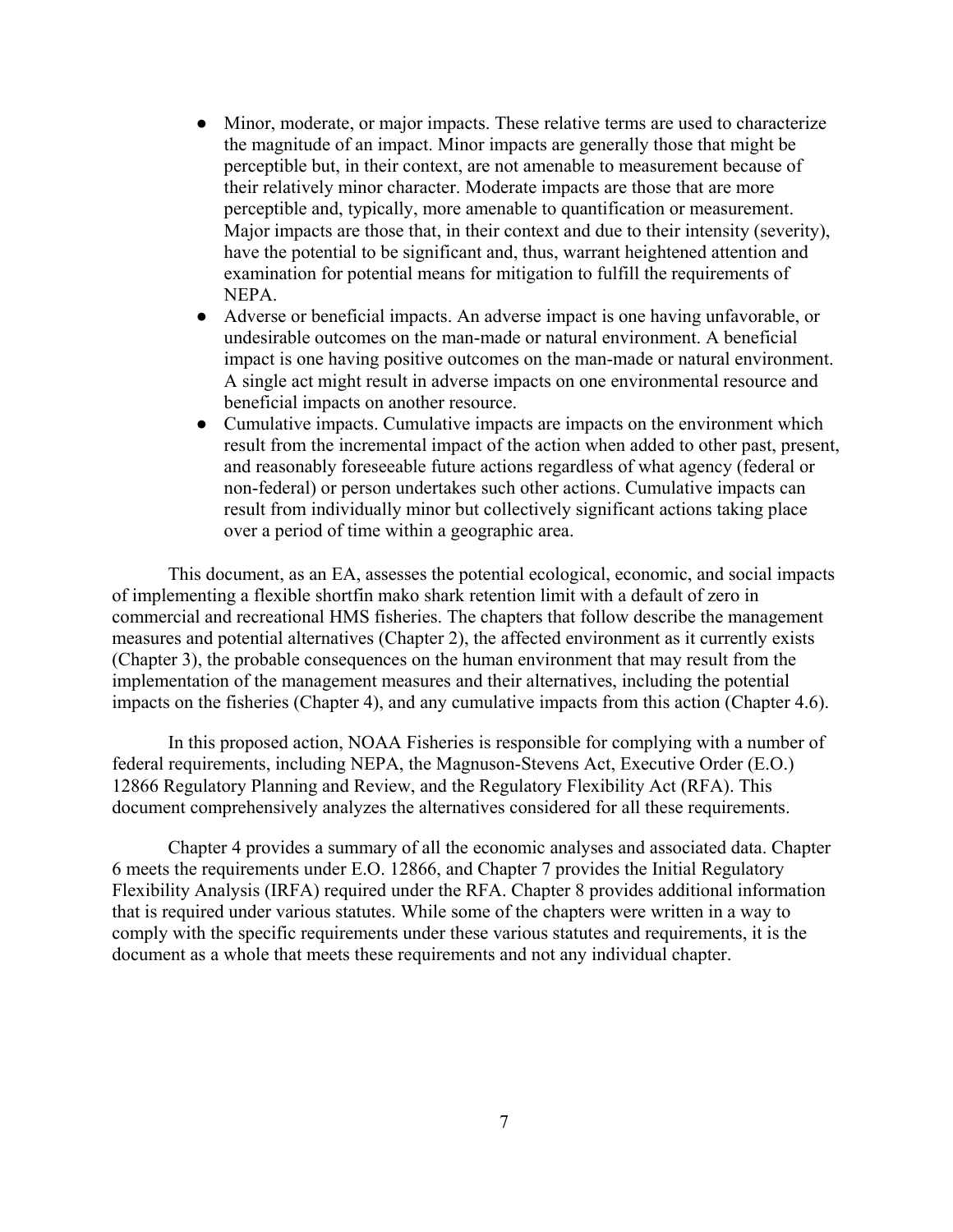# <span id="page-13-0"></span>**2.0 Summary of the Alternatives**

NEPA requires that any federal agency proposing a major federal action consider all reasonable alternatives, in addition to the proposed action. The evaluation of alternatives in an EA assists NOAA Fisheries in ensuring that any unnecessary impacts are avoided through an assessment of alternative ways to achieve the underlying purpose of the project that may result in less environmental harm.

To warrant detailed evaluation, an alternative must be reasonable<sup>[7](#page-13-2)</sup> and meet the purpose and need of the action (see Chapter 1). Screening criteria are used to determine whether an alternative is reasonable. The following discussion identifies the screening criteria used in this EA to evaluate whether an alternative is reasonable; evaluates various alternatives against the screening criteria (including the proposed measures) and identifies those alternatives found to be reasonable; identifies those alternatives found not to be reasonable; and for the latter, provides the basis for this finding. Alternatives considered but found not to be reasonable are not evaluated in detail in this EA.

Screening Criteria– To be considered "reasonable" for purposes of this EA, an alternative must meet the following criteria:

- An alternative must be consistent with the 10 National Standards set forth in the Magnuson-Stevens Act.
- An alternative must be consistent with binding ICCAT recommendations.
- An alternative must be administratively feasible. The costs associated with implementing an alternative cannot be prohibitively exorbitant or require unattainable infrastructure.
- An alternative cannot violate other laws (e.g., ESA, MMPA, etc.).
- An alternative must be consistent with the 2006 Consolidated HMS FMP and its amendments.

This chapter includes a full range of reasonable alternatives designed to meet the purpose and need for action described in Chapter 1. These alternatives are listed below. The environmental, economic, and social impacts of these alternatives are discussed in later chapters.

## <span id="page-13-1"></span>**2.1. Alternatives for Shortfin Mako Shark Management**

For this action, as described below, NOAA Fisheries is considering three alternatives specific to shortfin mako shark management.

<span id="page-13-2"></span><sup>&</sup>lt;sup>7</sup> "Section 1502.14 (of the CEQ Regulations) requires the EA to examine all reasonable alternatives to the proposal. In determining the scope of alternatives to be considered, the emphasis is on what is "reasonable" rather than on whether the proponent or applicant likes or is itself capable of carrying out a particular alternative. Reasonable alternatives include those that are practical or feasible from the technical and economic standpoint and using common sense, rather than simply desirable from the standpoint of the applicant." (CEQ, *Forty Most Asked Questions Concerning CEQ's National Environmental Policy Act Regulations," 46 FR 18,026, Mar. 23, 1981*)).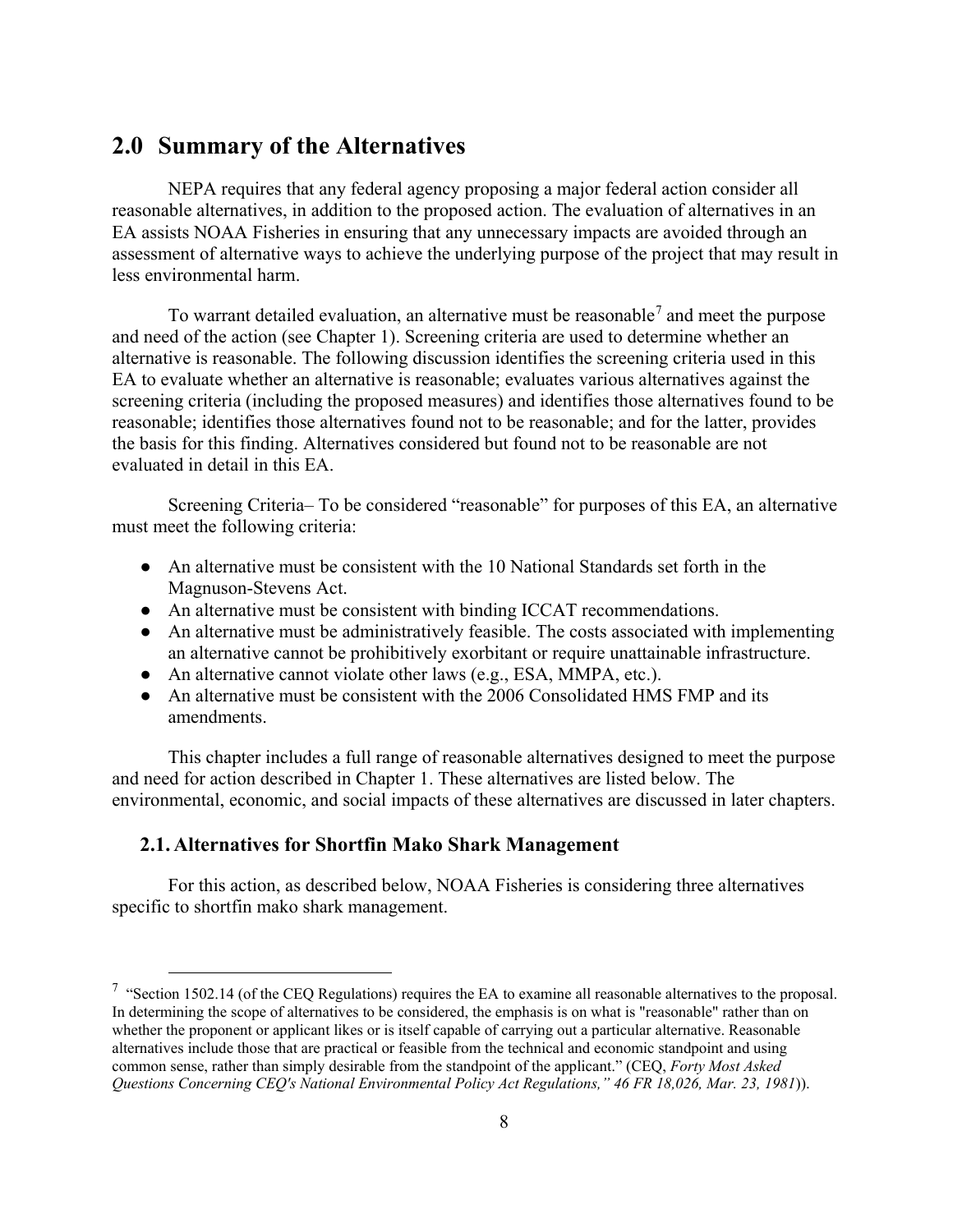#### **Alternative 1. No Action.**

This alternative would maintain the current commercial and recreational shortfin mako shark regulations as implemented under the 2006 Consolidated HMS FMP and Amendment 11. Current commercial regulations allow retention of shortfin mako sharks caught using gillnet, bottom longline, or pelagic longline gear on properly-permitted vessels, if they are dead at haulback, and require vessels with pelagic longline gear to have a functional electronic monitoring system to retain shortfin mako sharks. Vessels using other commercial gear types are prohibited from retaining shortfin mako sharks. Current commercial shark retention limits would remain in place (no limit under the Directed shark LAP and limited within the limit of 16 small coastal sharks and pelagic sharks under the Incidental shark LAP).

Current recreational regulations include minimum size limits for the retention of shortfin mako sharks by recreational HMS permit holders of 71 inches FL (180 cm FL) for male and 83 inches FL (210 cm FL) for female shortfin mako sharks. Current recreational shark retention limits would remain in place (one shark from the list at 50 CFR § 635.22(c)(2) per vessel per trip). Current regulations also prohibit vessels that hold both a permit with a shark endorsement and a commercial shark permit from selling shortfin mako sharks. Vessels that hold such combinations of permits are required to follow the recreational limits and cannot sell any sharks if harvesting shortfin mako sharks (50 CFR  $\S$  635.22(c)(7) and 635.24(a)(4)(iii)).

For shortfin mako shark research, this alternative would maintain the current process for the issuance of exempted fishing permits (EFPs) and related permits, as described in the annual notice of intent (86 FR 64188; November 17, 2021).

# **Alternative 2. Implement a flexible shortfin mako shark retention limit with a default of zero in commercial and recreational HMS fisheries and a retention limit of zero would be established until changed considering regulatory criteria. -** *Preferred Alternative*

Under this alternative, a flexible shortfin mako shark retention limit with a default limit of zero would apply to commercial vessels issued a Directed or Incidental shark LAP using pelagic longline, bottom longline, or gillnet gear, and to recreational HMS permit holders (those who hold HMS Angling or Charter/Headboat permits, and Atlantic Tunas General category and Swordfish General Commercial permits when participating in a registered HMS tournament), and a limit of zero would be established until changed considering regulatory criteria for inseason adjustment of shark trip limits and consistent with any ICCAT retention allowances pursuant to Recommendation 21-09. Under the default limit of zero and existing prohibitions for other gear types, all commercial and recreational fishermen would be required to release all shortfin mako sharks, whether dead or alive at haulback.

During the fishing year, based on consideration of the inseason trip limit adjustment criteria (50 CFR § 635.24(a)(8)) and to the extent any future retention is allowable as determined by ICCAT consistent with Recommendation 21-09, NOAA Fisheries could increase the shortfin mako shark retention limit from the default, or subsequently decrease the retention limit, for the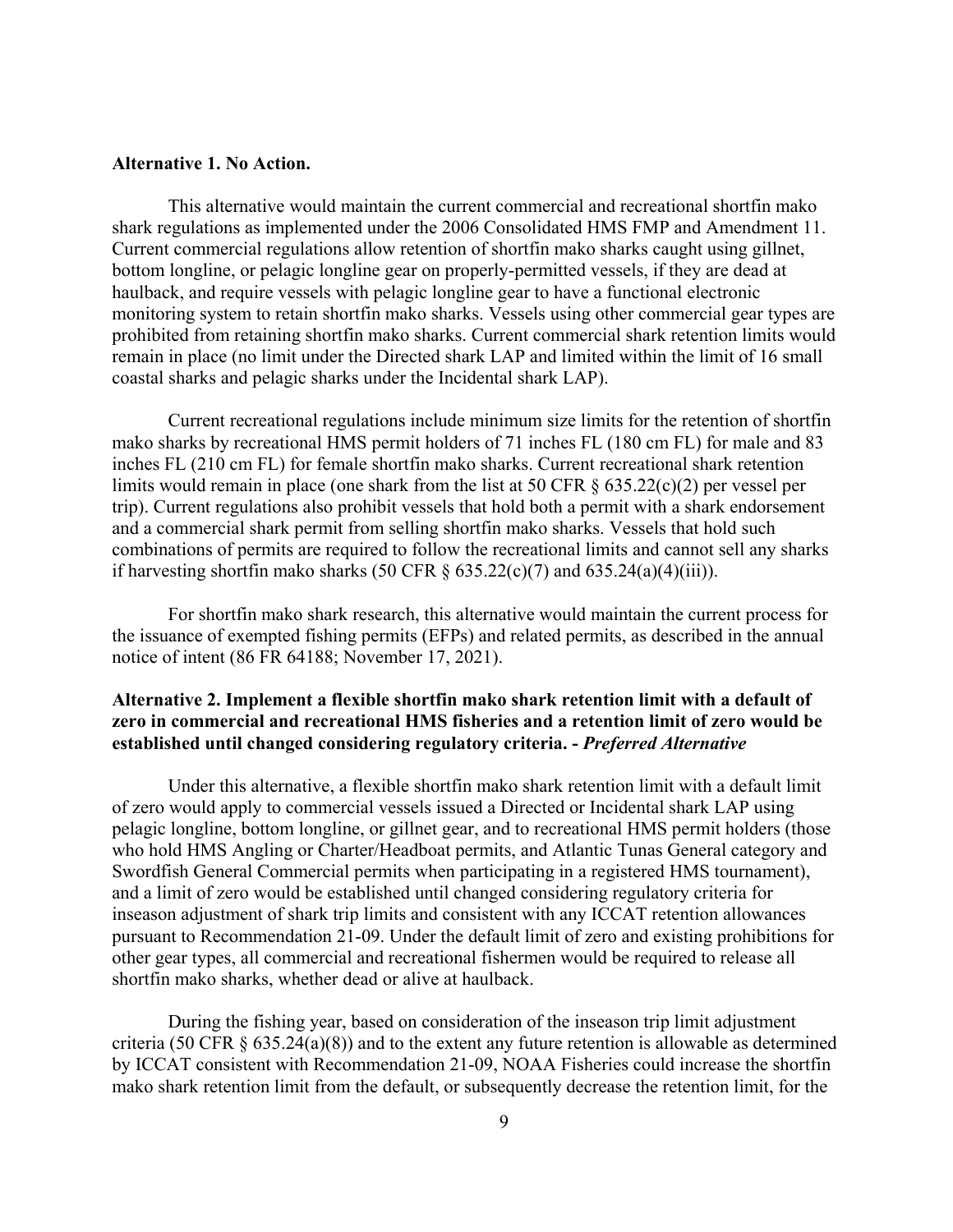commercial fishery, the recreational fishery, or both. If a retention limit greater than zero is implemented for the commercial fishery, the current commercial shortfin mako shark restrictions would apply, including allowing retention of shortfin mako sharks caught using only gillnet, bottom longline, or pelagic longline gear on properly-permitted vessels, if they are dead at haulback, and requiring vessels with pelagic longline gear to have a functional electronic monitoring system to retain shortfin mako sharks. Similarly, if a retention limit greater than zero is implemented for the recreational fishery, the current recreational shortfin mako shark restrictions would apply, including minimum size limits of 71 inches FL (180 cm FL) for male and 83 inches FL (210 cm FL) for female shortfin mako sharks. For vessels that hold both a commercial shark permit and a permit with a shark endorsement, the current requirements at 50 CFR  $\S 635.22(c)(7)$  and  $\S 635.24(a)(4)(iii)$  would apply. Vessels that hold such combinations of permits are prohibited from selling shortfin mako sharks, are required to follow the recreational limits, and cannot sell any sharks if retaining shortfin mako sharks. While no upper retention limit is being set in this action, any increase in retention limit would need to be consistent with ICCAT recommendations and could only be implemented after considering the regulatory criteria.

The flexible retention limit would apply in the HMS bottom longline and gillnet fisheries for sharks, although those fisheries are not considered to be ICCAT fisheries, which are defined as fisheries for tuna or tuna-like species under the current ICCAT Convention. This approach is consistent with the approach taken in Amendment 11, where NOAA Fisheries determined it was appropriate to implement parallel management measures in the non-ICCAT shark fisheries given that the stock remained overfished with overfishing occurring. This approach would ensure consistency in HMS regulations, which would provide clarity for both the regulated community and for enforcement purposes and thus ensure more effective implementation. NOAA Fisheries did not, however, implement the ICCAT requirement that electronic monitoring be onboard in these fisheries, because bottom longline and gillnet fisheries have minimal interactions with this species, and electronic monitoring was unnecessary to track such interactions effectively. Under this alternative, after considering the measures implemented under Amendment 11 that considered the requirements of the Magnuson-Stevens Act, the status of shortfin mako sharks, and the need for consistency, NOAA Fisheries would apply a flexible retention limit with a default of zero to these gears.

Under this alternative, research and sampling of shortfin mako sharks would be allowed under EFPs and scientific research permits (SRPs) (see 50 CFR §§ 635.27(b)(4) and 635.32). Collection of shortfin mako sharks under display permits would not be allowed, and collection of shortfin mako sharks for research under EFPs and/or SRPs would be considered on a case-bycase basis. Collection of shortfin mako sharks under EFPs and/or SRPs could include sampling or limited retention where needed for scientific research. Only non-lethal sampling would be permitted on shortfin mako sharks that are alive at haulback. NOAA Fisheries intends to limit any EFPs and/or SRPs to closely monitored studies and to limit the number of such permits and the number of sharks that may be sampled and/or retained. When retention is otherwise prohibited, any retention pursuant to an EFP and/or SRP would be accounted for under the applicable shark research and display quota. If retention is otherwise permitted consistent with ICCAT recommendations, NOAA Fisheries would count any retention under EFPs and/or SRPs against the applicable ICCAT retention allowance. Research on shortfin mako sharks is critical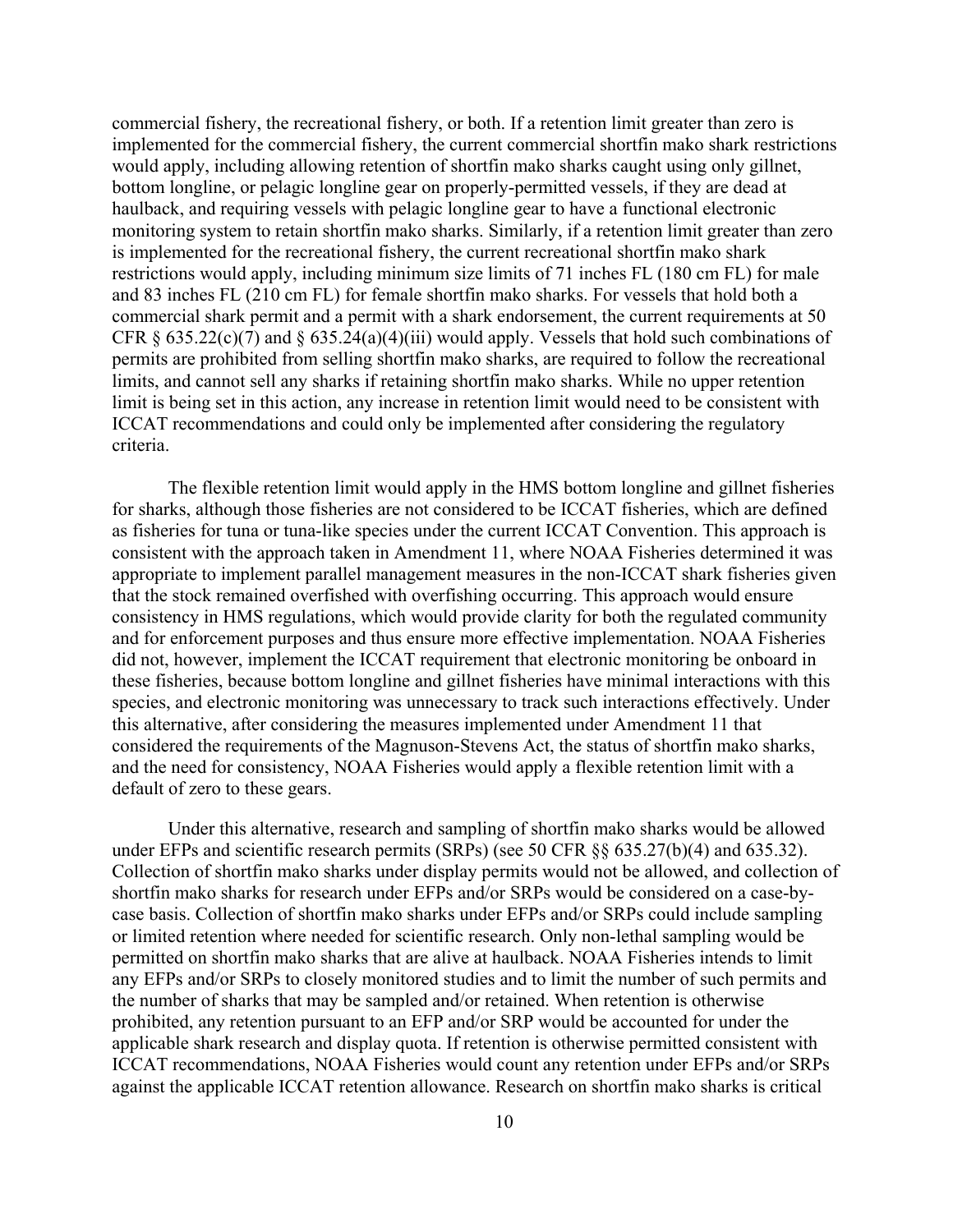to gathering scientific information about the stock and to help ensure that stock assessments have sufficient data. Permitted collection of shortfin mako sharks for scientific research would be consistent with the biological sampling and research needs described in Recommendation 21-09 and other relevant ICCAT recommendations, as well as research needs identified by the SCRS, including to provide data for future shortfin mako shark stock assessments. For example, Recommendations 21-09 and 13-10 provide for collection of biological samples of shortfin mako and other sharks that are dead at haulback during commercial fishing operations by scientific observers or individuals duly permitted by the ICCAT party. If NOAA Fisheries receives EFP or SRP applications that are outside the scope described in this action, NOAA Fisheries would provide notice to the public and solicit comments through the annual EFP notice of intent.

#### **Alternative 3. Prohibit the retention of all shortfin mako sharks.**

This alternative would place shortfin mako sharks on the prohibited sharks list (Table 1 of Appendix A to 50 CFR part 635), considering the criteria at 50 CFR § 635.34(c) used to determine if a species may be added to the prohibited shark species group. Adding this species to the prohibited sharks group would prohibit the retention, possession, landing, sale, or purchase of shortfin mako sharks in commercial HMS fisheries and prohibit the retention of shortfin mako sharks in recreational HMS fisheries.

HMS recreational fishermen would only be authorized to catch and release shortfin mako sharks. This requirement would be similar to the white shark catch and release requirement at 50 CFR § 635.26(c). Currently, recreational fishermen may target white sharks, but must release any white sharks caught in a manner that maximizes the chance of survival without removing the shark from the water.

Under this alternative, research and sampling of shortfin mako sharks would be allowed under EFPs and SRPs, as in Alternative 2.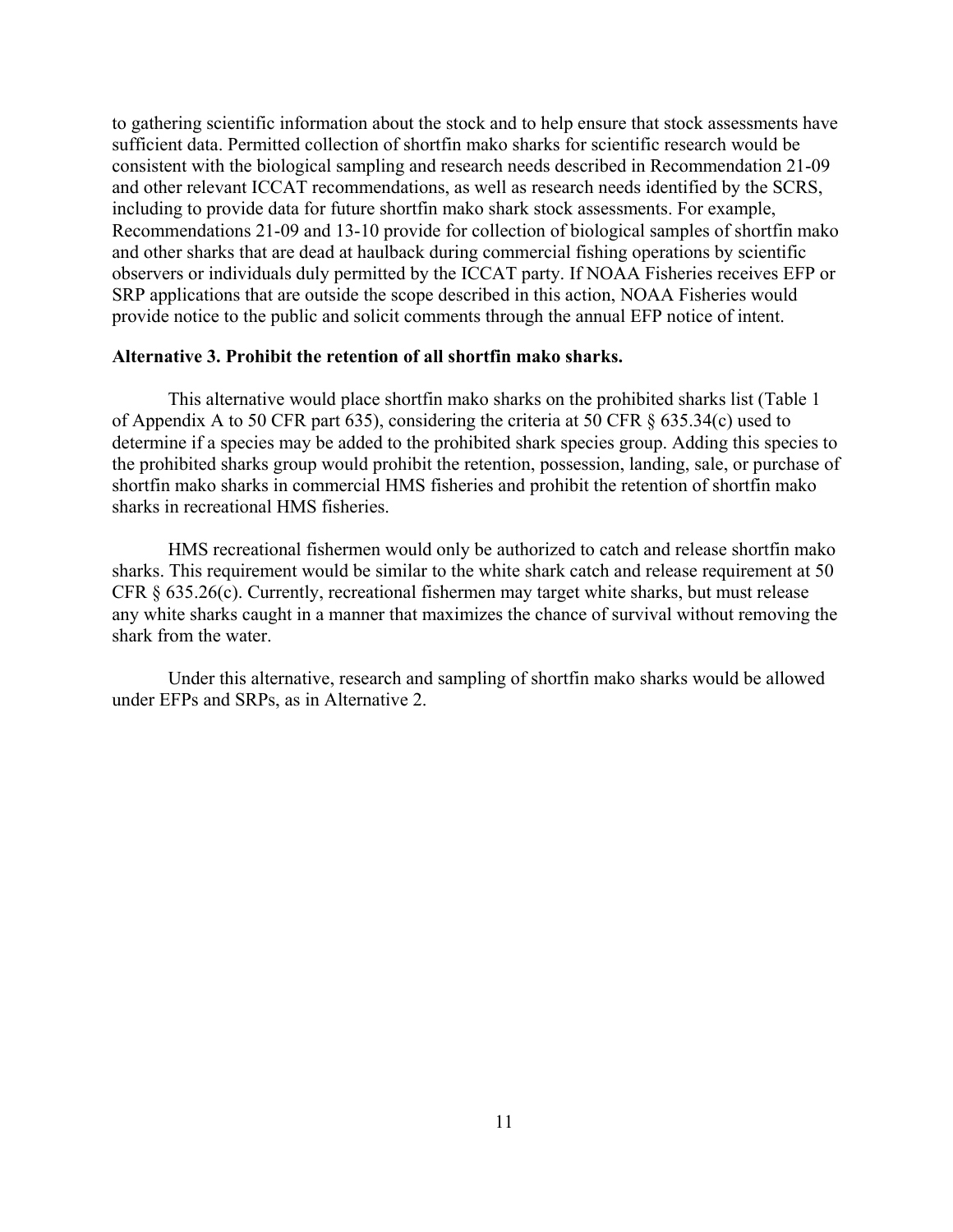# <span id="page-17-0"></span>**3.0 Affected Environment**

This chapter describes the affected environment (the fishery, the gears used, the communities involved, etc.), and provides a view of the current condition of the fishery, which serves as a baseline against which to compare potential impacts of the different alternatives. This chapter also provides a summary of information concerning the biological status of the North Atlantic shortfin mako shark stock, the marine ecosystem, the social and economic condition of the fishing interests, fishing communities, and fish processing industries, and the best available scientific information concerning the past, present, and possible future conditions of the shark stocks, ecosystem, and fisheries.

## <span id="page-17-1"></span>**3.1 North Atlantic Shortfin Mako Stock Status and Biology**

The domestic stock status determination criteria and thresholds used to determine the stock status of Atlantic HMS are presented in Chapter 2 of the 2021 Atlantic HMS Stock Assessment and Fisheries Evaluation (SAFE) Report [\(https://www.fisheries.noaa.gov/atlantic](https://www.fisheries.noaa.gov/atlantic-highly-migratory-species/atlantic-highly-migratory-species-stock-assessment-and-fisheries-evaluation-reports)[highly-migratory-species/atlantic-highly-migratory-species-stock-assessment-and-fisheries](https://www.fisheries.noaa.gov/atlantic-highly-migratory-species/atlantic-highly-migratory-species-stock-assessment-and-fisheries-evaluation-reports)[evaluation-reports\)](https://www.fisheries.noaa.gov/atlantic-highly-migratory-species/atlantic-highly-migratory-species-stock-assessment-and-fisheries-evaluation-reports). ICCAT's SCRS has assessed shortfin mako sharks for a number of years. All SCRS final stock assessment reports can be found at [https://www.iccat.int/en/assess.html.](https://www.iccat.int/en/assess.html) The most recent benchmark North Atlantic shortfin mako stock assessment was completed in 2017 and updated in 2019.

In August 2017, the SCRS conducted a new benchmark stock assessment on the North and South Atlantic shortfin mako shark stocks (SCRS 2017a, SCRS 2017b). The 2017 North Atlantic shortfin mako shark stock assessment included significant updates to inputs and model structures compared to the 2012 shortfin mako shark assessment. On December 13, 2017, based on the results of this assessment, NOAA Fisheries determined the stock to be overfished with overfishing occurring. For more information on the 2017 stock assessment see the **FEIS** for [Amendment 11,](https://media.fisheries.noaa.gov/dam-migration/final_amendment_11_to_the_2006_consolidated_hms_fmp.pdf) Section 3.2 pages 25-27.

The most recent stock assessment update was completed in May of 2019, updating the 2017 benchmark assessment (SCRS 2019a, SCRS 2019b). This update provided rebuilding information that reflected rebuilding timeframes of two mean generation times (through 2070). Projections from the 2019 stock assessment update showed a lower B/BMSY and higher F/FMSY than the estimates in the 2017 assessment because the population continued to decline due to high catch levels. The stock synthesis projections indicated that: i) a zero total allowable catch (TAC) will allow the stock to be rebuilt and without overfishing (i.e., in the green quadrant of the Kobe plot<sup>[8](#page-17-2)</sup>) by 2045 with a 53-percent probability; ii) regardless of the TAC (including a TAC of 0 mt), the stock will continue to decline until 2035 before any biomass increases can occur; iii) a

<span id="page-17-2"></span><sup>&</sup>lt;sup>8</sup> The Kobe plot shows the trajectory of a fished stock over time, with abundance is on the horizontal axis and fishing mortality on the vertical axis. These are often shown relative to  $B_{MSY}$  and to  $F_{MSY}$ , respectively. A Kobe plot is often divided into four quadrants by a vertical line at  $B=B_{MSY}$  and a horizontal line at  $F=F_{MSY}$ . Generally, if the model results are in the green portion of the figure (lower right), the stock may have a status of "not overfished" and "overfishing is not occurring." Similarly, model results in the yellow portions of the figure (lower left and upper right) are not desirable, generally representing a stock with a status of "overfished" or "overfishing is occurring" and results in the red portion (upper left) represent a stock that is both "overfished" and for which "overfishing is occurring."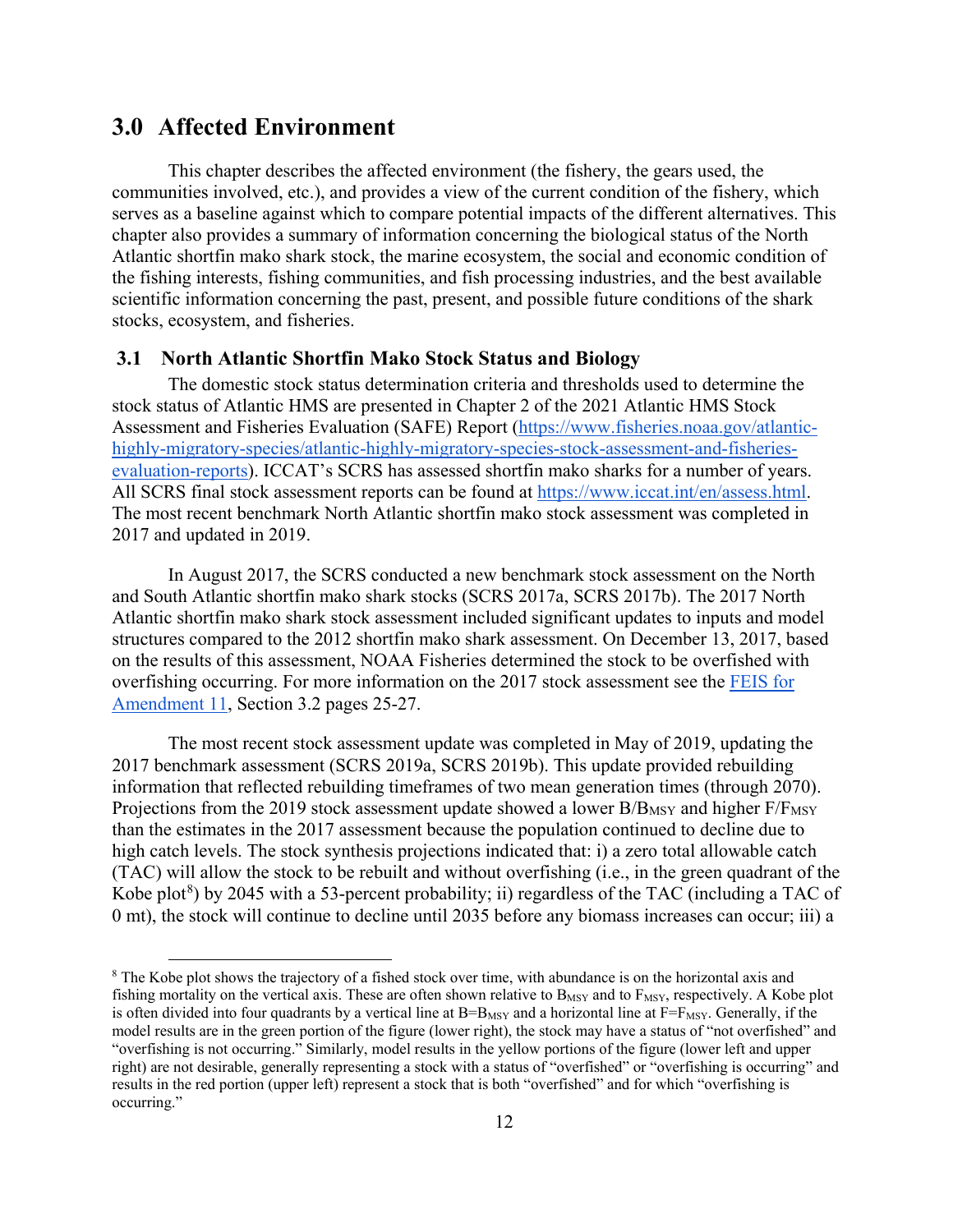TAC of 500 mt, including dead discards has only a 52-percent probability of rebuilding the stock to the green quadrant in 2070; iv) to be in the green quadrant of the Kobe plot with at least 60 percent probability by 2070, the realized TAC has to be 300 mt or less; v) lower TACs achieve rebuilding in shorter time frames; and vi) a TAC of 700 mt would end overfishing immediately with a 57-percent probability, but this TAC would only have a 41-percent probability of rebuilding the stock by 2070. Based on these projections, the SCRS advised that "given the vulnerable biological characteristics of this stock and the pessimistic projections, to accelerate the rate of recovery and to increase the probability of success the Committee recommends that the Commission adopt a non-retention policy without exception in the North Atlantic as it has already done with other shark species caught as bycatch in ICCAT fisheries." This update also revised the post-release mortality estimates to 22.8-percent mortality based on 43 tagged shortfin mako sharks. NOAA Fisheries continues to maintain the overfished with overfishing occurring status for the North Atlantic shortfin mako shark.

The shortfin mako shark is an oceanic, pelagic species found in warm and warmtemperate waters throughout all oceans. Size at birth is 60-70 cm (24-28 inches), and the species reaches a maximum total length of approximately 400 cm (157 inches) (Compagno 2002, Mollet et al. 2000).

EFH for shortfin mako sharks in the Atlantic Ocean includes pelagic habitats seaward of the continental shelf break between the seaward extent of the U.S. Exclusive Economic Zone (EEZ) boundary on Georges Bank (off Massachusetts) to Cape Cod (seaward of the 200 m bathymetric line); coastal and offshore habitats between Cape Cod and Cape Lookout, North Carolina; and localized habitats off South Carolina and Georgia. EFH in the Gulf of Mexico is seaward of the 200 m isobaths in the Gulf of Mexico, although in some areas (e.g., northern Gulf of Mexico by the Mississippi delta) EFH extends closer to shore. EFH in the Gulf of Mexico is located along the edge of the continental shelf off Fort Myers to Key West (southern West Florida Shelf), and also extends from the northern central Gulf of Mexico around Desoto Canyon and the Mississippi Delta to pelagic habitats of the western Gulf of Mexico that are roughly in line with the Texas/Louisiana border.

A detailed description of the shortfin mako shark biology is available in the [FEIS for](https://media.fisheries.noaa.gov/dam-migration/final_amendment_11_to_the_2006_consolidated_hms_fmp.pdf)  [Amendment 11,](https://media.fisheries.noaa.gov/dam-migration/final_amendment_11_to_the_2006_consolidated_hms_fmp.pdf) Section 3.3 pages 28-33. More information about EFH and life history descriptions for all life stages of shortfin mako sharks is available in the [Final EA for](https://media.fisheries.noaa.gov/dam-migration/final_a10_ea_signed_fonsi_092017.pdf)  [Amendment 10 to the 2006 Consolidated HMS FMP,](https://media.fisheries.noaa.gov/dam-migration/final_a10_ea_signed_fonsi_092017.pdf) Section 6.7.4 pages 222-224.

#### <span id="page-18-0"></span>**3.2 Description of the Fishery**

## **U.S. and International Shortfin Mako Shark Catch Data**

Pelagic longline fisheries for Atlantic HMS primarily target swordfish and tunas. Directed pelagic longline fisheries in the Atlantic have been operated by Spain, the United States, and Canada since the late 1950s or early 1960s. The U.S. pelagic longline fleet represents a small fraction of the international pelagic longline fleet that competes on the high seas for catches of tunas and swordfish. The majority of commercial shortfin mako shark landings occur in the pelagic longline fishery as incidental catches, while targeting swordfish and tunas. While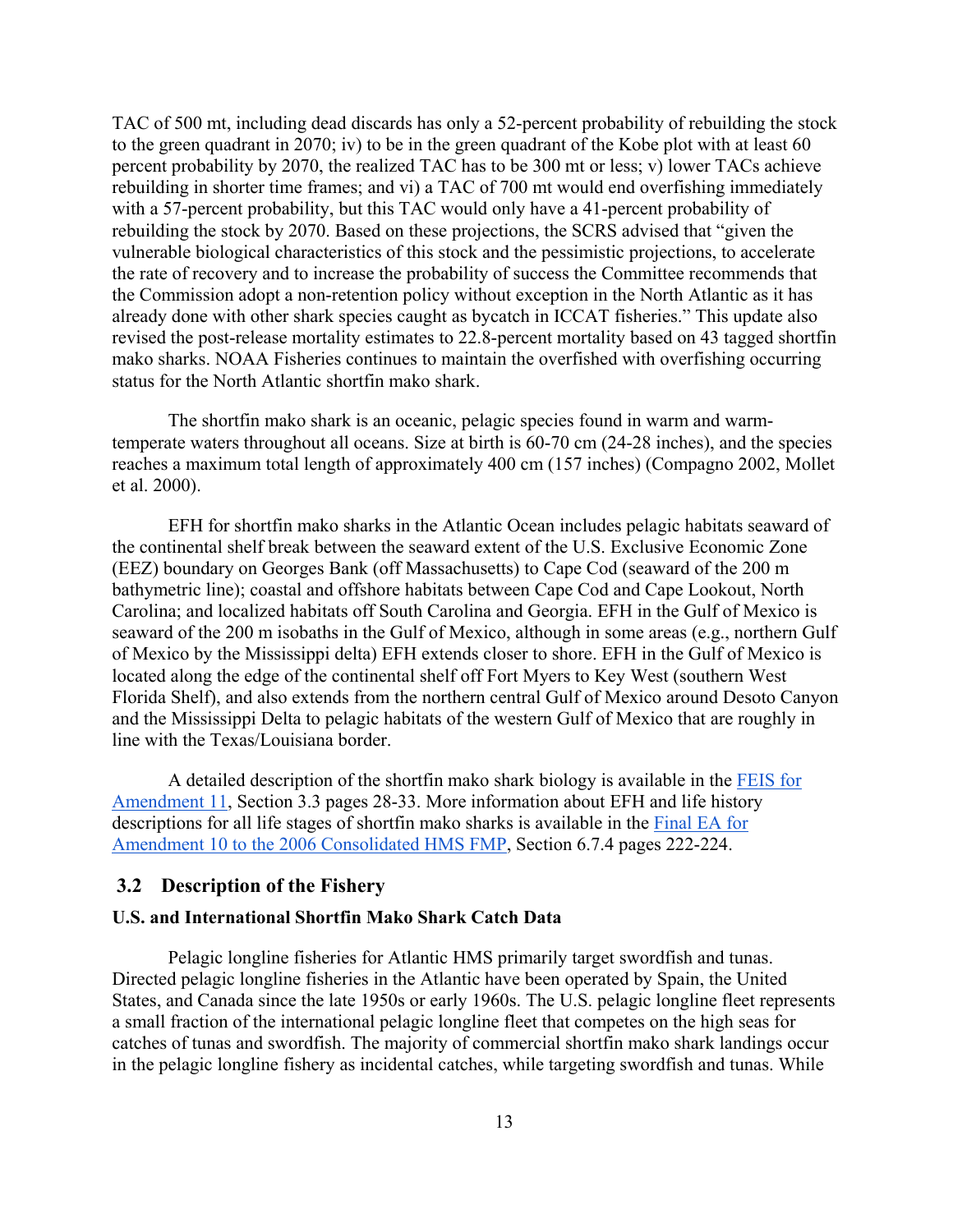the number of shortfin mako shark landings occurring in non-pelagic longline commercial fisheries is small, those landings are included in the following numbers.

The United States reports commercial catches of shortfin mako sharks to ICCAT, which include commercial landings and pelagic longline fishery dead discards. From 2013 through 2017, prior to implementation of the shortfin mako shark emergency regulatory action and Amendment 11, the average annual commercial landings of shortfin mako sharks was 117 mt. That average decreased to 32 mt for 2018 through 2020. U.S. dead discards in the commercial fishery averaged 6.8 mt from 2013 through 2017 and 2 mt from 2018 through 2020. For a summary of U.S. commercial catch data for shortfin mako sharks compared to international catches, see Table 3.1.

| and recreational landings compared to total North Atlantic shortfin mako<br>shark catch reported to ICCAT (mt ww) in 2013-2020. |                                       |                                                   |                                         |                               |                                       |                                                            |
|---------------------------------------------------------------------------------------------------------------------------------|---------------------------------------|---------------------------------------------------|-----------------------------------------|-------------------------------|---------------------------------------|------------------------------------------------------------|
| Year                                                                                                                            | U.S.<br><b>Commercial</b><br>Landings | U.S.<br><b>Commercial</b><br><b>Dead Discards</b> | U.S.<br><b>Recreational</b><br>Landings | <b>Total</b><br>U.S.<br>Catch | <b>Total</b><br><b>ICCAT</b><br>Catch | <b>U.S. Catch as</b><br>a Percent of<br><b>ICCAT Catch</b> |
| 2013                                                                                                                            | 136                                   |                                                   | 227                                     | 368                           | 3,603                                 | $10.2\%$                                                   |
| 2014                                                                                                                            | 145                                   | 11                                                | 816                                     | 972                           | 3,467                                 | 28.0%                                                      |
| 2015                                                                                                                            | 92                                    | 8                                                 | 480                                     | 580                           | 3,281                                 | 17.7%                                                      |
| 2016                                                                                                                            | 103                                   | 6                                                 | 168                                     | 277                           | 3,356                                 | 8.3%                                                       |
| 2017                                                                                                                            | 110                                   | 4                                                 | 192                                     | 306                           | 3,119                                 | $9.8\%$                                                    |
| 2018                                                                                                                            | 40                                    | $\mathfrak{D}$                                    | 125                                     | 167                           | 2,373                                 | $7.0\%$                                                    |
| 2019                                                                                                                            | 32                                    |                                                   | 25                                      | 58                            | 1,882                                 | $3.1\%$                                                    |
| 2020                                                                                                                            | 24                                    | 4                                                 | 24                                      | 52                            | 1,709                                 | $3.0\%$                                                    |

# **Table 3.1 U.S. shortfin mako shark commercial landings, commercial dead discards, and recreational landings compared to total North Atlantic shortfin mako**

Source: ICCAT Task I. Note: The dw to ww conversion factor for shortfin mako shark commercial landings is 1.46.

Since 2013, Atlantic HMS dealers have been required to electronically report non-bluefin tuna data to NOAA Fisheries through a NOAA Fisheries-approved electronic reporting program known as eDealer. Based on eDealer data, from 2013 through 2017, on average 181,003 pounds dressed weight (dw) (82 mt dw) of shortfin mako sharks were landed by commercial fishermen each year [\(Amendment 11 FEIS,](https://media.fisheries.noaa.gov/dam-migration/final_amendment_11_to_the_2006_consolidated_hms_fmp.pdf) Table 3.4 page 35). Once emergency regulations and Amendment 11 regulations were put into place, the average landings of shortfin mako sharks decreased to 49,107 pounds dw (22 mt dw) from 2018 through 2020 [\(2021 Atlantic HMS SAFE](https://www.fisheries.noaa.gov/atlantic-highly-migratory-species/atlantic-highly-migratory-species-stock-assessment-and-fisheries-evaluation-reports)  [Report,](https://www.fisheries.noaa.gov/atlantic-highly-migratory-species/atlantic-highly-migratory-species-stock-assessment-and-fisheries-evaluation-reports) Table 5.15 page 92).

Recreational harvest of sharks is another important component of Atlantic HMS fisheries. Recreational shark fishing with rod and reel is a popular sport and, depending upon the species, sharks can be caught virtually anywhere in salt water. Recreational shark fisheries often occur in nearshore waters accessible to private vessels and charter/headboats; however, shore-based and offshore fishing also occur.

The Large Pelagics Survey (LPS) was designed to survey recreational fishing activity on rare event species, and surveys activities primarily that occur offshore, from Virginia to Maine during June through October. The Marine Recreational Information Program (MRIP) was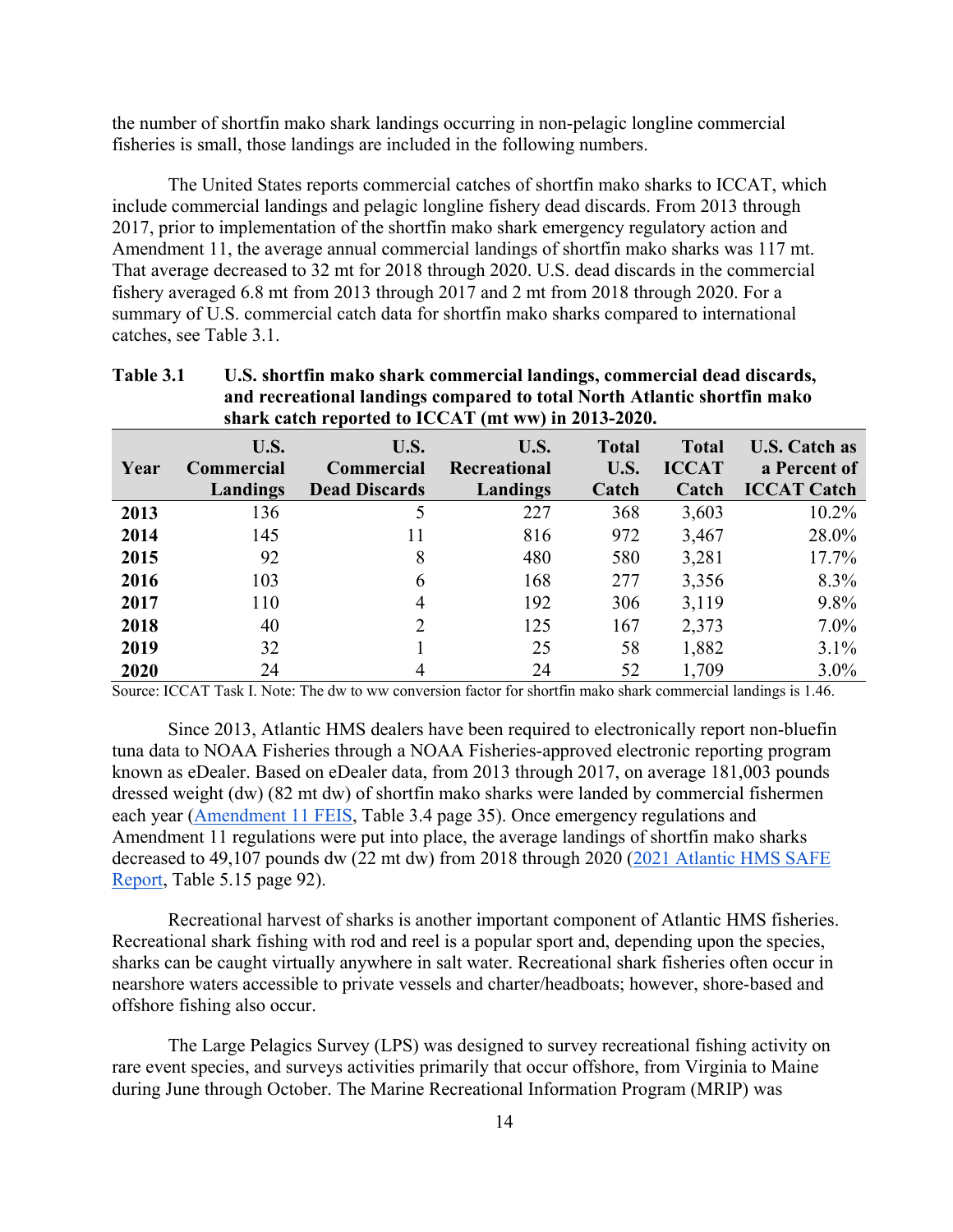designed to survey recreational harvest in coastal waters from Maine through Mississippi and NOAA Fisheries uses catch estimates from MRIP for those areas not covered by the LPS (North Carolina through Mississippi). The United States reports recreational rod and reel landings of shortfin mako sharks to ICCAT based on LPS and MRIP data (including the Southeast Regional Headboat Survey and Texas Parks and Wildlife survey numbers). Similar to the commercial landings, prior to implementation of the shortfin mako shark emergency action and Amendment 11, U.S. recreational landings from 2013 through 2017 averaged 377 mt and decreased to an average of 58 mt from 2018 through 2020. For a summary of U.S. recreational landings data for shortfin mako sharks compared to international catches, see Table 3.1.

As shown in Table 3.1, when comparing the percentage of total U.S. catch to the overall international catch of shortfin mako sharks reported to ICCAT, there has been a decline since 2016, with the lowest percentage in 2020 (three percent of total ICCAT catch).

#### **Atlantic HMS Permits, Retention Limits, and Tournaments**

#### *Commercial Fishery*

In order to determine the commercial fishery participants potentially affected by this action, NOAA Fisheries analyzed the number of vessels and dealer permits issued. As of October 2021, there were 213 Shark Directed LAPs and 256 Shark Incidental LAPs. For information on the distribution of permits by state and territories see the [2021 Atlantic HMS SAFE Report,](https://www.fisheries.noaa.gov/atlantic-highly-migratory-species/atlantic-highly-migratory-species-stock-assessment-and-fisheries-evaluation-reports) Table 4.2 pages 55-56. Under the current regulations, shark Directed LAP holders using pelagic longline, bottom longline, or gillnet gear may retain all shortfin mako sharks provided they are dead at haulback. Shark Incidental LAP holders using pelagic longline, bottom longline, or gillnet gear may retain up to 16 pelagic sharks combined, including shortfin mako sharks that are dead at haulback. When pelagic longline gear is onboard, fishermen must have a functioning electronic monitoring system to retain shortfin mako sharks. Commercially permitted fishermen may sell landed sharks only to a federally permitted dealer. As of October 2021, there were 89 federally permitted Atlantic HMS shark dealers. For information on the distribution of dealer permits by state and territories see the [2021 Atlantic HMS SAFE Report,](https://www.fisheries.noaa.gov/atlantic-highly-migratory-species/atlantic-highly-migratory-species-stock-assessment-and-fisheries-evaluation-reports) Table 4.14 pages 74- 75.

#### *Recreational Fishery*

Atlantic HMS recreational fisheries may retain one shark per vessel per trip. If the retained shark is a shortfin mako shark it must meet the sex-specific minimum sizes of 71 inches FL (180 cm FL) for males and 83 inches FL (210 cm FL) for females. The number of permitted recreational vessels that may retain shortfin mako sharks as of October 2021, are 4,055 HMS Charter/Headboat permits, 23,632 Atlantic HMS Angling permits, 2,730 Atlantic Tunas General category, and 701 Swordfish General Commercial permits. For more information regarding the distribution of these permits across states and territories please see the [2021 Atlantic HMS SAFE](https://www.fisheries.noaa.gov/atlantic-highly-migratory-species/atlantic-highly-migratory-species-stock-assessment-and-fisheries-evaluation-reports)  [Report,](https://www.fisheries.noaa.gov/atlantic-highly-migratory-species/atlantic-highly-migratory-species-stock-assessment-and-fisheries-evaluation-reports) Table 4.9 page 68, Table 4.10 pages 69-71, Table 4.8 pages 65-66, and Table 4.5 pages 61-62, respectively.

In order to retain sharks, each of these permit holders must obtain a shark endorsement (50 CFR  $\S$  635.4(b)(1), (c)(1), and (c)(5)). The number of shark endorsements by recreational permits are as follows: HMS Charter/Headboat permits: 3,021; Atlantic HMS Angling permits: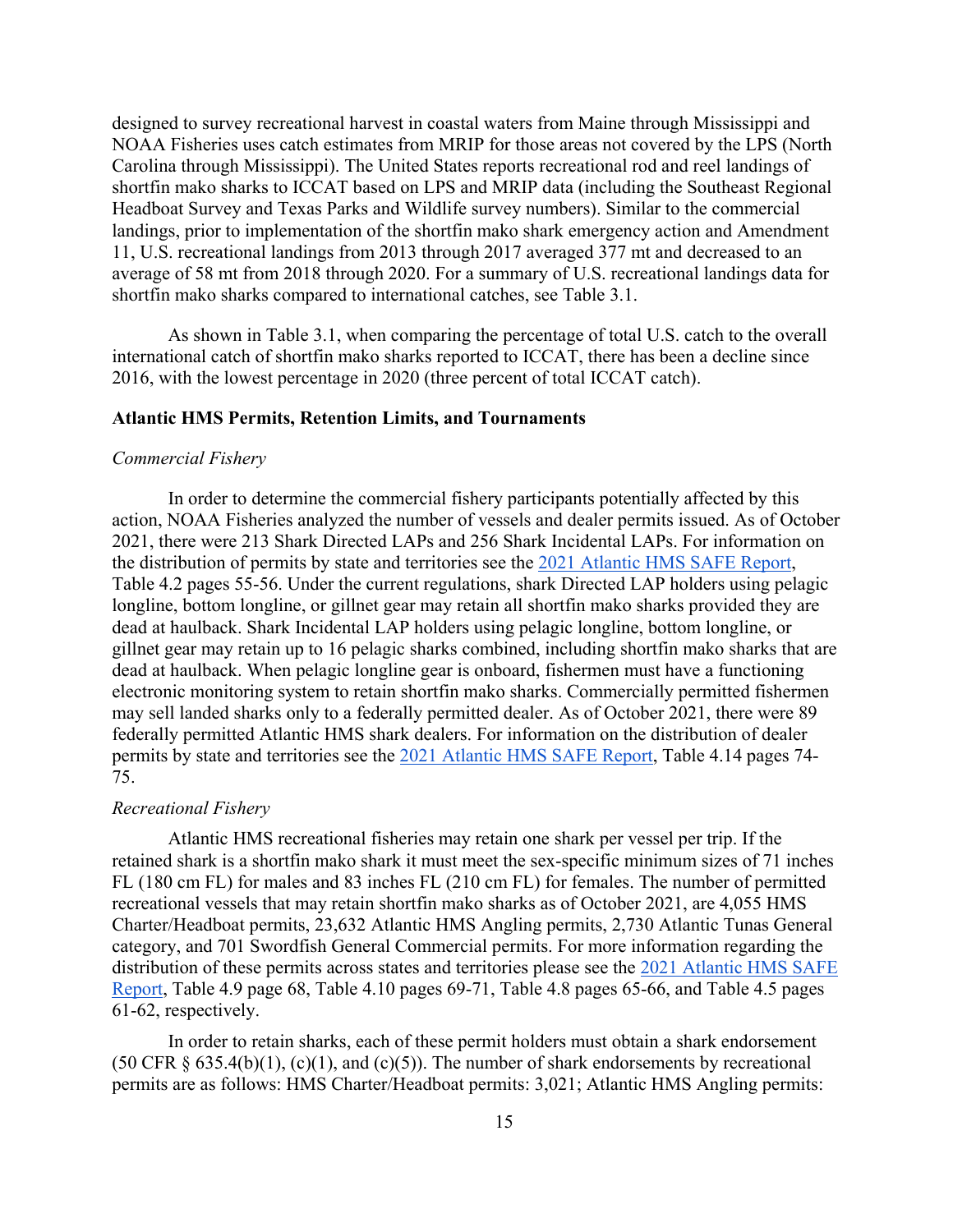13,543; and Atlantic Tunas General category and Swordfish General Commercial permits combined: 1,389. For more information about permit endorsements see the [2021 Atlantic HMS](https://www.fisheries.noaa.gov/atlantic-highly-migratory-species/atlantic-highly-migratory-species-stock-assessment-and-fisheries-evaluation-reports)  [SAFE Report,](https://www.fisheries.noaa.gov/atlantic-highly-migratory-species/atlantic-highly-migratory-species-stock-assessment-and-fisheries-evaluation-reports) Table 4.11 page 72. There are 21 vessels that hold both a permit with a shark endorsement and a commercial shark permit.

Tournaments for Atlantic HMS are held throughout the Atlantic, Gulf of Mexico, and Caribbean regions. Most tournaments register to catch multiple Atlantic HMS. Often, a tournament targets a primary species, and other species are caught for entry in separate categories. The secondary species vary by region as these species are ones present during the local fishing season at the time of the tournament. In 2021 as of September, 34 registered Atlantic HMS tournaments were held targeting pelagic sharks, including shortfin mako sharks. For more information about tournaments by state and target species see the [2021 Atlantic HMS](https://www.fisheries.noaa.gov/atlantic-highly-migratory-species/atlantic-highly-migratory-species-stock-assessment-and-fisheries-evaluation-reports)  [SAFE Report,](https://www.fisheries.noaa.gov/atlantic-highly-migratory-species/atlantic-highly-migratory-species-stock-assessment-and-fisheries-evaluation-reports) Section 4.4 pages 76-82.

#### **Economic Environment**

Shortfin mako sharks are a minor source of economic revenue to the overall Atlantic HMS commercial fisheries, but may be a significant source of seasonal revenue to individual fishermen. From 2013 through 2017, annual shortfin mako shark ex-vessel revenue averaged \$373,183. On average, there were 37 seafood dealers from 2013 through 2017 along the U.S. east coast that purchased shortfin mako sharks each year [\(Amendment 11 FEIS,](https://media.fisheries.noaa.gov/dam-migration/final_amendment_11_to_the_2006_consolidated_hms_fmp.pdf) Tables 3.21 and 3.22 pages 59-60).

Table 3.2 shows that since implementation of Amendment 11, in 2018 through 2020, annual shortfin mako shark ex-vessel revenue has decreased to an average of \$96,283. For comparison, the average total ex-vessel annual revenue of Atlantic HMS fisheries was \$33 million from 2018 through 2020, and average total ex-vessel annual revenue from sharks in HMS fisheries was \$2.5 million [\(2021 Atlantic HMS SAFE Report,](https://www.fisheries.noaa.gov/atlantic-highly-migratory-species/atlantic-highly-migratory-species-stock-assessment-and-fisheries-evaluation-reports) Table 8.3 page 185 and Table 8.6 pages 186-187). The number of dealers purchasing shortfin mako sharks also decreased during 2018 through 2020 to 26 dealers per year. This indicates that shortfin mako sharks continue to be a minor part of the economic revenue for Atlantic HMS commercial fisheries.

#### **Table 3.2 Average annual shortfin mako shark commercial landings, mean price, and ex-vessel revenue and the number of dealers purchasing shortfin mako sharks in 2018-2020.**

|         | <b>Pounds</b> | <b>Mean Price</b> |           | Number of      |
|---------|---------------|-------------------|-----------|----------------|
| Year    | (dw)          | per Pound         | Revenue   | <b>Dealers</b> |
| 2018    | 57,608        | \$2.04            | \$109,309 | 28             |
| 2019    | 53,829        | \$2.09            | \$109,989 | 30             |
| 2020    | 35,729        | \$2.04            | \$69,549  | 21             |
| Average | 49,055        | \$2.06            | \$96,283  | 26             |

<span id="page-21-0"></span>Source: eDealer database.

## **3.3 Research on Shortfin Mako Sharks**

Each year NOAA Fisheries issues EFPs, SRPs, display permits, and letters of acknowledgment (LOA) for a variety of research objectives on Atlantic HMS. An annual notice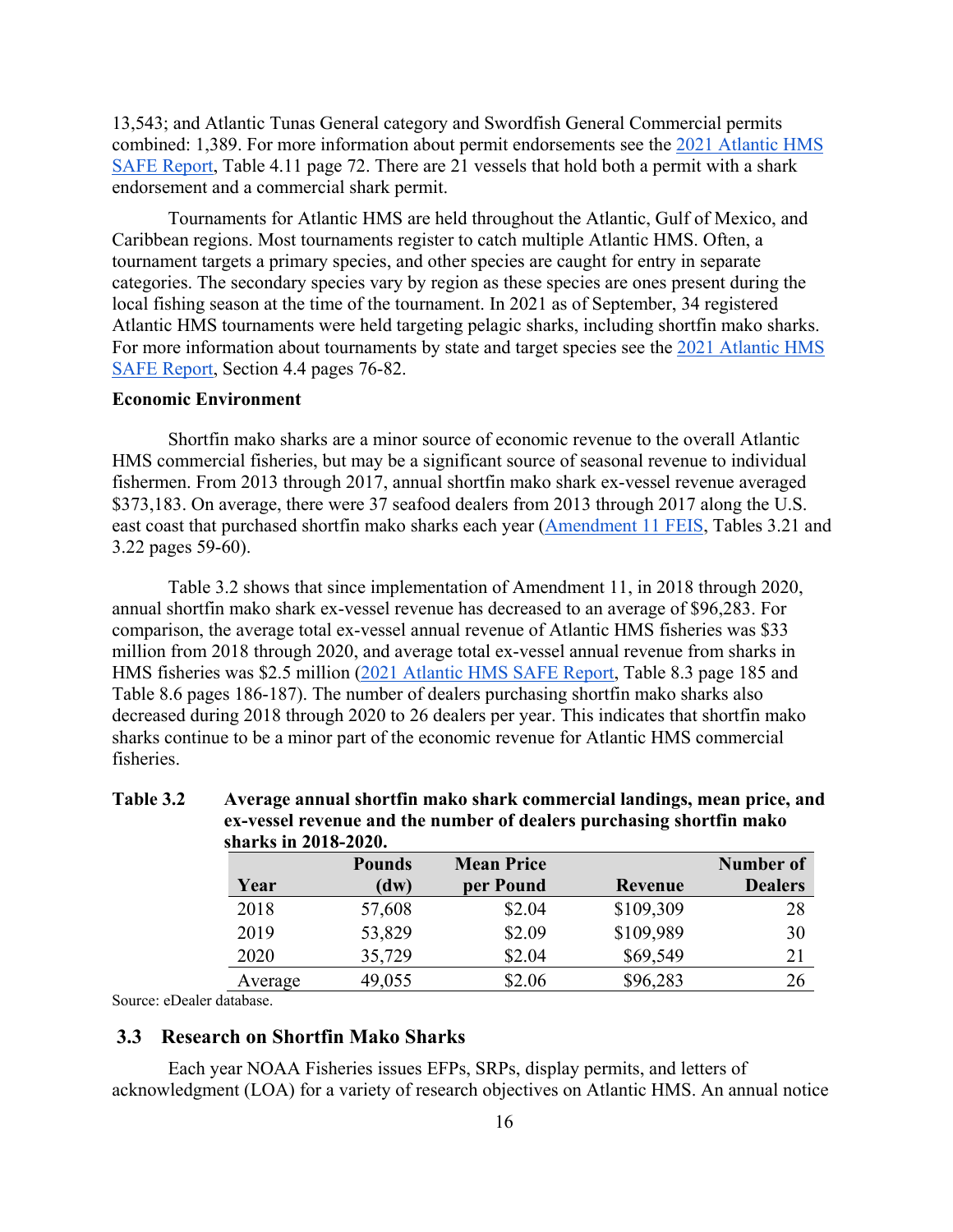of intent is published in the *Federal Register* to solicit comments on the issuance of EFPs and related permits for a given year. If applications for these permits are received that are outside the normal scope of EFPs and related permits, or rarely for research that is particularly controversial, NOAA Fisheries would provide additional opportunity for public comment.

There has been an interest in research on shortfin mako sharks for many years, and such research is critical to gathering scientific information about the stock and to help ensure that stock assessments have sufficient data. To facilitate this research, NOAA Fisheries issues EFPs and related permits for sampling and tagging of shortfin mako sharks. On average, from 2013 through 2017, NOAA Fisheries issued four permits per year involving shortfin mako shark research. From 2018 through 2021, that number increased to eight permits on average per year. Despite this recent increase in EFPs and related permits, there has been a steady decrease in the number of kept, discarded dead, and tagged shortfin mako sharks. The number of EFPs and related permits and the number of shortfin mako sharks kept and discarded dead by year are shown in Table 3.3. The number of permits in Table 3.3 includes one display permit, issued in 2018, authorizing the collection of two shortfin mako sharks, but over the course of fishing activities no sharks were harvested.

|      | tagged in 2013-2021. |      |                  |               |
|------|----------------------|------|------------------|---------------|
|      | <b>Number of</b>     |      | <b>Discarded</b> |               |
| Year | <b>Permits</b>       | Kept | Dead             | <b>Tagged</b> |
| 2013 | 6                    |      |                  |               |
| 2014 |                      | 40   |                  | 10            |
| 2015 | 3                    |      |                  |               |
| 2016 | 4                    |      |                  | 6             |
| 2017 | 3                    |      |                  |               |
| 2018 |                      |      |                  |               |
| 2019 |                      |      |                  |               |
| 2020 | 9                    |      |                  |               |
| 2021 |                      |      |                  |               |

| Table 3.3 | Number of EFPs and related permits issued involving shortfin mako shark |
|-----------|-------------------------------------------------------------------------|
|           | research and number of shortfin mako sharks kept, discarded dead, and   |
|           | tagged in 2013-2021                                                     |

Source: HMS EFP database. Note: Final 2021 data on fish kept, discarded dead, or tagged under EFPs and related permits are not yet available. Of the 40 shortfin mako sharks kept in 2014, 34 sharks were kept under an EFP that sampled fish landed in tournaments in collaboration with NOAA Fisheries, and 6 sharks were kept under an EFP for HMS sampling by the NOAA Fisheries Northeast Fisheries Science Center.

## <span id="page-22-0"></span>**3.4 Endangered Species Act and Marine Mammal Protection Act**

The ESA is the primary federal legislation governing interactions between fisheries and species listed as threatened or endangered and effects on ESA-listed critical habitat. Through a consultation process, the ESA requires federal agencies to evaluate actions they authorize, fund, or carry out that may affect a listed species. In the case of marine fisheries, NOAA Fisheries' Office of Sustainable Fisheries consults with the Office of Protected Resources to determine what impacts fishery management actions could have on threatened or endangered marine species and what actions can be taken to reduce or eliminate negative impacts. Under the ESA Section 7 consultation process, if a federal agency determines its action is likely to adversely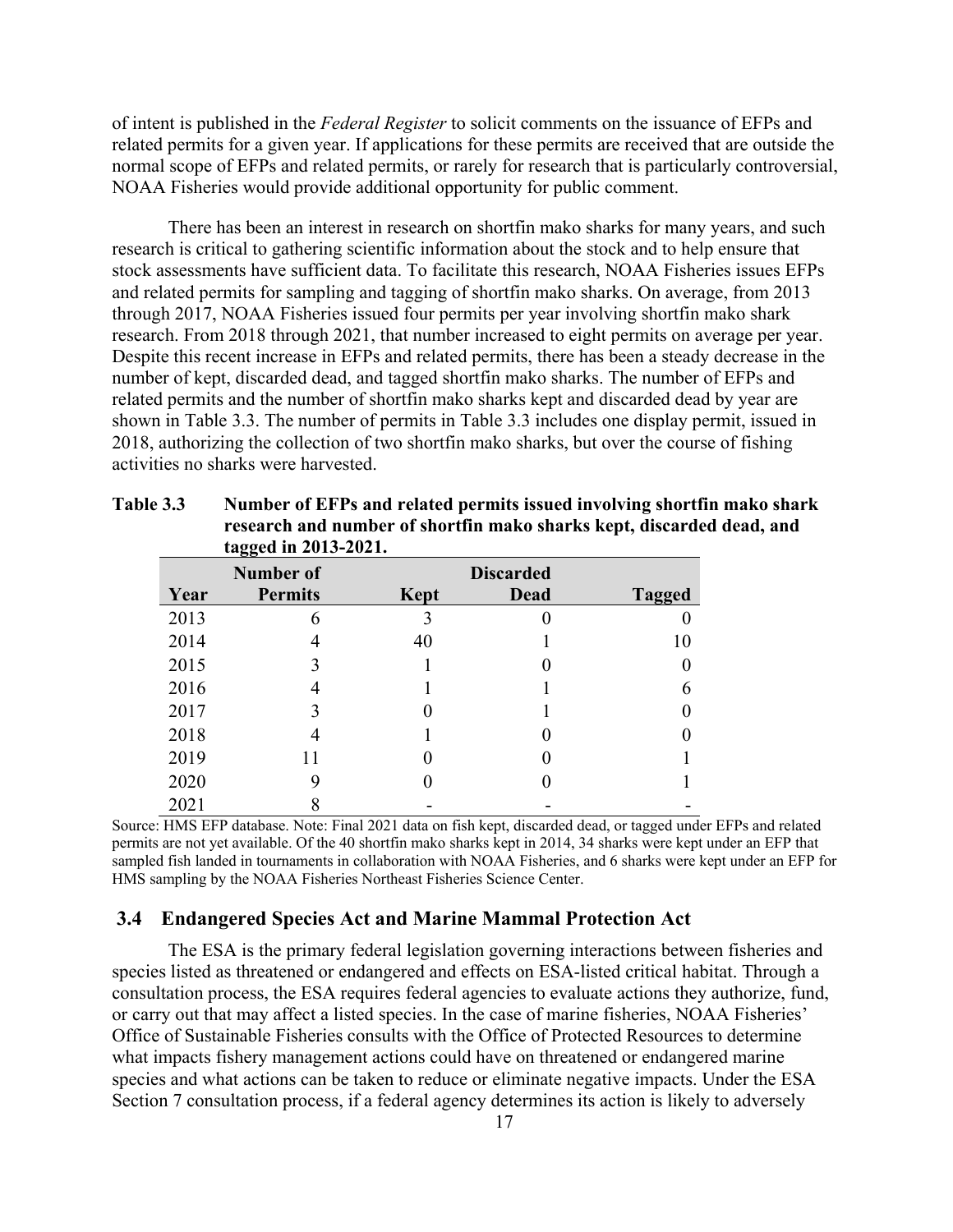affect a marine species or destroy or adversely modify critical habitat, the agency engages in formal consultation with NOAA Fisheries. At the conclusion of formal consultation, NOAA Fisheries issues a biological opinion (BiOp), which analyzes the effects of the action. If NOAA Fisheries concludes the action will jeopardize the continued existence of listed species or result in the destruction or adverse modification of critical habitat, NOAA Fisheries specifies Reasonable and Prudent Alternatives the Agency must adopt to mitigate the impact to listed species with a jeopardy determination. Adopting Reasonable and Prudent Alternatives sometimes requires rulemaking if changes to Federal regulations are needed, or can be less formally adopted in the case of Agency reporting, outreach material, or fishermen education. If NOAA Fisheries concludes the action will not jeopardize the continued existence of listed species or result in the destruction or adverse modification of critical habitat, NOAA Fisheries specifies required Reasonable and Prudent Measures and Terms and Conditions, to mitigate the effects of the action, and authorizes any allowable "incidental take" of the species.

In May 2020, NOAA Fisheries released a BiOp for all Atlantic HMS fisheries except pelagic longline and a BiOp for the Atlantic HMS pelagic longline fishery, which both state that the continued operation of HMS fisheries is not likely to jeopardize the continued existence of sea turtles, sawfish, Atlantic sturgeon, scalloped hammerhead shark (Central and Southwest Atlantic Distinct Population Segment), oceanic whitetip shark, and giant manta ray. NOAA Fisheries is implementing the Reasonable and Prudent Measures and Terms and Conditions of the two 2020 BiOps. This action is not anticipated to affect the above-referenced ESA-listed species in any way not previously analyzed for existing regulations, including the provision for exempted fishing activities, and there is no new information that would alter this conclusion. Any of the covered ESA-listed species taken would be considered against the Incidental Take Statement in both 2020 BiOps for all Atlantic HMS fisheries, as long as the operations are consistent with the Reasonable and Prudent Measures in that BiOp, namely: any protected resources caught while engaging in research activities must be safely handled, resuscitated, and released; and all protected resource interactions must be reported to NOAA Fisheries.

The MMPA established a national policy to prevent marine mammal species and population stocks from declining beyond the point where they ceased to be significant functioning elements of the ecosystems of which they are a part. The MMPA prohibits, with certain exceptions, the "take" of marine mammals in U.S. waters and by U.S. citizens on the high seas, and the importation of marine mammals and marine mammal products into the United States. Under MMPA requirements, NOAA Fisheries produces an annual List of Fisheries that classifies domestic commercial fisheries, by gear type, relative to their rates of incidental mortality or serious injury of marine mammals. The List of Fisheries includes three classifications:

- Category I fisheries are those with frequent serious injury or mortality to marine mammals;
- Category II fisheries are those with occasional serious injury or mortality to marine mammals; and
- Category III fisheries are those with remote likelihood of serious injury or mortality to marine mammals.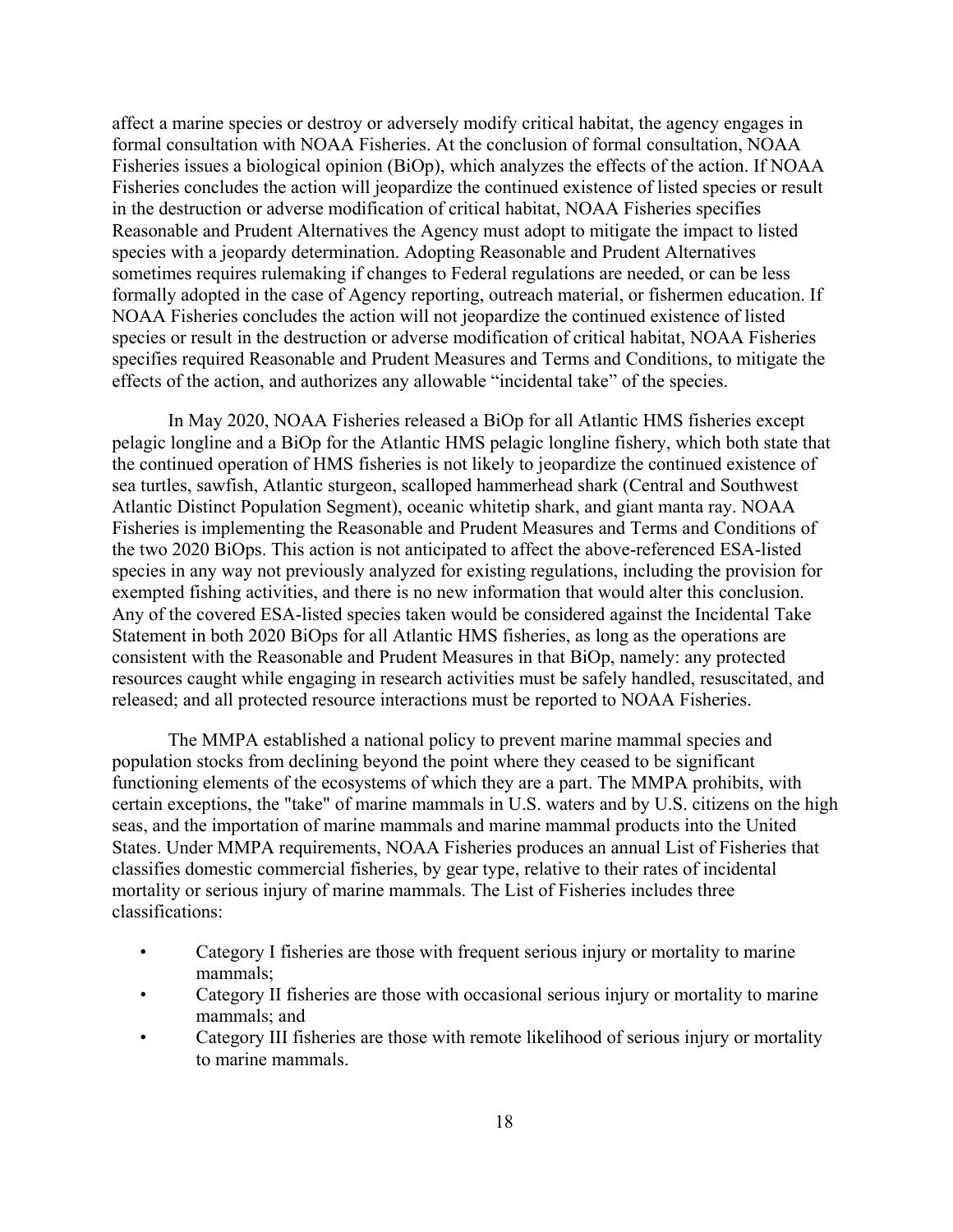Fishermen participating in Category I or II fisheries are required to be registered under MMPA and, if selected, to accommodate an observer aboard their vessels. Vessel owners or operators, or fishermen, in Category I, II, or III fisheries must report all incidental mortalities and injuries of marine mammals during the course of commercial fishing operations to NOAA Fisheries. There are currently no regulations requiring recreational fishermen to report takes, nor are they authorized to have incidental takes (i.e., they are illegal). NOAA Fisheries does require reporting and authorizes takes by charter/headboat fishermen under the existing take reduction plans prepared under the MMPA (considered "commercial" by MMPA), and no takes in Atlantic HMS fisheries have been reported to NOAA Fisheries to date.

These MMPA regulations include the Gulf of Maine and Mid-Atlantic tuna, shark and swordfish hook-and-line fishery, Southeast Mid-Atlantic and Gulf of Mexico shark bottom longline fisheries, Mid-Atlantic, southeastern Atlantic, and Gulf of Mexico pelagic hook-andline fisheries, and lastly the commercial passenger fishing vessel (charter/headboat) fisheries. All of these fisheries fall under Category III of the MMPA Classifications of Commercial Atlantic HMS Fisheries. With strict control and operations through the regulation, these types of fishing gear are not likely to result in mortality or serious injury of marine mammals.

Please refer to Sections 3.8 and 3.9.9 of the [2006 Consolidated HMS FMP](https://www.fisheries.noaa.gov/management-plan/consolidated-atlantic-highly-migratory-species-management-plan) and Chapter 6 of the [2021 Atlantic HMS SAFE Report](https://www.fisheries.noaa.gov/atlantic-highly-migratory-species/atlantic-highly-migratory-species-stock-assessment-and-fisheries-evaluation-reports) for additional information on the protected species and marine mammals in the area of Atlantic HMS fisheries.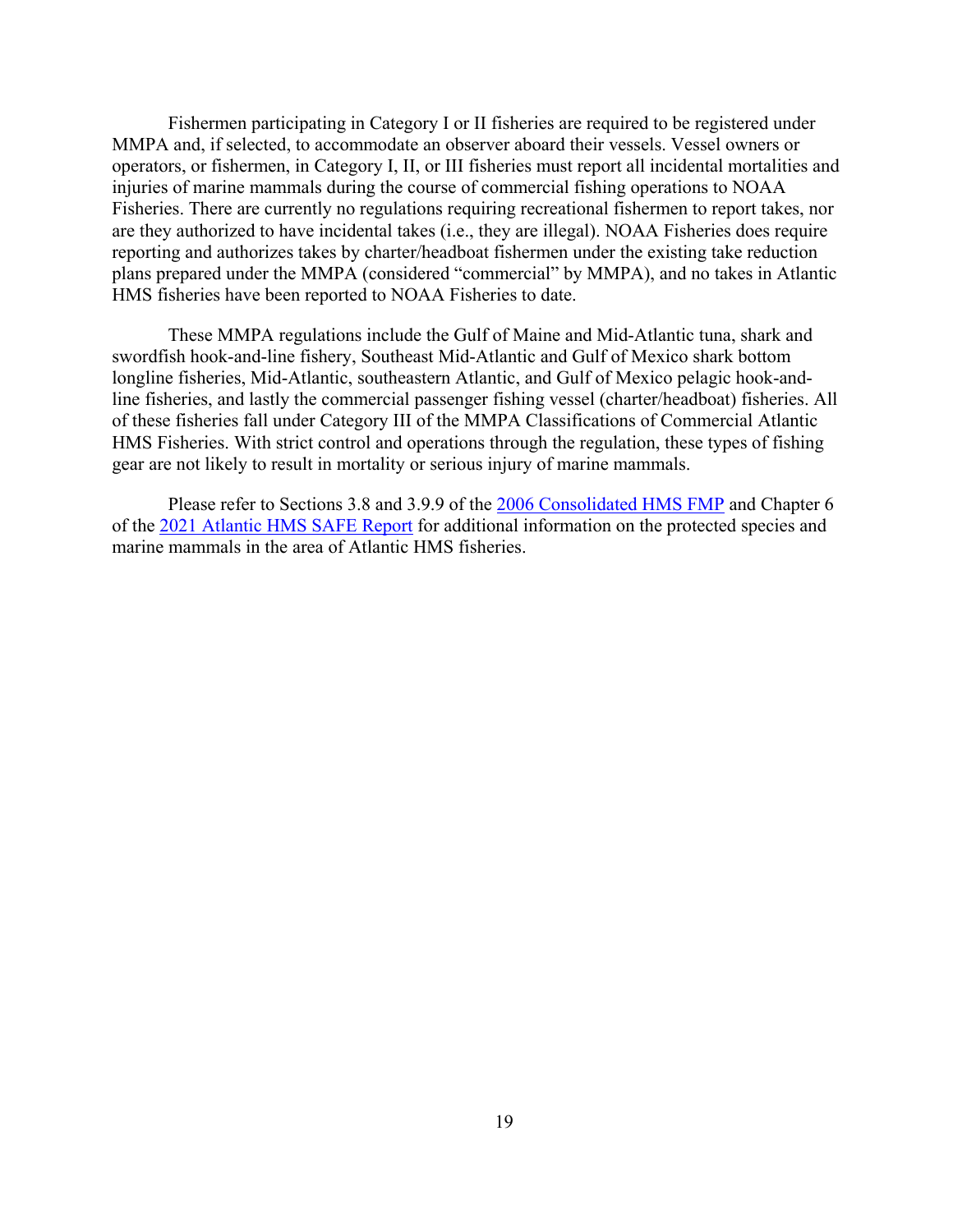# <span id="page-25-0"></span>**4.0 Environmental Consequences of Alternatives**

As described earlier, NOAA Fisheries has developed various alternatives in this EA to further address overfishing of shortfin mako sharks, implement management measures consistent with ICCAT Recommendation 21-09, and take steps towards rebuilding the shortfin mako shark stock. This chapter details the environmental effects of the various alternatives considered.

### <span id="page-25-1"></span>**4.1 Ecological Evaluation**

NOAA Fisheries is analyzing three alternatives that consider revising the commercial and recreational retention of shortfin mako sharks and meet the purpose and need stated in Chapter 1.

## **Alternative 1. No action.**

Under Alternative 1, NOAA Fisheries would maintain the current commercial and recreational shortfin mako shark regulations, including the management measures implemented in 2018 and 2019. Current commercial regulations allow retention of shortfin mako sharks caught using gillnet, bottom longline, or pelagic longline gear on properly-permitted vessels, if they are dead at haulback, and require vessels with pelagic longline gear to have a functional electronic monitoring system to retain shortfin mako sharks. Since these management measures were implemented, commercial shortfin mako shark landings have decreased approximately 73 percent when compared to landings from 2013 through 2017 (Table 3.1). The current recreational regulations allow the retention of one shark per vessel per trip with a minimum size limit of 71 inches FL (180 cm FL) for male and 83 inches FL (210 cm FL) for female shortfin mako sharks. Since these management measures were implemented, recreational shortfin mako shark harvest has averaged 58 mt, which is a decrease of approximately 85 percent when compared to harvests from 2013 through 2017 (Table 3.1). For shortfin mako shark research, this alternative would maintain the current process for the issuance of EFPs and related permits, as described in the annual notice of intent (86 FR 64188; November 17, 2021). Only 46 shortfin mako sharks have been retained for research from 2013 through 2020, while 18 shortfin mako sharks have been tagged during research trips (Table 3.3). In recent years (2018-2021), NOAA Fisheries has issued eight EFPs and related permits per year on average that include shortfin mako sharks, and zero to one shortfin mako sharks were retained per year under those permits.

When considering the effects of the current management measures, and the fact that U.S. shortfin mako shark landings are a small percentage of total North Atlantic-wide landings (approximately 3 percent), the cumulative ecological impacts of Alternative 1 would be minor and beneficial. Alternative 1 would likely result in short- and long-term minor beneficial ecological impacts because shortfin mako sharks caught by U.S. commercial fishermen on pelagic longline, bottom longline, and gillnet gear that are alive at capture would be released. For shortfin mako sharks caught by recreational fishermen, this would also have short- and long-term minor beneficial ecological impacts since the recreational management measures have caused an 85-percent reduction in harvest levels in 2018 through 2020, compared to harvest levels before implementation of the current measures (Table 3.1). Under Alternative A1, recreational harvest would be expected to continue at that reduced level, continuing the minor beneficial ecological impacts.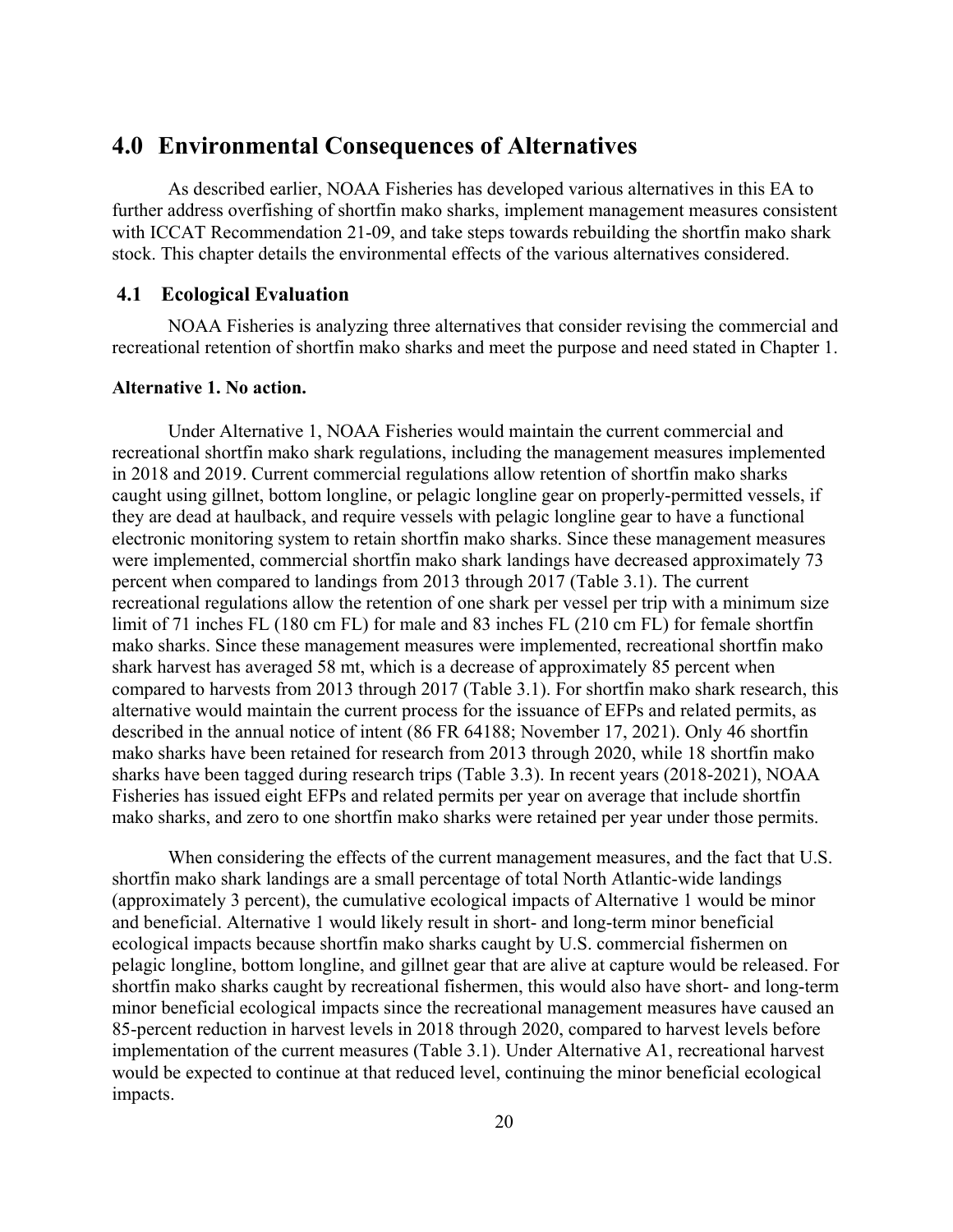NOAA Fisheries does not prefer this alternative since it would not achieve the purpose of this action to implement ICCAT Recommendation 21-09. The ICCAT recommendation prohibits retention of North Atlantic shortfin mako sharks caught in association with ICCAT fisheries in 2022 and 2023. Limited retention of shortfin mako sharks may be allowed in 2023 and future years if ICCAT determines that fishing mortality is at a low enough level North Atlantic-wide to allow retention consistent with the rebuilding objectives of the recommendation. The approach in this alternative, which would continue to allow limited retention of shortfin mako sharks, would not be consistent with the ICCAT recommendation requirements. Thus, NOAA Fisheries does not prefer this alternative at this time.

## **Alternative 2. Implement a flexible shortfin mako shark retention limit with a default of zero in commercial and recreational HMS fisheries and a retention limit of zero would be established until changed considering regulatory criteria. -** *Preferred Alternative*

Under this alternative, a flexible shortfin mako shark retention limit with a default limit of zero would apply to commercial vessels issued a Directed or Incidental shark LAP and to recreational HMS permit holders and a limit of zero would be established until changed considering regulatory criteria for inseason adjustment of shark trip limits. Under a retention limit of zero, HMS recreational fishermen and commercial vessels would be required to release all shortfin mako sharks that are alive at haulback, and discard all shortfin mako sharks that are dead at haulback.

During the fishing year, based on the inseason trip limit adjustment criteria (50 CFR § 635.24(a)(8)), and where consistent with any future retention allowance that is determined by ICCAT consistent with Recommendation 21-09, NOAA Fisheries could increase the default shortfin mako shark retention limit for the commercial fishery, the recreational fishery, or both. If the retention limit for the commercial fishery is set greater than zero after considering regulatory criteria, the current commercial shortfin mako shark restrictions would apply, including allowing retention of shortfin mako sharks caught using only gillnet, bottom longline, or pelagic longline gear on properly-permitted vessels, if they are dead at haulback, and requiring vessels with pelagic longline gear to have a functional electronic monitoring system to retain shortfin mako sharks. Similarly, if the retention limit for the recreational fishery is greater than zero, the current recreational shortfin mako restrictions would apply, including minimum size limits of 71 inches FL (180 cm FL) for male and 83 inches FL (210 cm FL) for female shortfin mako sharks.

Under Alternative 2, the flexible shortfin mako retention limit would likely result in similar impacts to the stock as Alternative 1 since U.S. shortfin mako shark landings are a small percentage of total North Atlantic-wide landings (i.e., short- and long-term minor beneficial ecological impacts). Under a default retention limit of zero, U.S. fishermen would be releasing all caught shortfin mako sharks. For commercial fishermen, this would only affect the possible retention of dead shortfin mako sharks and would not be expected to affect fishing effort or interactions. Current levels of commercial shortfin mako shark landings (32 mt on average for 2018 through 2020, Table 3.1) would be expected to be converted to dead discards, which would represent total U.S. catch. The zero retention limit may have the effect of disincentivizing catch, although only to the extent commercial fishermen could further explore and find ways to avoid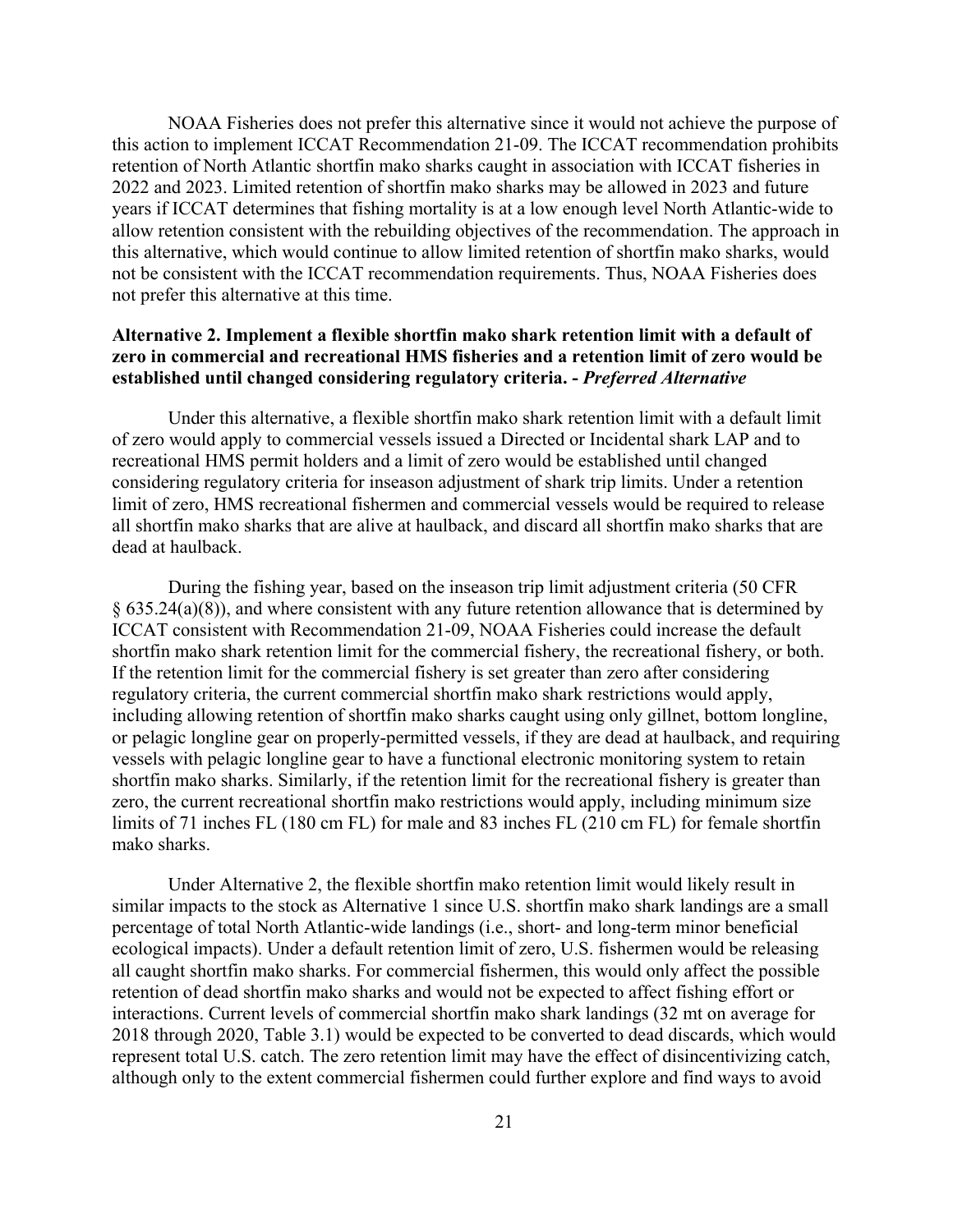shortfin mako sharks through gear manipulation, fishing locations. If such efforts were successful, they could, therefore, have the effect of some additional reductions in mortality.

Under a default retention limit of zero, recreational anglers may opt for catch-and-release of shortfin mako sharks. For those anglers, switching to catch-and-release would result in little change of effort but would still reduce mortalities as fishermen would not be retaining any shortfin mako sharks. Studies have shown post-release mortality among recreationally caught shortfin mako sharks to be relatively low (French et al., 2015). Additionally, recreational effort in HMS tournaments may be reduced as the retention limit of zero would likely result in the removal of shortfin mako sharks as a targeted species in fishing tournaments or cancellation of some shark fishing tournaments. Recreational shortfin mako shark landings would go from 58 mt (on average for 2018 through 2020, Table 3.1) to zero. The effect of this change would be minor and beneficial to the stock.

In the long term, there would be a possibility for the retention limit to increase above zero and for U.S. retention to be permitted within a retention allowance set by ICCAT pursuant to Recommendation 21-09. This allowance would likely be small since it must be under 250 mt for all ICCAT parties combined, and the U.S. portion of total ICCAT shortfin mako catch is historically low. U.S. retention would be further limited to the restrictions under the current regulations, as described under Alternative 1. The effect of increasing the retention limit above zero within the ICCAT retention allowance would be minor and beneficial to the stock, as the retention level would be on par with, or less than, the status quo.

Under this alternative, some research and sampling of shortfin mako sharks would be allowed on a case-by-case basis under EFPs and SRPs. Collection of shortfin mako sharks under display permits would not be allowed, and collection of shortfin mako sharks for research under EFPs and/or SRPs would be considered on a case-by-case basis. Permitted collection of shortfin mako sharks would be consistent with the biological sampling and research needs described in Recommendation 21-09 and other relevant ICCAT recommendations, as well as research needs identified by the SCRS, including to provide data for future shortfin mako shark stock assessments. Numbers of shortfin mako sharks retained and tagged under EFPs and SRPs would be expected to be similar to that shown in Table 3.3 and, therefore, similar to Alternative 1. Considering the fact that the shortfin mako shark retention limit would otherwise be set at zero, NOAA Fisheries intends to limit any EFPs to closely monitored studies, and to limit the number of such permits and the number of sharks that may be retained. Furthermore, any such retention will be counted against the applicable shark research and display quota when retention is otherwise prohibited. Continuing to allow research and sampling of shortfin mako sharks would likely result in short- and long-term minor beneficial ecological impacts since it would assist with future stock assessments or research needs under other relevant ICCAT recommendations.

#### **Alternative 3. Prohibit the retention of all shortfin mako sharks.**

This alternative would place shortfin mako sharks on the prohibited shark species list (Table 1 of Appendix A to 50 CFR part 635) to prohibit the retention, possession, landing, sale, or purchase of shortfin mako sharks in commercial HMS fisheries. Total allowable landings of shortfin mako sharks would be reduced to zero. However, interactions with shortfin mako sharks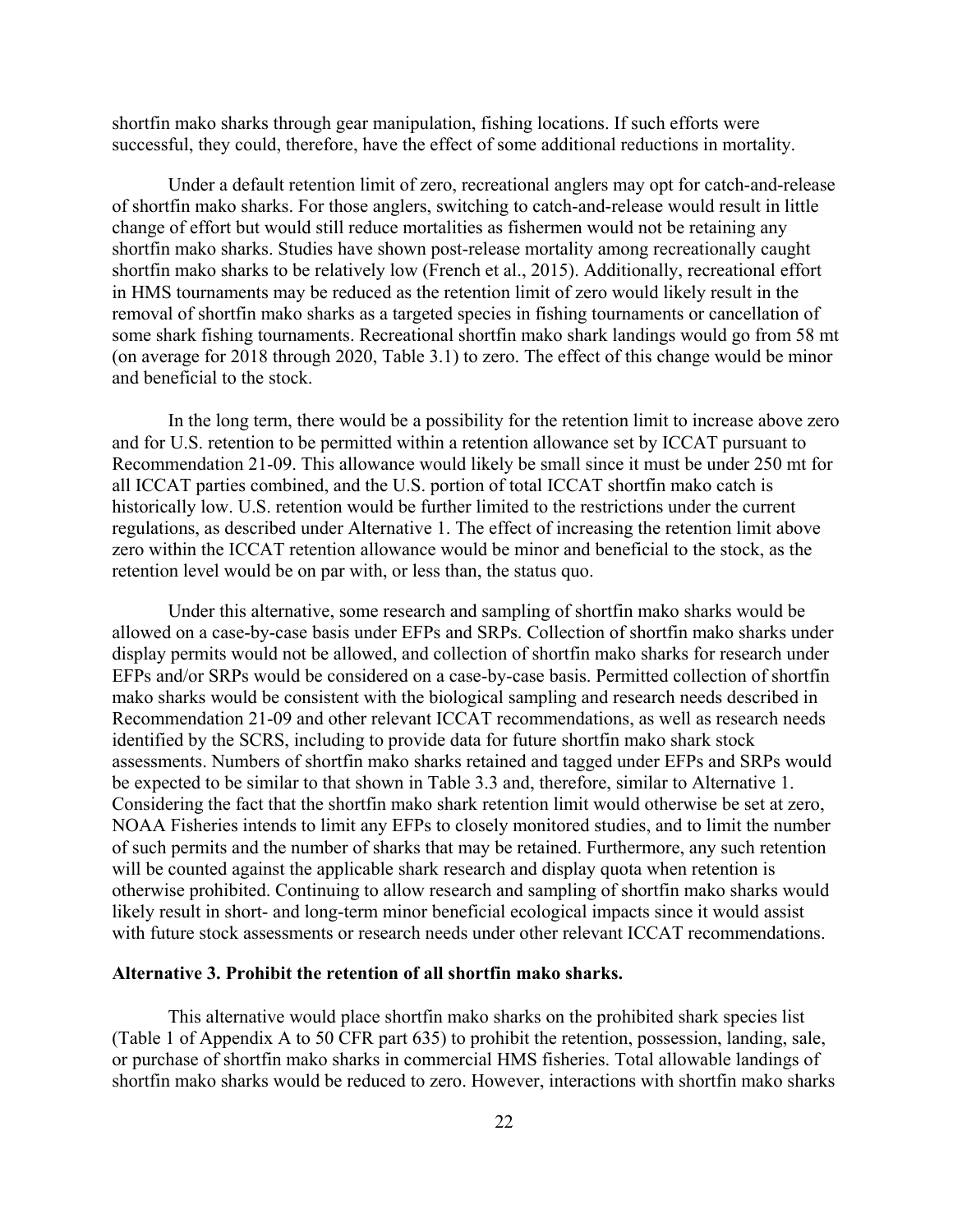would still occur in commercial and recreational fisheries. Similar to under Alternative 2, current levels of commercial shortfin mako shark landings (32 mt on average for 2018 through 2020, Table 3.1) would be expected to be converted to dead discards, which would represent total U.S. catch. Prohibiting retention of shortfin mako sharks may have the effect of disincentivizing catch, although only to the extent commercial fishermen could further explore and find ways to avoid shortfin mako sharks through gear manipulation, fishing locations. If such efforts were successful, they could, therefore, have the effect of some additional reductions in mortality. In the recreational fishery, fishermen would only be authorized to catch and release shortfin mako sharks. This requirement would be similar to the white shark catch and release requirement (50 CFR § 635.26(c)). Currently, recreational fishermen may target white sharks, but must release any white sharks caught in a manner that maximizes the chance of survival without removing the shark from the water.

Current regulations at 50 CFR § 635.34(c) provide four criteria for NOAA Fisheries to consider when placing a species on the Atlantic HMS prohibited species list. These criteria are:

- 1) Biological information indicates that the stock warrants protection.
- 2) Information indicates that the species is rarely encountered or observed caught in HMS fisheries.
- 3) Information indicates that the species is not commonly encountered or observed caught as bycatch in fishing operations for species other than HMS.
- 4) The species is difficult to distinguish from other prohibited species.

At this time, shortfin mako sharks meet the first and third criteria. Biological information indicates that the stock warrants protection (criterion 1). The 2017 stock assessment indicates that shortfin mako shark mortality needs to be reduced between 72 and 79 percent to end overfishing, and additional measures are needed to protect the stock. Information also indicates that shortfin mako sharks are not commonly encountered or observed caught as bycatch in fishing operations for species other than HMS (criterion 3). Shortfin mako sharks do not meet the second or fourth criteria. They are often encountered or observed caught in the HMS pelagic longline fishery (criterion 2) and can be identified relatively easily compared to some other shark species (criterion 4). Species do not need to meet all four criteria to be placed on the prohibited list in Table 1 of Appendix A to 50 CFR part 635.

Under this alternative, research and sampling of shortfin mako sharks would be allowed under EFPs and SRPs, as in the preferred alternative.

This alternative would likely result in short- and long-term minor beneficial ecological impacts, similar to the preferred alternative.

At this time, while shortfin mako sharks meet two of the four prohibited species criteria, NOAA Fisheries does not prefer adding shortfin mako sharks to the prohibited species list, as this approach would not meet the purpose of this action. The ICCAT recommendation prohibits retention of shortfin mako sharks caught in association with ICCAT fisheries in 2022 and 2023, but allows the possibility of retention in future years beginning in 2023. If ICCAT allows retention in the future, placing shortfin mako sharks on the prohibited species list would delay that allowance of retention under HMS regulations while rulemaking is conducted, and put U.S.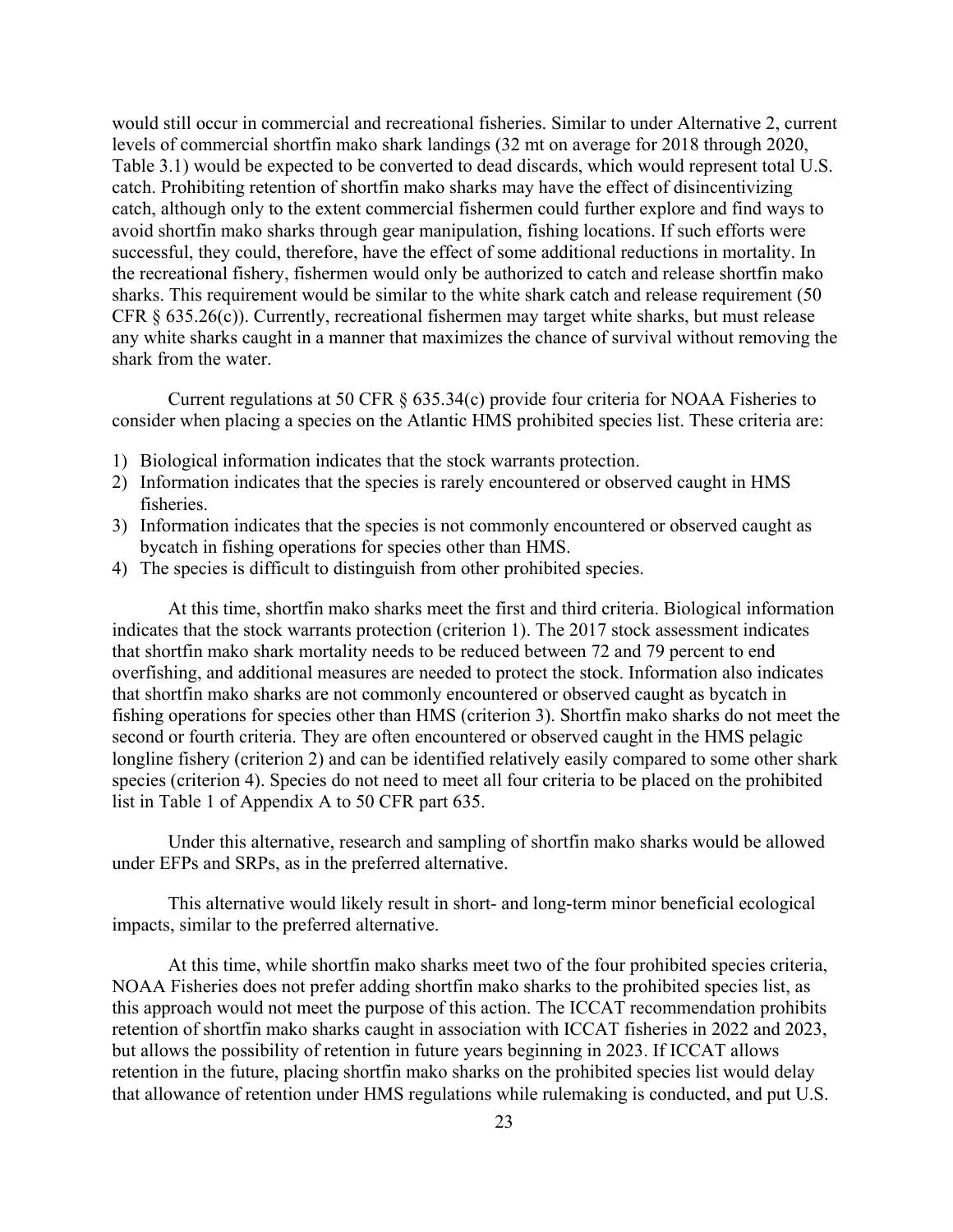fishermen at a disadvantage to other countries if those countries begin retaining shortfin mako sharks shortly after retention is permitted. Similar to putting a species on the prohibited species list, removing a species from the prohibited species list would require the Agency to conduct a full rulemaking. During this rulemaking, the Agency would consider whether to remove the species from the prohibited species list, and if it determines it is appropriate to do so, consider what measures would need to be put into place such as quotas or retention limits. As a result, NOAA Fisheries believes that may put U.S. fishermen at a disadvantage compared to other countries. Therefore, NOAA Fisheries does not prefer this alternative at this time.

#### <span id="page-29-0"></span>**4.2 Social and Economic Impacts**

This section assesses the socioeconomic impacts of the alternatives presented in this document. The primary purpose of this section is to provide the baseline socioeconomic data and socioeconomic impact analysis for the RIR in Chapter 6 and the IRFA in Chapter 7. Relevant data for Community Profiles are described in Chapter 9 of the [2021 Atlantic HMS SAFE Report](https://www.fisheries.noaa.gov/atlantic-highly-migratory-species/atlantic-highly-migratory-species-stock-assessment-and-fisheries-evaluation-reports) (pages 219-233). While this section provides a socioeconomic analysis, it is not a stand-alone analysis as it refers back to, provides background data for, and builds upon the specific data and analyses provided in Chapters 3 and 7. The expected socioeconomic impacts of the different alternatives considered and analyzed are discussed below.

#### **Alternative 1. No action.**

Under Alternative 1, the no action alternative, NOAA Fisheries would maintain the current commercial and recreational shortfin mako shark management measures. Current commercial regulations allow retention of shortfin mako sharks caught using gillnet, bottom longline, or pelagic longline gear on properly-permitted vessels, if the sharks are dead at haulback, and require vessels with pelagic longline gear to have a functional electronic monitoring system to retain shortfin mako sharks. The current recreational regulations allow the retention of one shark per vessel per trip with a minimum size limit of 71 inches FL (180 cm FL) for male and 83 inches FL (210 cm FL) for female shortfin mako sharks.

Socioeconomic impacts resulting from the current management measures under Alternative 1 would likely result in short- and long-term neutral impacts because these measures would maintain the current numbers of shortfin mako sharks landed and sold commercially and harvested recreationally. In the commercial fishery, shortfin mako sharks are an incidentallycaught species and are worth less than other, more valuable target species, so fishing effort on shortfin mako sharks would not be expected to change from the status quo and the effects would remain the same. Thus, the commercial fisheries would cumulatively maintain the average total revenue of approximately \$96,000 fishery-wide per year (Table 3.2). (Landings and revenue were lower in 2020; average landings in 2018 and 2019 were 55,700 pounds dw (25 mt dw), and average revenue was approximately \$109,600 per year.) An average of 49 pelagic longline vessels landed shortfin mako sharks from 2018 through 2020. Therefore, the average annual revenue from shortfin mako shark landings per pelagic longline vessel is approximately \$1,960 per year (\$96,000/49) under the current regulations.

In the recreational fishery, approximately 3,380 directed trips targeted shortfin mako sharks on average each year in 2018 through 2021, which equates to approximately \$2.4 million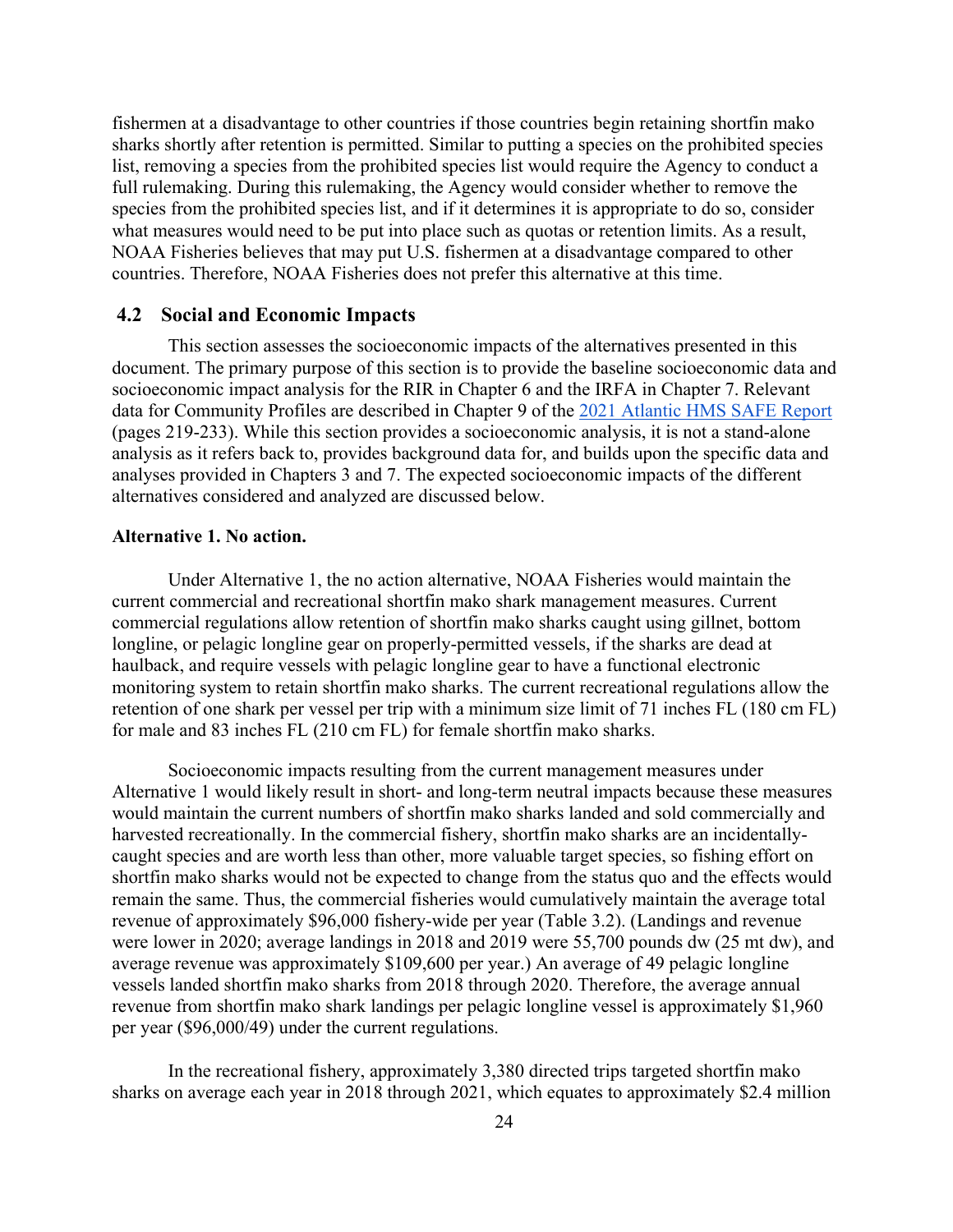in trip expenditures per year (Table 4.1). Trips targeting shortfin mako sharks made up approximately five percent of total trips, on average, in 2018 through 2021 (68,283 trips). These trip expenditures would have an overall socioeconomic benefit by generating revenue to support industries and provide jobs.

| <b>Table 4.1</b> | <b>Estimated average annual expenditures for directed shortfin mako trips</b> |
|------------------|-------------------------------------------------------------------------------|
|                  | from Maine to Virginia with potential reductions in directed trips and        |
|                  | annual expenditures due to the implementation of a retention limit of zero    |
|                  | shortfin mako sharks, 2018-2021.                                              |

| <b>Alternative</b> | <b>Direct Trips</b><br>for Shortfin<br><b>Mako Sharks</b><br>per Year | <b>Total</b> | <b>Estimated</b><br><b>Reduction in</b><br><b>Expenditures</b> <sup>1</sup> Directed Trips | <b>Estimated</b><br><b>Reduction in</b><br><b>Total</b><br><b>Expenditures</b> |
|--------------------|-----------------------------------------------------------------------|--------------|--------------------------------------------------------------------------------------------|--------------------------------------------------------------------------------|
|                    | 3,380                                                                 | \$2,445,000  | --                                                                                         |                                                                                |
| $2^2$              | 1,825                                                                 | \$1,320,000  | $-1,555$                                                                                   | $-$1,125,000$                                                                  |

Sources: Large Pelagics Survey and Hutt et al., 2014. Note: Data from 2021 are preliminary. Expenditures are rounded to the nearest \$1,000.

<sup>1</sup> Extrapolated based on estimate of average cost per directed shark trip (\$566.95/trip) in the Northeast (Maine to Virginia) taken by HMS Angling permit holders in 2011 (Hutt et al., 2014) adjusted for inflation to June 2021 U.S. dollars (\$723.24/trip).

 $2$  Reduction in directed trips based on the percentage of HMS tournaments that could remove shortfin mako sharks as a targeted species. Overall, 46 percent of the shortfin mako shark directed trips were in HMS tournaments.

# **Alternative 2. Implement a flexible shortfin mako shark retention limit with a default of zero in commercial and recreational HMS fisheries and a retention limit of zero would be established until changed considering regulatory criteria. -** *Preferred Alternative*

Under this alternative, a flexible shortfin mako shark retention limit with a default limit of zero would apply to commercial vessels issued a Directed or Incidental shark LAP and to recreational HMS permit holders. Under a retention limit of zero, HMS recreational fishermen and commercial vessels would be required to release all shortfin mako sharks that are alive at haulback, and discard all shortfin mako sharks that are dead at haulback.

Compared to the no action alternative, this alternative is expected to reduce ex-vessel revenues derived from shortfin mako sharks commensurate with the landings reduction. Thus, the commercial fisheries could cumulatively experience revenue losses of approximately \$96,000 fishery-wide per year (or higher, due to low landings in 2020), which would primarily impact the pelagic longline fishery (Table 3.2). An average of 49 pelagic longline vessels landed shortfin mako sharks from 2018 through 2020. Therefore, the average annual loss in revenue from shortfin mako shark landings per pelagic longline vessel is approximately \$1,960 per year (\$96,000/49). Fishermen using bottom longline or gillnet gear rarely land shortfin mako sharks, thus, revenue losses for fishermen using these gear types would be negligible. While a default shortfin mako shark retention limit of zero would result in revenue losses to commercial fishermen, the overall socioeconomic impacts associated with these reductions in revenue are not expected be substantial, as shortfin mako sharks comprise less than one percent of total HMS ex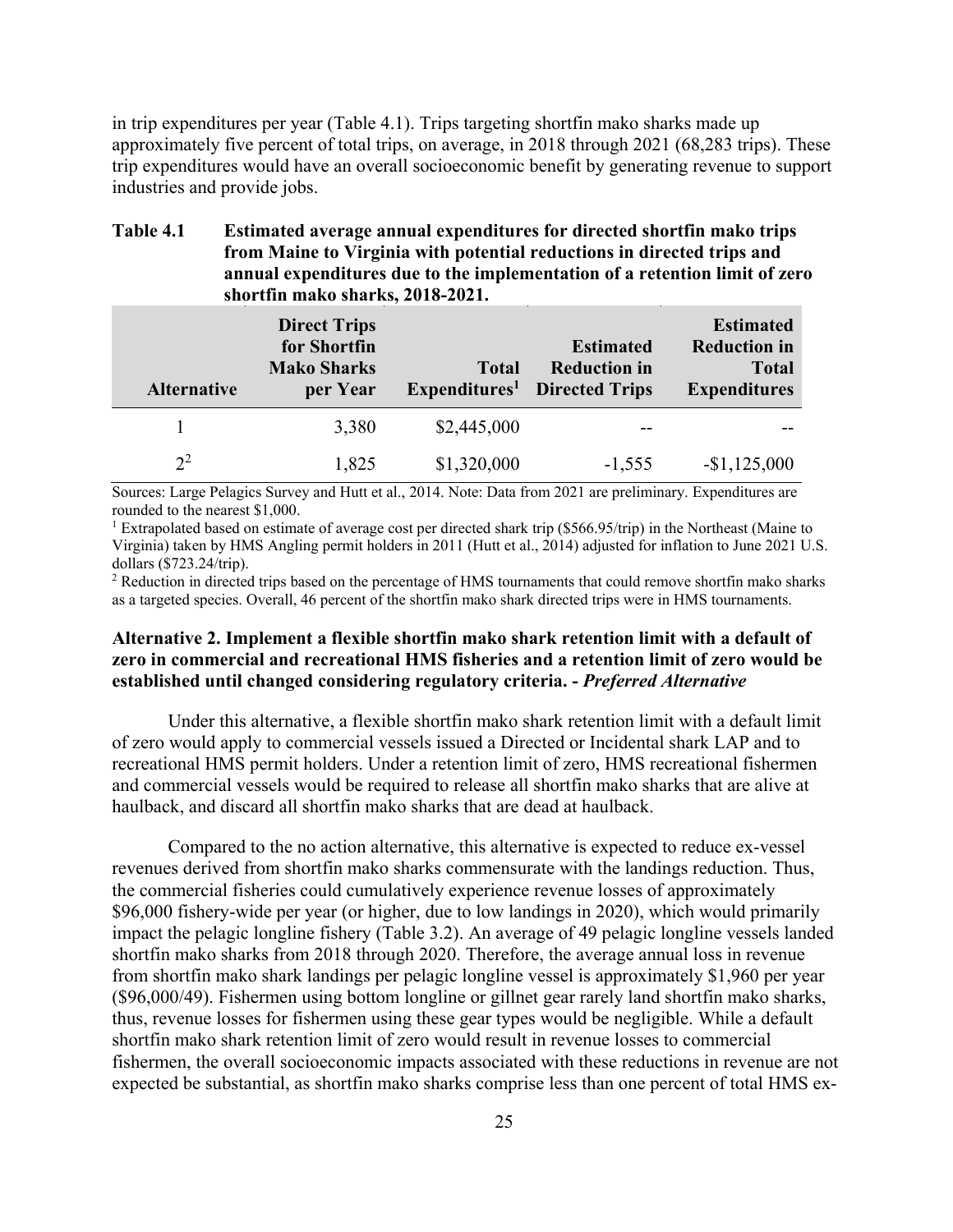vessel revenues on average (\$30.9 million; Table 8.6 of the [2021 Atlantic HMS SAFE Report,](https://www.fisheries.noaa.gov/atlantic-highly-migratory-species/atlantic-highly-migratory-species-stock-assessment-and-fisheries-evaluation-reports) pages 186-187).

In recreational fisheries, fishermen would only be authorized to catch and release shortfin mako sharks, with no retention allowed. This alternative would most likely result in a reduction in directed fishing trips for shortfin mako sharks, especially as it would likely result in the removal of shortfin mako sharks as a targeted species in fishing tournaments or cancellation of some shark fishing tournaments. Since the implementation of management measures under Amendment 11 in 2019, approximately 3,380 directed trips targeted shortfin mako sharks were taken (Table 4.1). Forty-six percent of those trips were in HMS tournaments. If the number of directed shortfin mako shark recreational trips is reduced by 46 percent, due to removal of shortfin mako sharks as an allowable targeted species in fishing tournaments, or cancellation of tournaments, approximately 1,825 directed trips targeting shortfin mako sharks (for catch and release fishing) on average each year could still take place, which equates to approximately \$1.3 million in trip expenditures per year (Table 4.1). This would be a reduction of 1,555 directed trips and approximately \$1.1 million in expenditures, compared to the no action alternative. For comparison, the HMS recreational angler expenditure survey estimated that total non-tournament expenditures were \$46.7 million [\(2021 Atlantic HMS SAFE Report,](https://www.fisheries.noaa.gov/atlantic-highly-migratory-species/atlantic-highly-migratory-species-stock-assessment-and-fisheries-evaluation-reports) Table 8.31 page 212). The HMS tournament economic study estimated that total expenditures by participating teams across Atlantic HMS tournaments was \$85.6 million, or \$35.5 million minus prizes and fees [\(2021](https://www.fisheries.noaa.gov/atlantic-highly-migratory-species/atlantic-highly-migratory-species-stock-assessment-and-fisheries-evaluation-reports)  [Atlantic HMS SAFE Report,](https://www.fisheries.noaa.gov/atlantic-highly-migratory-species/atlantic-highly-migratory-species-stock-assessment-and-fisheries-evaluation-reports) Table 8.32 pages 213-214). This alternative would have minor adverse socioeconomic impacts on supporting businesses and industries.

During the fishing year, based on the inseason trip limit adjustment criteria (50 CFR § 635.24(a)(8)), and to the extent consistent with any future retention allowance that is determined by ICCAT pursuant to Recommendation 21-09, NOAA Fisheries could increase the shortfin mako shark retention limit for the commercial fishery, the recreational fishery, or both, as appropriate. If the retention limit for the commercial and recreational fisheries is greater than zero, the current shortfin mako shark management measures under Alternative 1 would apply. Thus, the socioeconomic impacts resulting from future retention under the current management measures could be long-term neutral impacts because these measures would maintain the current level of landings of shortfin mako sharks and the resulting revenue commercially and recreationally. However, in the recreational fishery, it is possible that tournaments that are cancelled under the retention limit of zero would not be reinstated in the future because tournament operators and participants move to other target species to replace shortfin mako sharks. Similarly, it is possible that dealers will no longer have a market for commercial shortfin mako shark product following a retention limit of zero because shortfin mako shark product may be replaced by other product, or by shortfin mako sharks caught from other stocks where retention is allowed. In those cases, this alternative would be expected to have long-term minor to moderate adverse socioeconomic impacts.

Overall, Alternative 2 would be expected to have short-term minor adverse socioeconomic impacts and long-term neutral to moderate adverse socioeconomic impacts for commercial and recreational fishermen.

## **Alternative 3. Prohibit the retention of all shortfin mako sharks.**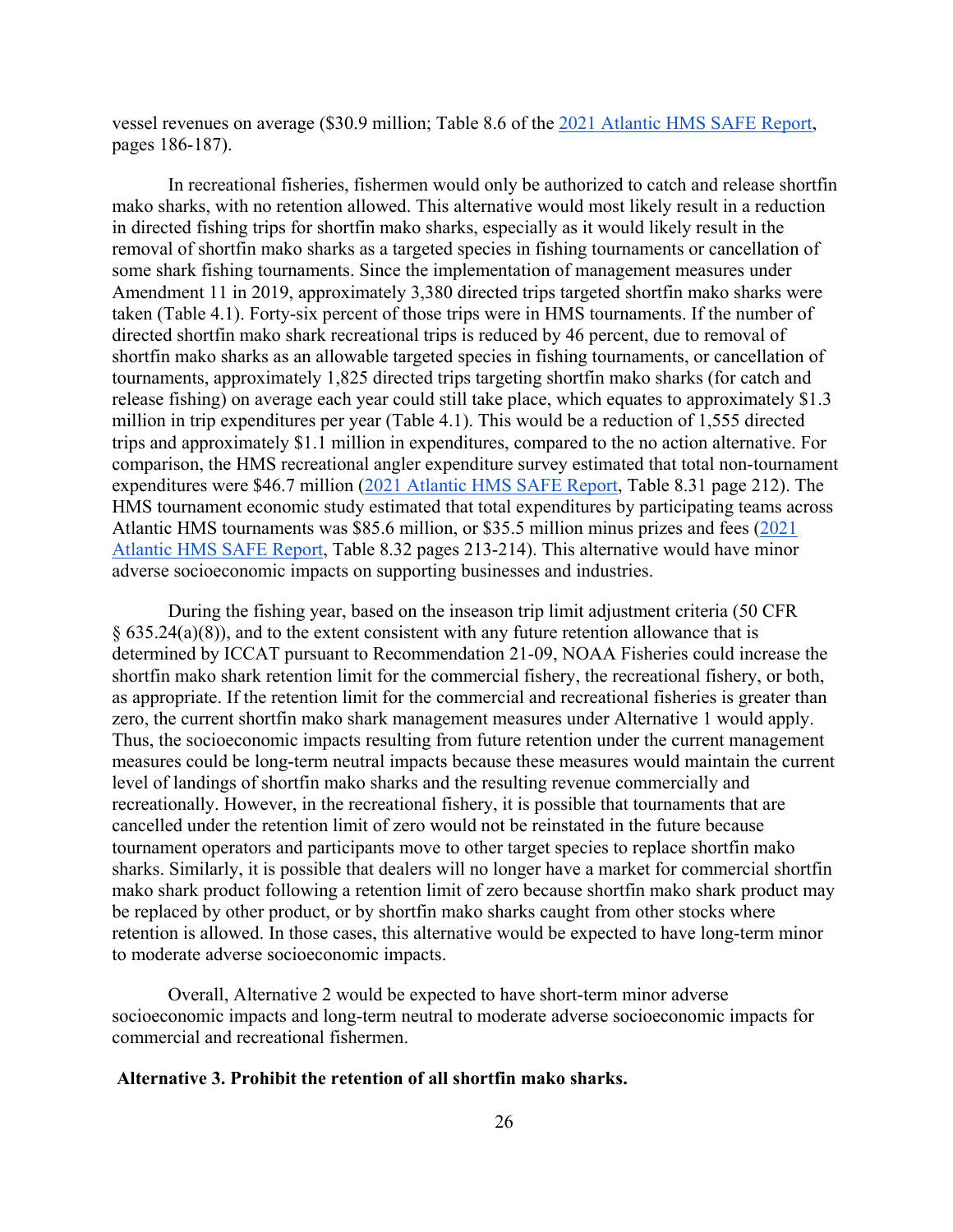This alternative would place shortfin mako sharks on the prohibited sharks list to prohibit any catch or retention of shortfin mako sharks in commercial HMS fisheries. As described above, in recent years, about 49,000 lb dw of shortfin mako sharks have been landed on average from 2018 through 2020, and the commercial revenues from shortfin mako sharks have averaged approximately \$96,000 fishery-wide per year (or higher, due to low landings in 2020) (Table 3.2). A prohibition on shortfin mako shark landings would result in revenue losses to commercial fishermen. An average of 49 pelagic longline vessels landed shortfin mako sharks from 2018 through 2020. Therefore, the average annual loss in revenue from shortfin mako shark landings per pelagic longline vessel is approximately \$1,960 per year (\$96,000/49). However, the overall socioeconomic impacts associated with these reductions in revenue are not expected to be substantial, as shortfin mako sharks comprise less than one percent of total HMS ex-vessel revenues on average (Table 8.6 of the [2021 Atlantic HMS SAFE Report,](https://www.fisheries.noaa.gov/atlantic-highly-migratory-species/atlantic-highly-migratory-species-stock-assessment-and-fisheries-evaluation-reports) pages 186-187). Therefore, short- and long-term minor adverse socioeconomic impacts for commercial fishermen are expected under this alternative.

In recreational fisheries, recreational fishermen would only be authorized to catch and release shortfin mako sharks. This requirement would be similar to the white shark catch and release requirement. Currently, recreational fishermen may target white sharks, but may not retain the shark and must release it in a manner that maximizes the chance of survival. This could lead to similar impacts as under Alternative 2. Namely, minor adverse socioeconomic impacts on supporting businesses and industries could occur. However, some fishermen could stop targeting shortfin mako sharks due to the prohibited listing. If this occurs, this could result in minor to moderate adverse socioeconomic impacts on supporting businesses and industries.

Overall, Alternative 3 would be expected to have short- and long-term minor to moderate adverse socioeconomic impacts for commercial and recreational fishermen.

# <span id="page-32-0"></span>**4.3 Essential Fish Habitat**

Pursuant to 16 U.S.C. 1855(b)(1), and as implemented by 50 CFR  $\S$  600.815, the Magnuson-Stevens Act requires NOAA Fisheries to identify and describe EFH for each life stage of managed species and to evaluate the potential adverse effects of fishing activities on EFH, including the cumulative effects of multiple fisheries activities. If NOAA Fisheries determines that fishing gears are having an adverse effect on HMS EFH, or other species' EFH, then NOAA Fisheries must include management measures that minimize adverse effects to the extent practicable.

In the 2006 Consolidated HMS FMP and Amendment 1 to the 2006 Consolidated Atlantic HMS FMP (Amendment 1; NOAA Fisheries, 2009), NOAA Fisheries reviewed the various HMS gear types with the potential to affect EFH and, based on the best information available at that time, NOAA Fisheries determined that there is no evidence that physical effects caused by any authorized HMS gears were affecting EFH for targeted or non-targeted species, to the extent that physical effects can be identified on the habitat or the fisheries. NOAA Fisheries conducted a literature review as part of Draft Amendment 10 to the 2006 Consolidated Atlantic HMS FMP (81 FR 62100, September 8, 2016). NOAA Fisheries completed the Atlantic HMS EFH 5-Year Review in 2015 to investigate additional impacts of HMS fishing gears on Atlantic HMS EFH since Amendment 1. NOAA Fisheries did not find any significant changes in effects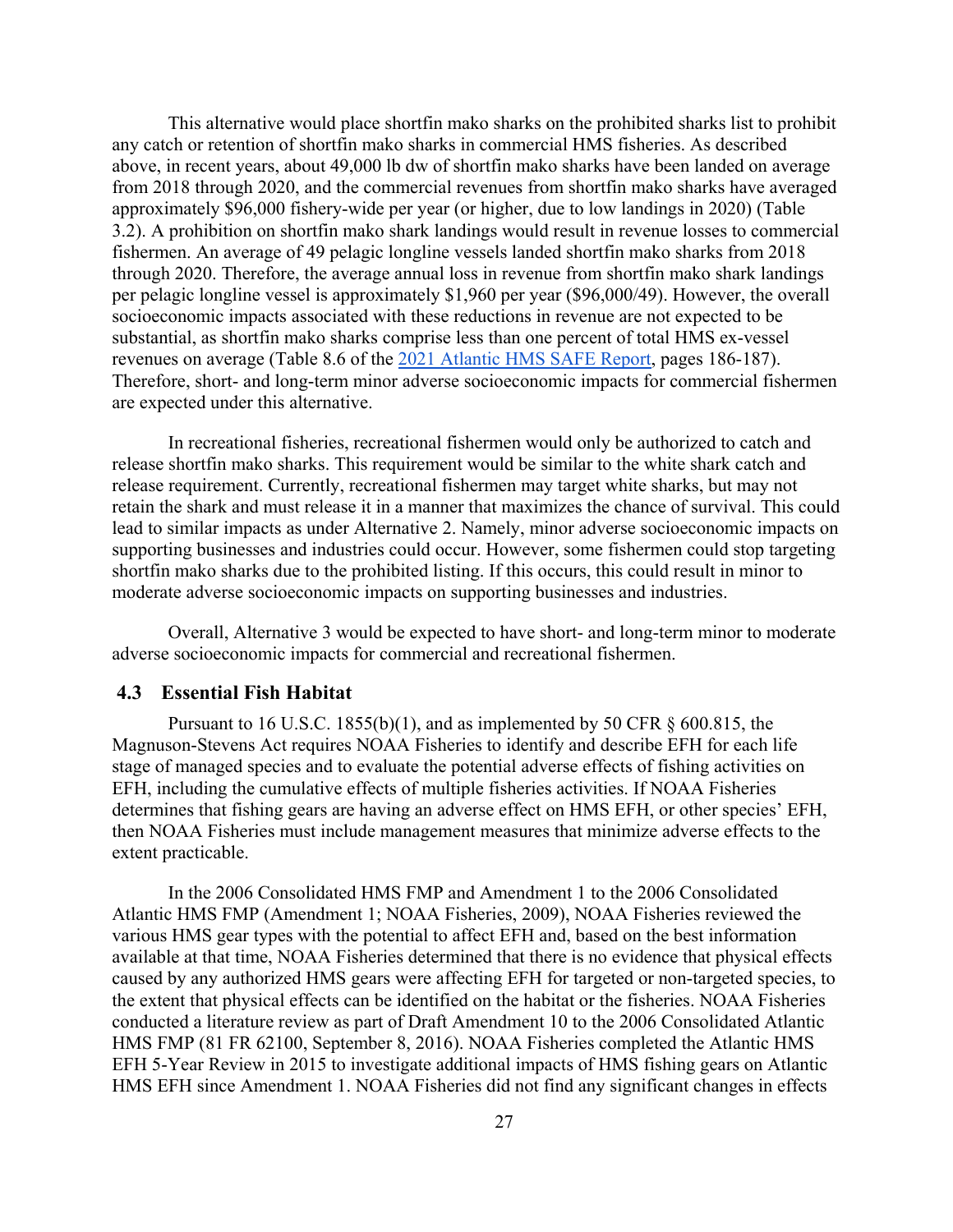to HMS EFH from HMS and non-HMS fishing gears. NOAA Fisheries found no new information that any authorized HMS gear would have adverse effects on EFH. The Final Amendment 10 (82 FR 42329) was published on September 7, 2017. NOAA Fisheries found no new information that any authorized HMS gear would have adverse effects on EFH. Therefore, this proposed action in the context of the fishery as a whole will not have an adverse impact on EFH; therefore, an EFH consultation is not required.

## <span id="page-33-0"></span>**4.4 Protected Resources**

None of the three alternatives would be expected to change endangered species or marine mammal interaction rates or magnitudes, or substantially alter current fishing practices or bycatch mortality rates.

 Regarding compliance with the ESA, NOAA Fisheries issued two separate BiOps for HMS fisheries in 2020, one for the HMS pelagic longline fishery and one for all non-pelagic longline HMS fisheries. The three alternatives are not anticipated to affect ESA-listed species or critical habitat in any way not previously analyzed and is not likely to increase effort in a way that increases interactions with leatherback turtles or other protected resources, given that operations will remain consistent with the current reasonable and prudent measures and terms and conditions for the pelagic longline fishery and the commercial and recreational handgear fisheries in the relevant BiOps. NOAA Fisheries will continue to closely monitor the fisheries and will ensure compliance with the BiOp provisions.

 Additionally, the three alternatives are not anticipated to change effort in these fisheries in any manner that would increase the potential for interaction with non-listed marine mammals as previously analyzed in the 2006 Consolidated HMS FMP and its amendments. Thus, the three alternatives would have neutral impacts in the short- and long-term on protected resources.

# <span id="page-33-1"></span>**4.5 Environmental Justice Concerns**

Executive Order 12898 requires agencies to identify and address disproportionately high and adverse environmental effects of Federal agencies' actions on minority and low-income populations. To determine whether environmental justice concerns exist, the demographics of the affected geographic area should be examined to ascertain whether minority populations and lowincome populations are present. If so, a determination must be made as to whether implementation of the alternatives may cause disproportionately high and adverse human health or environmental effects on these populations.

Relevant data for Community Profiles is described in Chapter 9 of the [2021 Atlantic](https://www.fisheries.noaa.gov/atlantic-highly-migratory-species/atlantic-highly-migratory-species-stock-assessment-and-fisheries-evaluation-reports)  [HMS SAFE Report](https://www.fisheries.noaa.gov/atlantic-highly-migratory-species/atlantic-highly-migratory-species-stock-assessment-and-fisheries-evaluation-reports) (pages 219-233). Demographic data indicate that coastal counties with fishing communities are variable in terms of social indicators like income, employment, and race and ethnic composition.

The preferred alternative was selected to minimize ecological and economic impacts and provide for the sustained participation of fishing communities. The preferred alternative would not have any effects on human health, nor is it expected to have any disproportionate social or economic effects on minority and low-income communities. Alternatives 1 and 3 would likewise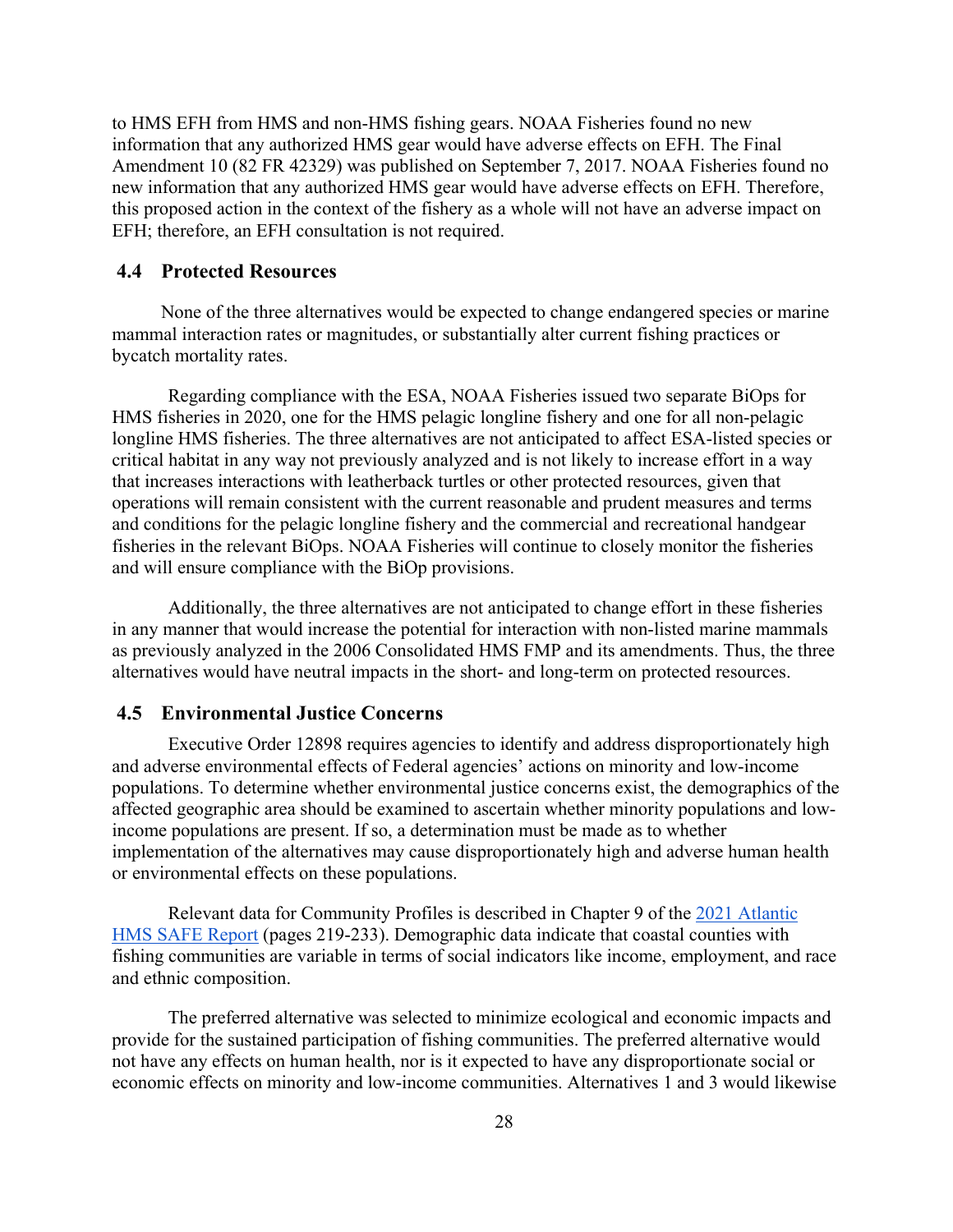not have any effects on human health nor are they expected to have any disproportionate social or economic effects on minority and low-income communities

### <span id="page-34-0"></span>**4.6 Coastal Zone Management Act**

The Coastal Zone Management Act (CZMA, 1972; reauthorized in 1996) requires that federal actions be consistent, to the extent practicable, with the enforceable policies of all state coastal zone management programs. NOAA Fisheries finds the alternatives analyzed in this action to be consistent to the maximum extent practicable with the enforceable policies of states that have approved coastal zone management programs. NOAA Fisheries is seeking concurrence with respect to the preferred alternative and will ask for states' agreement with this determination during the proposed rule stage.

## <span id="page-34-1"></span>**4.7 Comparison of NEPA Alternatives**

Table 4.2 provides a qualitative comparison of the impacts associated with the various alternatives considered in this rulemaking. This table summarizes the impacts that were discussed in detail in Chapters 4.1-4.4.

| Comparison or rired macry to Consider ca        |                   |                            |                                       |  |  |
|-------------------------------------------------|-------------------|----------------------------|---------------------------------------|--|--|
| <b>Alternative</b>                              | <b>Ecological</b> | <b>Protected Resources</b> | Socioeconomic                         |  |  |
| <b>Alternative 1</b>                            | Minor Beneficial  | Neutral                    | Neutral                               |  |  |
| <b>Alternative 2</b><br>(Preferred Alternative) | Minor Beneficial  | Neutral                    | <b>Neutral to Moderate</b><br>Adverse |  |  |
| <b>Alternative 3</b>                            | Minor Beneficial  | Neutral                    | Minor to Moderate<br>Adverse          |  |  |

### <span id="page-34-2"></span>**4.8 Cumulative Impacts**

Under NEPA, a cumulative impact is an impact on the environment that results from the incremental impact of the final action when added to other past, present, and reasonably foreseeable future actions. Cumulative impacts can result from individually minor but collectively significant actions taking place over a period of time. Cumulative impacts may also include the effects of natural processes and events, depending on the specific resource in question. Cumulative impacts include the total of all impacts to a particular resource that have occurred, are occurring, and would likely occur as a result of any action or influence, including the direct and reasonably foreseeable indirect impacts of a federal activity. The goal of this section is to describe the cumulative ecological, economic, and social impacts of past, present, and reasonably foreseeable future actions on shark fishermen and the environment, with regard to the management measures presented in this document.

Overall, the preferred alternative in this EA would have minor beneficial ecological impacts for the shortfin mako shark stock, based on the detailed discussions in the ecological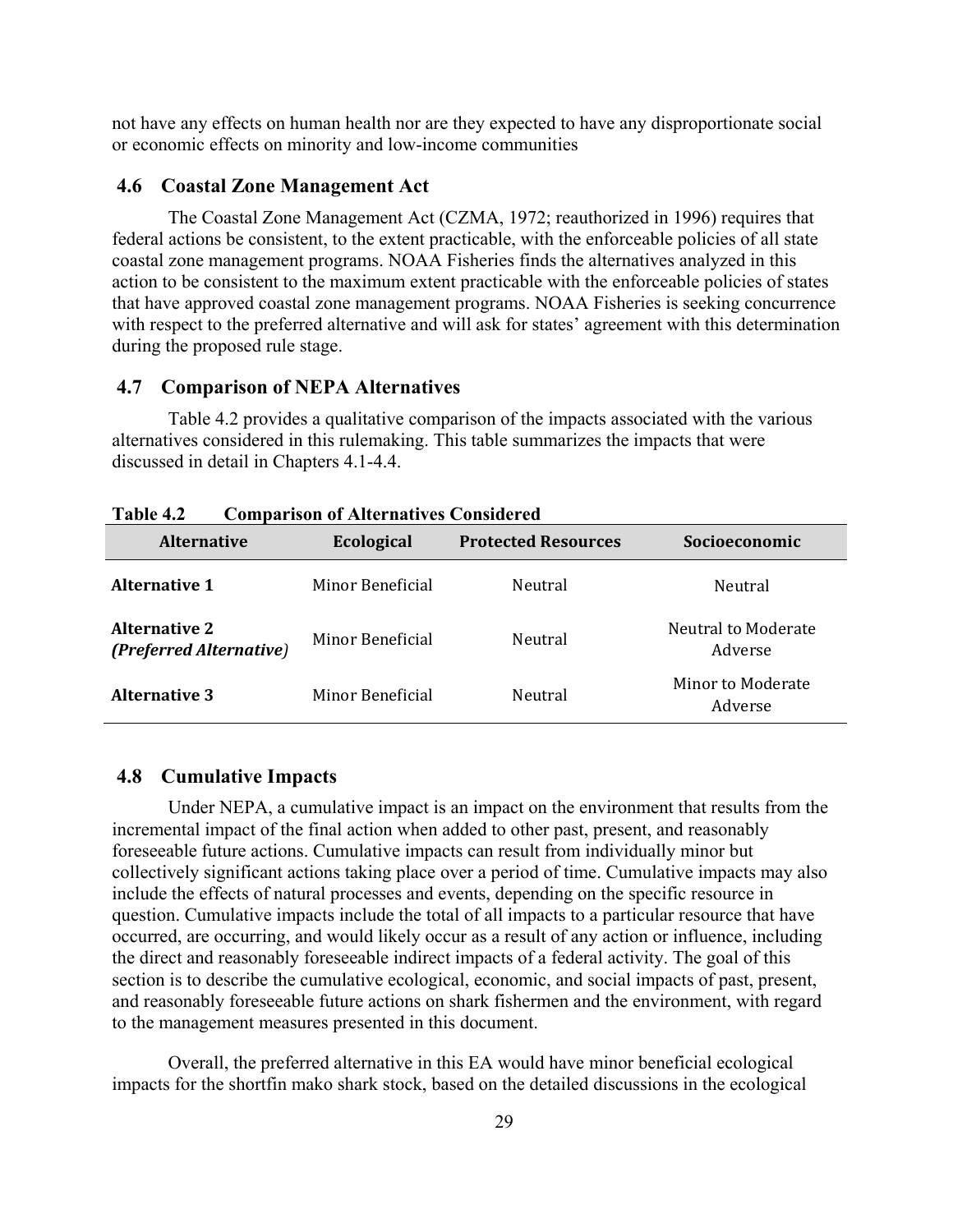impacts section. Additionally, as discussed above, the preferred alternative would simultaneously have neutral impacts on protected species and marine mammals. The minor beneficial ecological impacts associated with the preferred alternative makes these actions favorable. The preferred alternative would likely have no impact on the overall fishing effort or fishing rates, bycatch, or bycatch rates in the long-term beyond what was previously analyzed in Amendment 11. Additionally, there would be no major impacts on EFH.

NOAA Fisheries is developing Amendment 14 to the 2006 Consolidated HMS FMP, with a draft amendment released in 2020 (85 FR 60132, September 24, 2020; Supplement to Draft Amendment 14, 87 FR 3504, January 24, 2022), which would establish a new framework action for the establishment of acceptable biological catch (ABC) and annual catch limits (ACLs) for most Atlantic shark fisheries. Amendment 14 does not contain a proposed rule or regulatory text. It does not change any fishery quotas. Amendment 14 and any resulting rulemakings applying its provisions would be finalized after this rulemaking and would consider the cumulative impacts from this rulemaking.

NOAA Fisheries is considering an action to prohibit the commercial and recreational retention of scalloped hammerhead sharks in the Central and Southwest distinct population segment and of oceanic whitetip sharks throughout their range, consistent with the 2020 BiOps. The proposed rule for this action is expected later in 2022 and would consider the cumulative impacts from this rule. Taken together, and depending on the actions that are finalized, these two rulemakings could have impacts on the shark fishery overall. NOAA Fisheries cannot further speculate about the effects of these actions or potential actions, given that they are not finalized rules.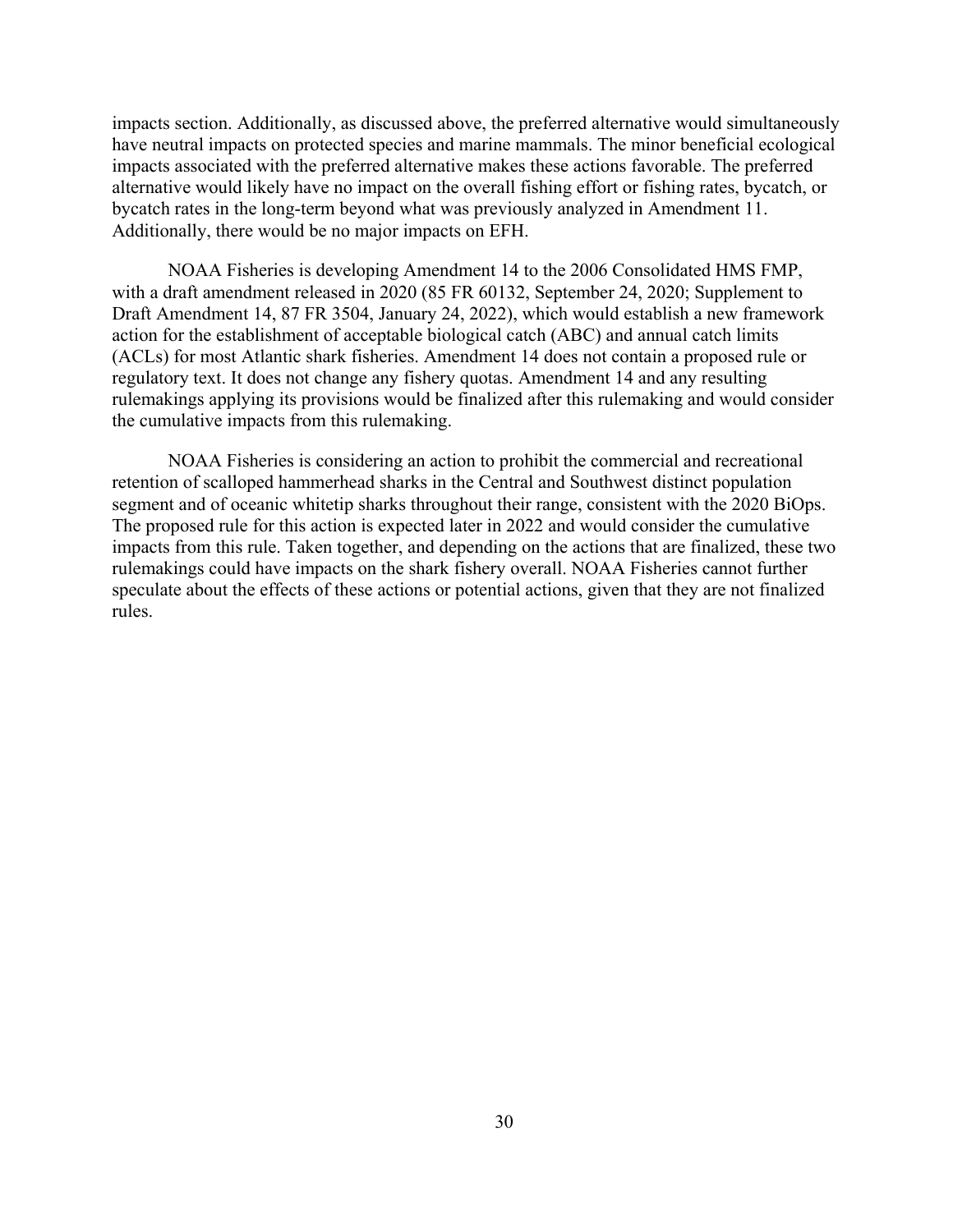# <span id="page-36-0"></span>**5.0 Mitigation and Unavoidable Adverse Impacts**

## <span id="page-36-1"></span>**5.1 Mitigating Measures**

Mitigation is an important mechanism that federal agencies can use to minimize, prevent, or eliminate damage to the human and natural environment associated with their actions. As described in the CEQ regulations, agencies can use mitigation to reduce environmental impact in several ways. Mitigation may include one or more of the following: avoiding the impact by not taking a certain action or parts of an action; minimizing impacts by limiting the degree or magnitude of the action and its implementation; rectifying the impact by repairing, rehabilitating, or restoring the affected environment; reducing or eliminating the impact over time by preservation and maintenance operations during the life of the action; and compensating for the impact by replacing or providing substitute resources or environments. The mitigation measures discussed in an EA must cover the range of impacts of the proposal and must be considered even for impacts that by themselves would not be considered "significant." If a proposed action is considered as a whole to have significant effects, all of its specific effects on the environment must be considered, and mitigation measures must be developed where it is feasible to do so. NOAA Fisheries may consider mitigation, provided that the mitigation efforts do not circumvent the goals and objectives of the rulemaking or the mandate to rebuild fisheries under the Magnuson-Stevens Act.

Under the preferred alternative, NOAA Fisheries would implement the 2021 ICCAT recommendation regarding shortfin mako sharks, consistent with the requirements of ATCA, the Magnuson-Stevens Act, and the scientific advice of the SCRS. Preferred Alternative 2 would have minor beneficial ecological impacts because U.S. shortfin mako shark landings are a small percentage of total North Atlantic-wide landings. Under a retention limit of zero, U.S. fishermen would be releasing all caught shortfin mako sharks. For commercial fishermen, this would only affect the possible retention of dead shortfin mako sharks and is not likely to affect fishing effort. Recreational anglers may opt for catch-and-release of shortfin mako sharks. Switching to catchand-release would result in little change of effort but would still reduce mortalities. Additionally, recreational effort in HMS tournaments may be reduced as the retention limit of zero would likely result in the removal of shortfin mako sharks as a targeted species in fishing tournaments or cancellation of some shark fishing tournaments. Thus, no adverse ecological effects are expected, and mitigation measures are not necessary.

#### <span id="page-36-2"></span>**5.2 Unavoidable Adverse Impacts**

In general, there are no unavoidable adverse ecological impacts expected as a result of the preferred alternative. NOAA Fisheries does not expect a change in current fishing practices or an increase in fishing effort due to the default retention limit of zero for shortfin mako sharks. The action would not modify fishing behavior or gear type, nor would it expand fishing effort because commercial and recreational fishermen fishing exclusively for sharks would still be authorized to retain all other shark species subject to current limits. Thus, the proposed measures would not be expected to change previously analyzed endangered species or marine mammal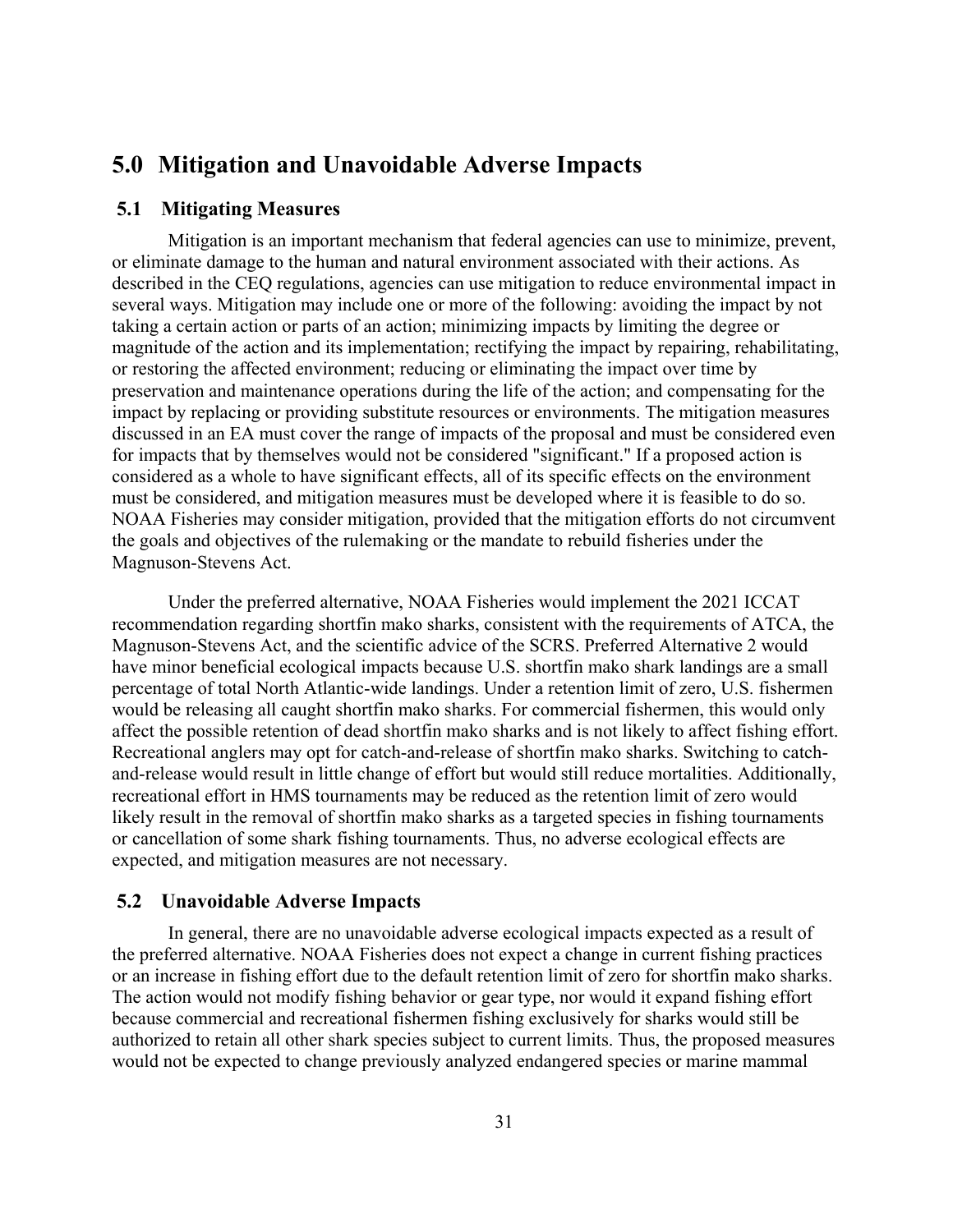interaction rates or magnitudes, or substantially alter current fishing practices or bycatch mortality rates.

# <span id="page-37-0"></span>**5.3 Irreversible and irretrievable commitment of resources**

No irreversible or irretrievable commitments of resources are expected as a result of the preferred alternative. There are expected to be beneficial ecological impacts because of the reduction in shortfin mako shark fishing mortality.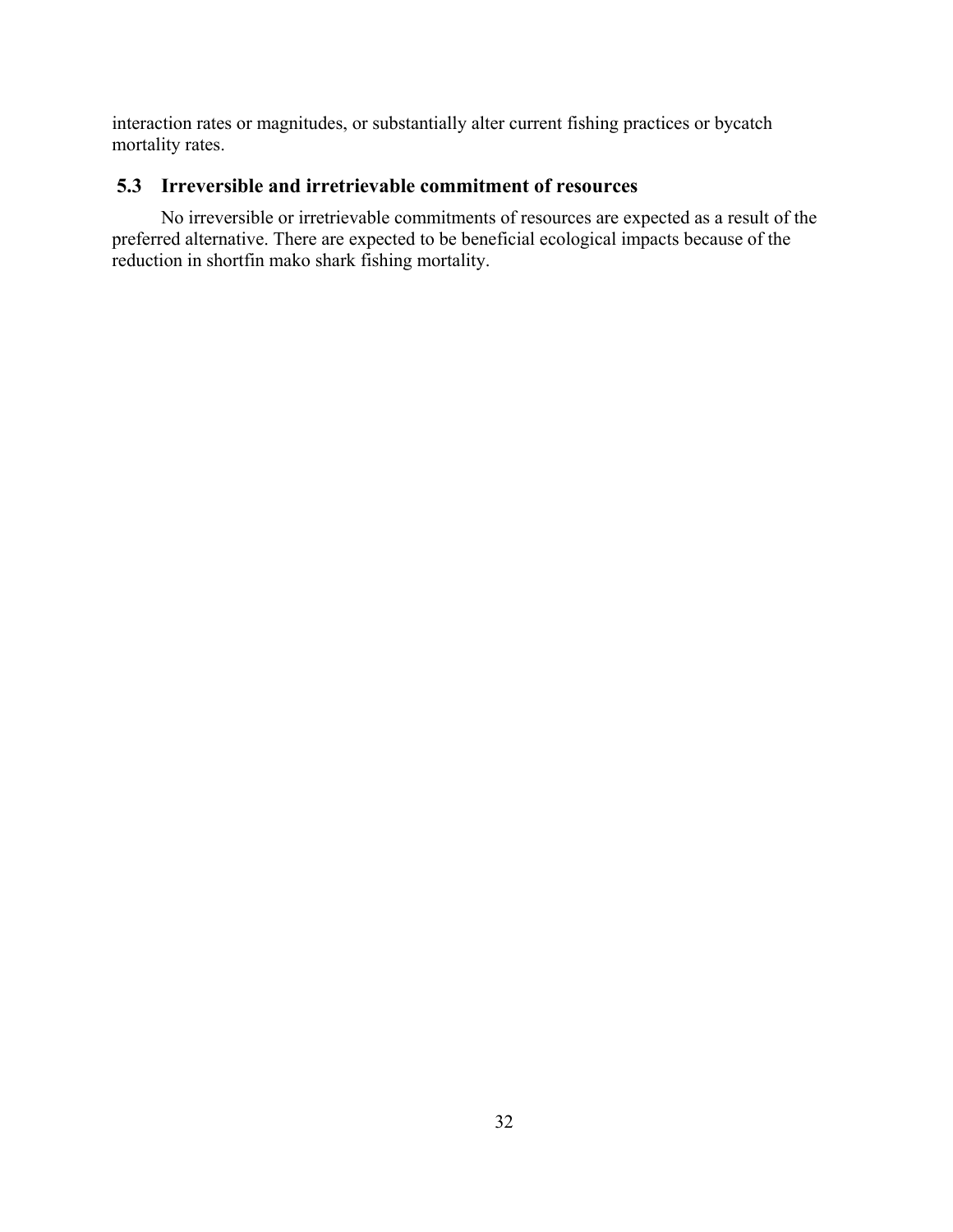# <span id="page-38-0"></span>**6.0 Regulatory Impact Review**

NOAA Fisheries conducts a RIR for all regulatory actions that are of public interest, to comply with E.O. 12866. The RIR provides, for each alternative, an analysis of the economic benefits and costs to the applicable fishery(ies) and the nation as a whole. The information contained in Chapter 6, taken together with the data and analyses incorporated by reference, comprise the complete RIR for this proposed action.

The requirements for all regulatory actions specified in E.O.12866 are summarized in the following statement from the order:

*In deciding whether and how to regulate, agencies should assess all costs and benefits of available regulatory alternatives, including the alternative of not regulating. Costs and*  benefits should be understood to include both quantifiable measures (to the fullest extent *that these can be usefully estimated) and qualitative measures of costs and benefits that are difficult to quantify, but nonetheless essential to consider. Further, in choosing among alternative regulatory approaches, agencies should select those approaches that maximize net benefits (including potential economic, environmental, public health and safety, and other advantages; distributive impacts; and equity), unless a statute requires another regulatory approach.*

E.O. 12866 further requires the Office of Management and Budget to review proposed regulations that are considered to be "significant." A significant regulatory action is one that is likely to:

- **•** Have an annual effect on the economy of \$100 million or more or adversely affect in a material way the economy, a sector of the economy, productivity, competition, jobs, the environment, public health or safety, or State, local, or tribal governments of communities;
- **•** Create a serious inconsistency or otherwise interfere with an action taken or planned by another agency;
- Materially alter the budgetary impact of entitlements, grants, user fees, or loan programs or the rights and obligations of recipients thereof; or
- Raise novel legal or policy issues arising out of legal mandates, the President's priorities, or the principles set forth in this Executive Order.

## <span id="page-38-1"></span>**6.1 Description of Management Objectives**

Please see Chapter 1 for a description of the objectives of this rulemaking.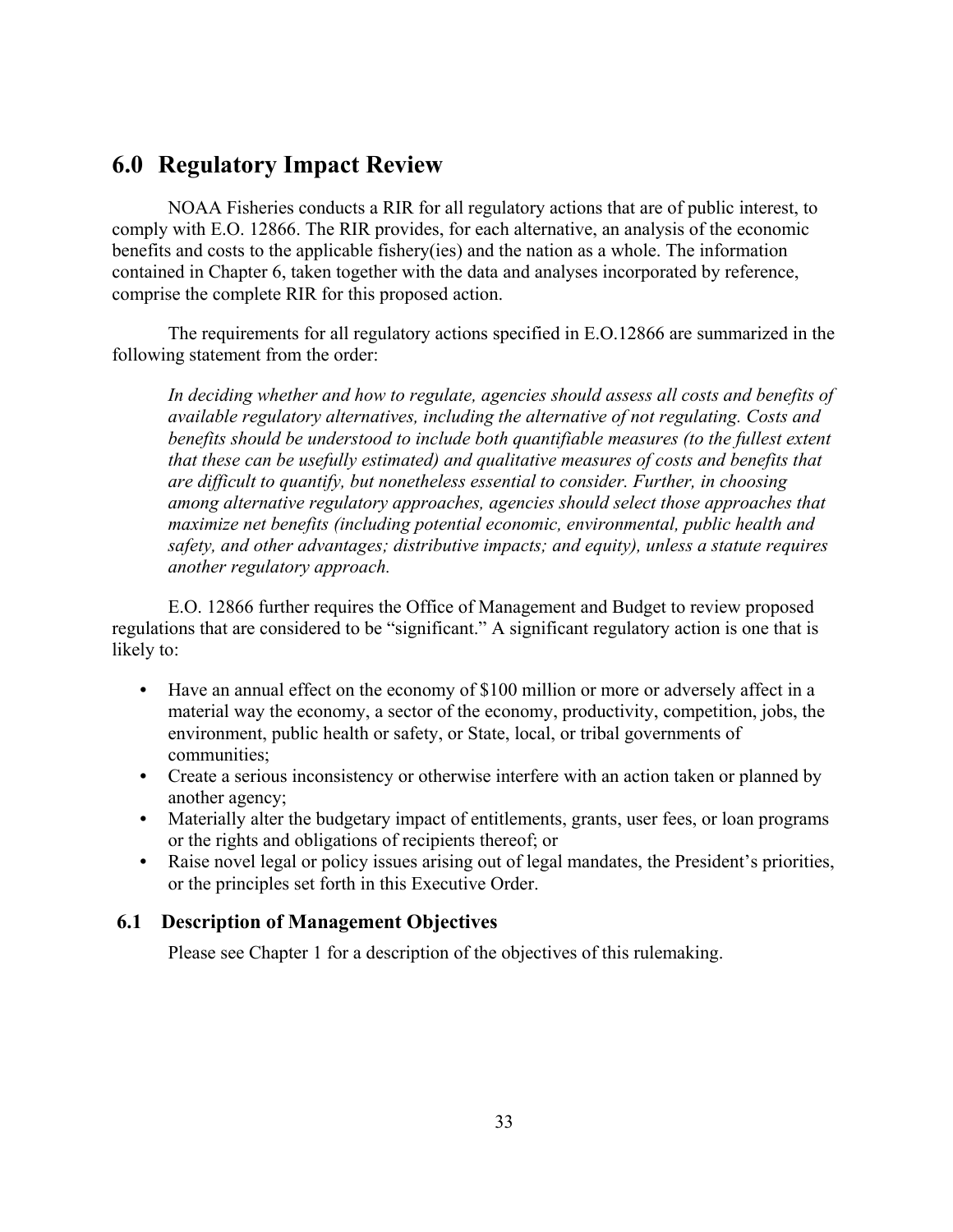# <span id="page-39-0"></span>**6.2 Description of Fishery**

Please see Chapter 3 for a description of the fisheries that could be affected by these management actions.

# <span id="page-39-1"></span>**6.3 Statement of Problem**

Please see Chapter 1 for a description of the problem and need for this rulemaking.

# <span id="page-39-2"></span>**6.4 Description of Each Alternative**

Please see Chapter 2 for a summary of each alternative and Chapter 4 for a complete description of each alternative and its expected ecological, social, and economic impacts.

# <span id="page-39-3"></span>**6.5 Economic Analysis of Expected Effects of Each Alternative Relative to the Baseline**

Table 6.1 summarizes the net economic benefits and costs of each of the alternatives analyzed in this EA. Additional details and more complete analyses are provided in Chapter 4.

| <b>Alternatives</b>                                                                                                                                                                               | <b>Net Economic Benefits</b>                                                                                                                                                                                                                                                                                                                                                                                                                                                                                                                                                                                                                                                                                                                                                                                                                                                                                                                                       | <b>Net Economic Costs</b>                                                                                                                                                                                                                                                                                                                                                                                                                                                                                                                                                                                                                                                                                                                                                                                   |  |
|---------------------------------------------------------------------------------------------------------------------------------------------------------------------------------------------------|--------------------------------------------------------------------------------------------------------------------------------------------------------------------------------------------------------------------------------------------------------------------------------------------------------------------------------------------------------------------------------------------------------------------------------------------------------------------------------------------------------------------------------------------------------------------------------------------------------------------------------------------------------------------------------------------------------------------------------------------------------------------------------------------------------------------------------------------------------------------------------------------------------------------------------------------------------------------|-------------------------------------------------------------------------------------------------------------------------------------------------------------------------------------------------------------------------------------------------------------------------------------------------------------------------------------------------------------------------------------------------------------------------------------------------------------------------------------------------------------------------------------------------------------------------------------------------------------------------------------------------------------------------------------------------------------------------------------------------------------------------------------------------------------|--|
| Alternative 1:<br>No action                                                                                                                                                                       | This alternative would have neutral economic impacts since<br>fishermen could continue to catch and retain shortfin mako<br>sharks at a similar level and rate as the status quo.                                                                                                                                                                                                                                                                                                                                                                                                                                                                                                                                                                                                                                                                                                                                                                                  | None.                                                                                                                                                                                                                                                                                                                                                                                                                                                                                                                                                                                                                                                                                                                                                                                                       |  |
| Alternative 2:<br>Implement a<br>flexible shortfin<br>mako shark<br>retention limit with<br>a default of zero in<br>commercial and<br>recreational HMS<br>fisheries<br>(Preferred<br>Alternative) | There would be unquantified benefits to the public associated<br>with reducing mortality resulting from the default retention<br>limit of zero shortfin mako sharks by the commercial and<br>recreational fleet. These benefits include passive use values,<br>such as shark viewing trips, and nonuse values including<br>knowing that shark species remain for future generations<br>(bequest value) and values placed on knowing shark species<br>will continue to survive (existence value). In addition, in the<br>long-term, a rebuilt shortfin mako shark stock could provide<br>better harvest opportunities for the commercial and<br>recreational fishing sectors.<br>If the retention limit for the commercial and recreational<br>fisheries is greater than zero, this alternative would have<br>neutral economic impacts since fishermen could continue to<br>catch and retain shortfin mako sharks at a similar level and rate<br>as the status quo. | Fisheries can no longer generate revenue<br>from the sale of shortfin mako sharks.<br>Commercial fishermen would be releasing<br>incidentally caught shortfin mako sharks,<br>and potentially lose bait and gear.<br>This alternative could limit fishing<br>opportunities for Charter/Headboat<br>operators resulting in fewer fishing trips.<br>Additionally recreational fishermen could<br>spend more time, effort, and fuel avoiding<br>interactions with shortfin mako sharks,<br>therefore increasing the cost of their trips.<br>If retention limits are increased above zero,<br>there would be no economic costs to the<br>fleet, unless markets and tournaments for<br>shortfin mako sharks are no longer viable<br>due to the retention limit having been set at<br>zero for a number of years. |  |
| Alternative 3:<br>Prohibit the<br>retention of all<br>shortfin mako<br>sharks                                                                                                                     | There would be unquantified benefits to the public associated<br>with reducing mortality resulting from prohibiting retention of<br>shortfin mako sharks by the commercial and recreational fleet.<br>These benefits include passive use values, such as shark<br>viewing trips, and nonuse values including knowing that shark<br>species remain for future generations (bequest value) and<br>values placed on knowing shark species will continue to survive<br>(existence value). In addition, in the long-term, a rebuilt<br>shortfin mako shark stock could provide better harvest                                                                                                                                                                                                                                                                                                                                                                           | Fisheries can no longer generate revenue<br>from the sale of shortfin mako sharks.<br>Commercial fishermen would be releasing<br>incidentally caught shortfin mako sharks,<br>and potentially lose bait and gear.<br>This alternative could limit fishing<br>opportunities for Charter/Headboat<br>operators resulting in fewer fishing trips.<br>Additionally recreational fishermen could                                                                                                                                                                                                                                                                                                                                                                                                                 |  |

## **Table 6.1 Summary of expected net economic benefits and costs of analyzed alternatives**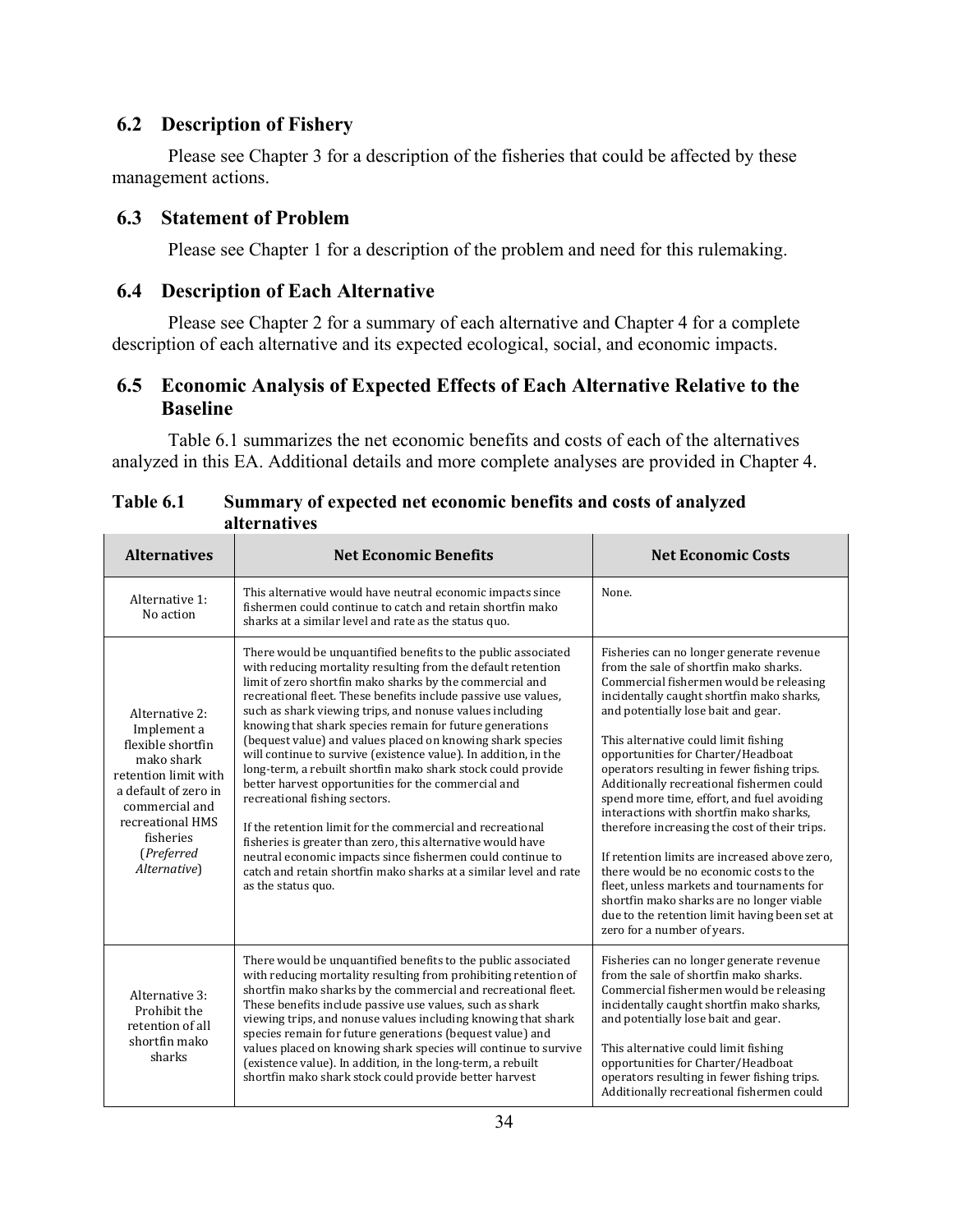| opportunities for the commercial and recreational fishing<br>sectors. | spend more time, effort, and fuel avoiding<br>interactions with shortfin mako sharks,<br>therefore increasing the cost of their trips. |
|-----------------------------------------------------------------------|----------------------------------------------------------------------------------------------------------------------------------------|
|                                                                       |                                                                                                                                        |

## <span id="page-40-0"></span>**6.6 Conclusion**

As noted above, under E.O. 12866, a regulation is a "significant regulatory action" if it is likely to: (1) have an annual effect on the economy of \$100 million or more or adversely affect in a material way the economy, a sector of the economy, productivity, competition, jobs, the environment, public health or safety, or State, local, or tribal governments or communities; (2) create a serious inconsistency or otherwise interfere with an action taken or planned by another agency; (3) materially alter the budgetary impact of entitlements, grants, user fees, or loan programs or the rights and obligations of recipients thereof; or (4) raise novel legal or policy issues arising out of legal mandates, the President's priorities, or the principles set forth in this Executive Order. Pursuant to the procedures established to implement section 6 of E.O. 12866, the Office of Management and Budget has determined that this action is not significant. A summary of the expected net economic benefits and costs of each alternative, which are based on supporting text in Chapter 4, can be found in Table 6.1.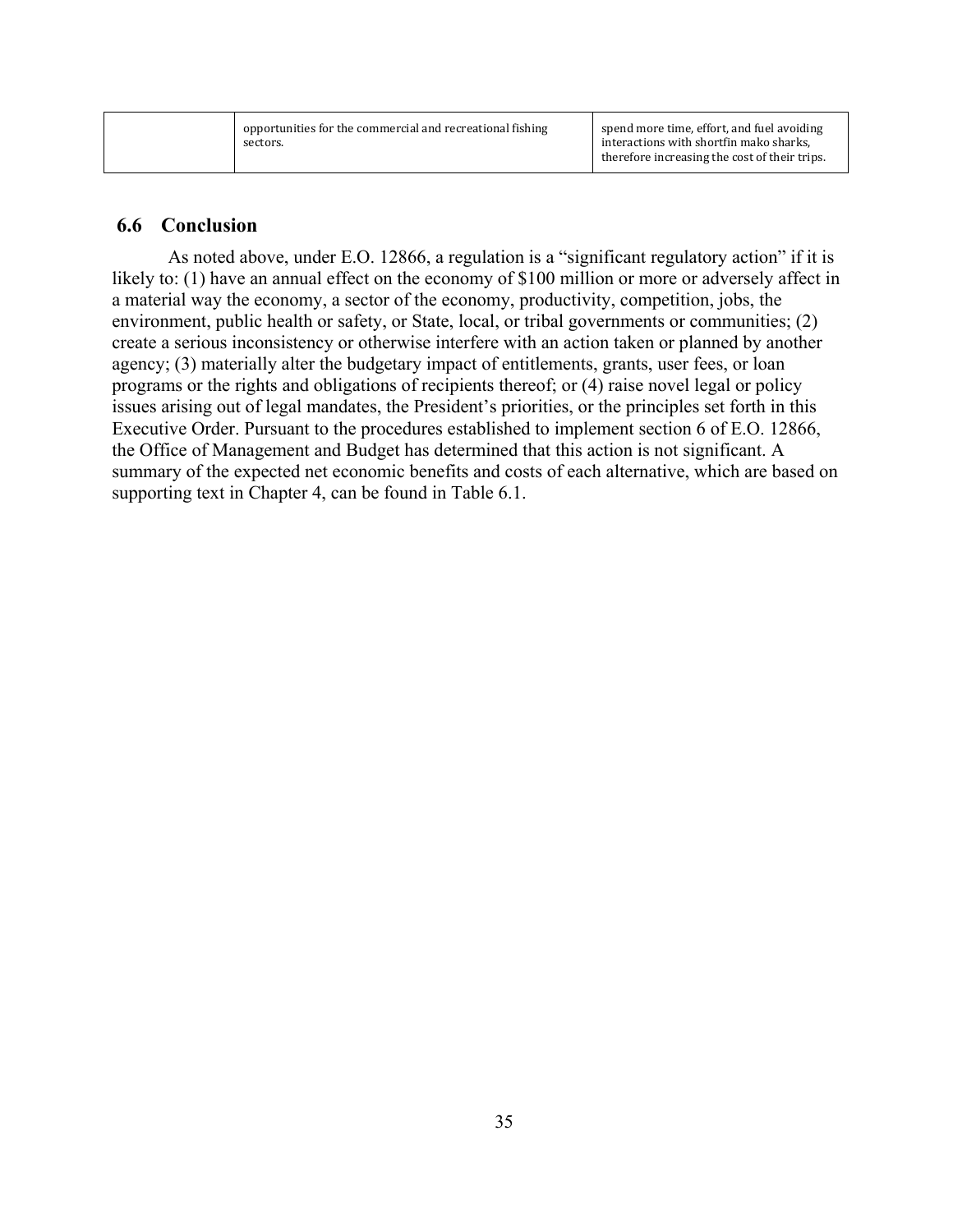# <span id="page-41-0"></span>**7.0 Initial Regulatory Flexibility Act**

This IRFA is conducted to comply with the RFA (5 U.S.C. 601 et seq.). The goal of the RFA is to minimize the economic burden of federal regulations on small entities. To that end, the RFA directs federal agencies to assess whether a proposed regulation is likely to result in significant economic impacts to a substantial number of small entities, and identify and analyze any significant alternatives to the proposed rule that accomplish the objectives of applicable statutes and minimize any significant effects on small entities. Certain data and analysis required in an IRFA are also included in other chapters of this document. Therefore, this IRFA incorporates by reference the economic analyses and impacts in Chapter 4 of this document.

## <span id="page-41-1"></span>**7.1 Description of the Reasons Why Action is Being Considered**

In compliance with section  $603(b)(1)$  of the RFA, the purpose of this proposed rulemaking is to implement ICCAT Recommendation 21-09 regarding North Atlantic shortfin mako sharks, as necessary and appropriate pursuant to ATCA, and to achieve domestic management objectives under the Magnuson-Stevens Act. Please see Chapter 1 for a full description of the reasons why action is being considered.

## <span id="page-41-2"></span>**7.2 Statement of the Objectives of, and Legal Basis for, the Proposed Rule**

In compliance with section  $603(b)(2)$  of the RFA, the objective of this proposed rulemaking is to implement the ICCAT-recommended limit on retention of North Atlantic shortfin mako sharks. Please see Chapter 1 for a full description of the objectives of, and legal basis for, this action.

# <span id="page-41-3"></span>**7.3 Description and Estimate of the Number of Small Entities to Which the Proposed Rule Will Apply**

Section 603(b)(3) of the RFA requires Agencies to provide an estimate of the number of small entities to which the rule would apply. NOAA Fisheries established a small business size standard of \$11 million in annual gross receipts for all businesses in the commercial fishing industry (NAICS 11411) for RFA compliance purposes. The Small Business Administration (SBA) has established size standards for all other major industry sectors in the United States, including the scenic and sightseeing transportation (water) sector (NAICS code 487210), which includes for-hire (charter/party boat) fishing entities. The SBA has defined a small entity under the scenic and sightseeing transportation (water) sector as one with average annual receipts (revenue) of less than \$8.0 million.

NOAA Fisheries considers all HMS permit holders, both commercial and for-hire, to be small entities because they had average annual receipts of less than their respective sector's standard of \$11 million and \$8 million. Regarding those entities that would be directly affected by the proposed measures, the average annual revenue per active pelagic longline vessel is estimated to be \$202,000, based on approximately 90 active vessels that produced an estimated \$18.2 million in revenue in 2020, well below the NOAA Fisheries small business size standard for commercial fishing businesses of \$11 million. No single pelagic longline vessel has exceeded \$11 million in revenue in recent years. Other non-longline HMS commercial fishing vessels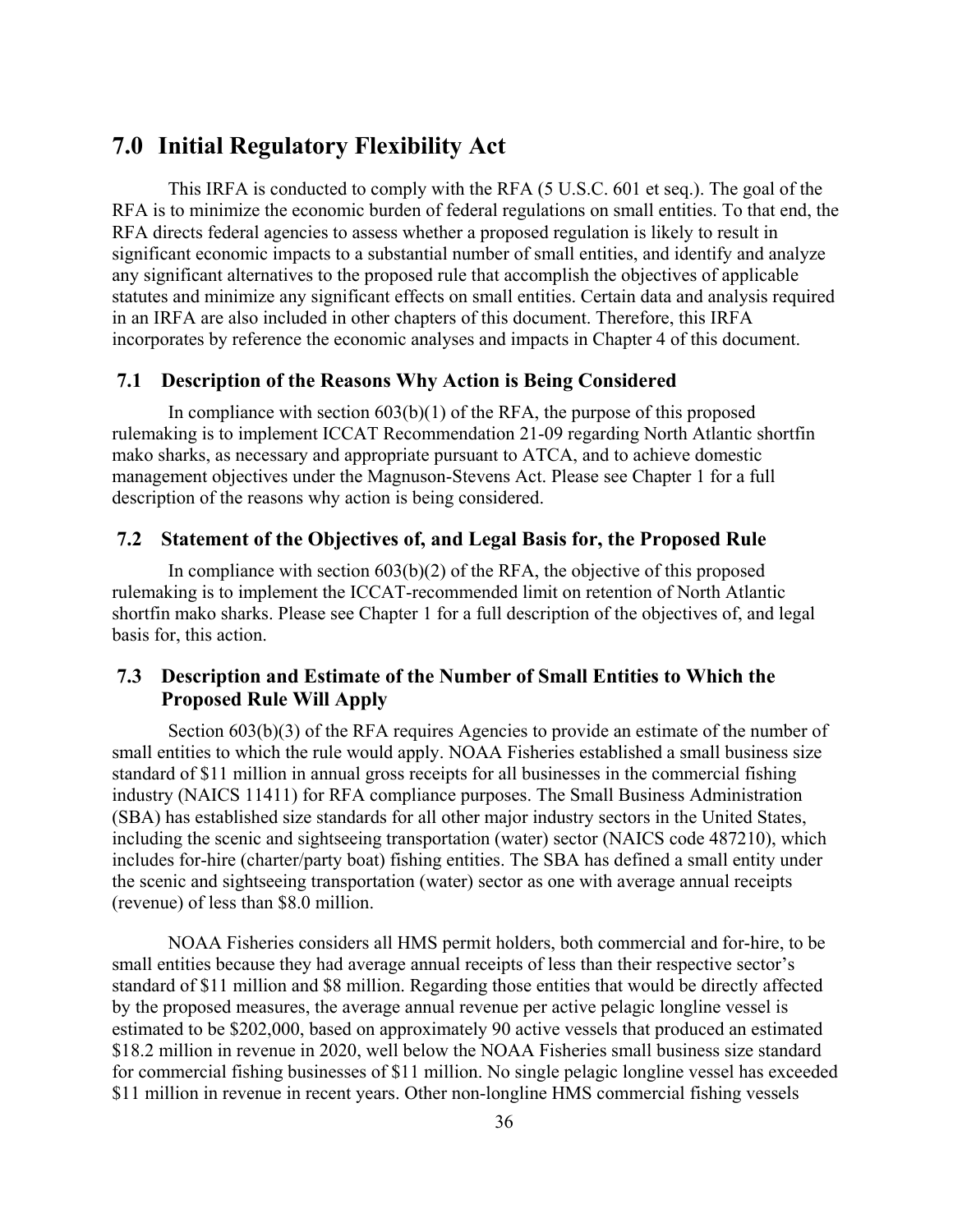typically earn less revenue than pelagic longline vessels and, thus, would also be considered small entities.

As discussed in Chapter 3, the proposed rule would apply to the 213 Shark Directed LAP holders, 256 Shark Incidental LAP holders, and 4,055 HMS Charter/Headboat permit holders, based on 2021 data. Of those HMS Charter/Headboat permit holders, 3,021 obtained shark endorsements. In 2018 and 2019, 800 HMS for-hire trips targeting shortfin mako sharks were taken per year on average (7 percent on average of total HMS for-hire trips), from Maine to Virginia as captured in LPS data. These trips were taken by, on average, 10 percent of HMS forhire charter/headboat vessels. On average, there were 44 Atlantic HMS tournaments that targeted pelagic sharks (primarily shortfin mako sharks) in 2018 through 2021. As described in Chapter 4.2, there were approximately 1,555 directed shortfin mako shark trips in registered HMS tournaments on average in 2018 through 2021. On average, 26 federally-permitted dealers per year purchased shortfin mako sharks in 2018 through 2020. NOAA Fisheries has determined that the preferred alternative would not likely directly affect any small organizations or small government jurisdictions defined under RFA, nor would there be disproportionate economic impacts between large and small entities.

# <span id="page-42-0"></span>**7.4 Description of the Projected Reporting, Recordkeeping, and other Compliance Requirements of the Proposed Rule, including an Estimate of the Classes of Small Entities which will be Subject to the Requirements of the Report or Record**

Section 603(b)(4) of the RFA requires Agencies to describe any new reporting, recordkeeping and other compliance requirements. The action does not contain any new collection of information, reporting, or record-keeping requirements.

# <span id="page-42-1"></span>**7.5 Identification of all Relevant Federal Rules which may Duplicate, Overlap, or Conflict with the Proposed Rule**

Under section 603(b)(5) of the RFA, Agencies must identify, to the extent practicable, relevant federal rules which duplicate, overlap, or conflict with the proposed action. Fishermen, dealers, and managers in these fisheries must comply with a number of international agreements, domestic laws, and other fishery management measures. These include, but are not limited to, the Magnuson-Stevens Act, ATCA, the High Seas Fishing Compliance Act, MMPA, ESA, NEPA, the Paperwork Reduction Act, and the Coastal Zone Management Act. This proposed action has been determined not to duplicate, overlap, or conflict with any federal rules.

# <span id="page-42-2"></span>**7.6 Description of any Significant Alternatives to the Proposed Rule that Accomplish the Stated Objectives of Applicable Statutes and that Minimize any Significant Economic Impact of the Proposed Rule on Small Entities**

One of the requirements of an IRFA is to describe any significant alternatives to the proposed rule which accomplish the stated objectives of applicable statutes and which minimize any significant economic impact of the proposed rule on small entities. The analysis shall discuss significant alternatives such as: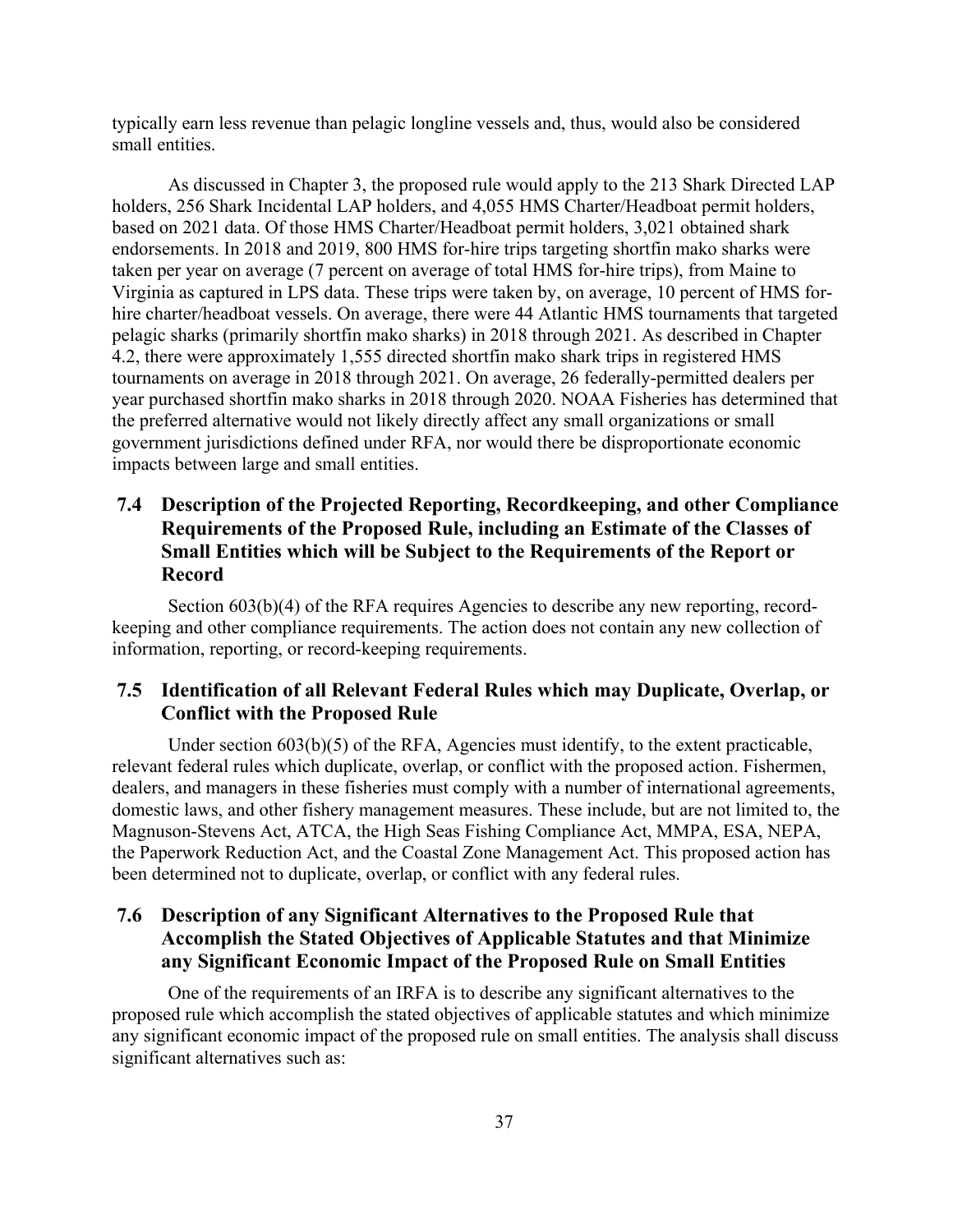- 1. Establishment of differing compliance or reporting requirements or timetables that take into account the resources available to small entities;
- 2. Clarification, consolidation, or simplification of compliance and reporting requirements under the rule for such small entities;
- 3. Use of performance rather than design standards; and
- 4. Exemptions from coverage of the rule, or any part thereof, for small entities.

These categories of alternatives are described at 5 U.S.C. 603 (c)(1)-(4). NOAA Fisheries examined each of these categories of alternatives. Regarding the first, second, and fourth categories, NOAA Fisheries cannot establish differing compliance or reporting requirements for small entities or exempt small entities from coverage of the rule or parts of it because all of the businesses impacted by this rule are considered small entities and thus the requirements are already designed for small entities. NOAA Fisheries does not know of any performance or design standards that would satisfy the aforementioned objectives of this rulemaking while, concurrently, complying with the Magnuson-Stevens Act. As described below, NOAA Fisheries analyzed several different alternatives in this proposed rulemaking, and provides rationales for identifying the preferred alternative to achieve the desired objectives.

The alternatives considered and analyzed are described below. The IRFA assumes that each vessel will have similar catch and gross revenues to show the relative impact of the proposed action on vessels.

Alternative 1, the no action alternative, would not implement any new management measures in the commercial or for-hire shark fisheries to decrease mortality of shortfin mako sharks. In recent years, about 49,000 lb dw of shortfin mako sharks have been landed commercially on average from 2018 through 2020 and the commercial revenues from shortfin mako sharks have averaged approximately \$96,000 fishery-wide per year. The number of pounds of shortfin mako shark landed, revenue, and number of pelagic longline vessels that landed shortfin mako sharks was lower in 2020 compared to 2018 and 2019 (average landings in 2018 and 2019 were 55,700 pounds dw, average revenue was approximately \$109,600 per year, and average number of pelagic longline vessels landing shortfin mako sharks was 53). Almost all of the shortfin mako shark commercial landings, based on dealer reports, were made by pelagic longline vessels. An average of 49 pelagic longline vessels landed shortfin mako sharks from 2018 through 2020. Therefore, the average annual revenue from shortfin mako shark landings per pelagic longline vessel is approximately \$1,960 per year (\$96,000/49) under the current regulations. For-hire shark fishing operations by HMS Charter/Headboat permit holders as well as HMS tournament operations would also remain the same. This alternative would result in no additional economic impacts on small entities associated with these fisheries in the short- or long-term.

Alternative 2, the preferred alternative, would implement a flexible shortfin mako shark retention limit with a default limit of zero. The limit of zero would be in place unless and until changed after considering inseason trip limit adjustment criteria  $(\S$  635.24(a)(8)) and when consistent with ICCAT retention allowances pursuant to Recommendation 21-09. This would apply to commercial vessels issued a Directed or Incidental shark LAP and to HMS Charter/Headboat permit holders. Under a retention limit of zero, HMS for-hire fishermen and commercial vessels would be required to release all shortfin mako sharks that are alive at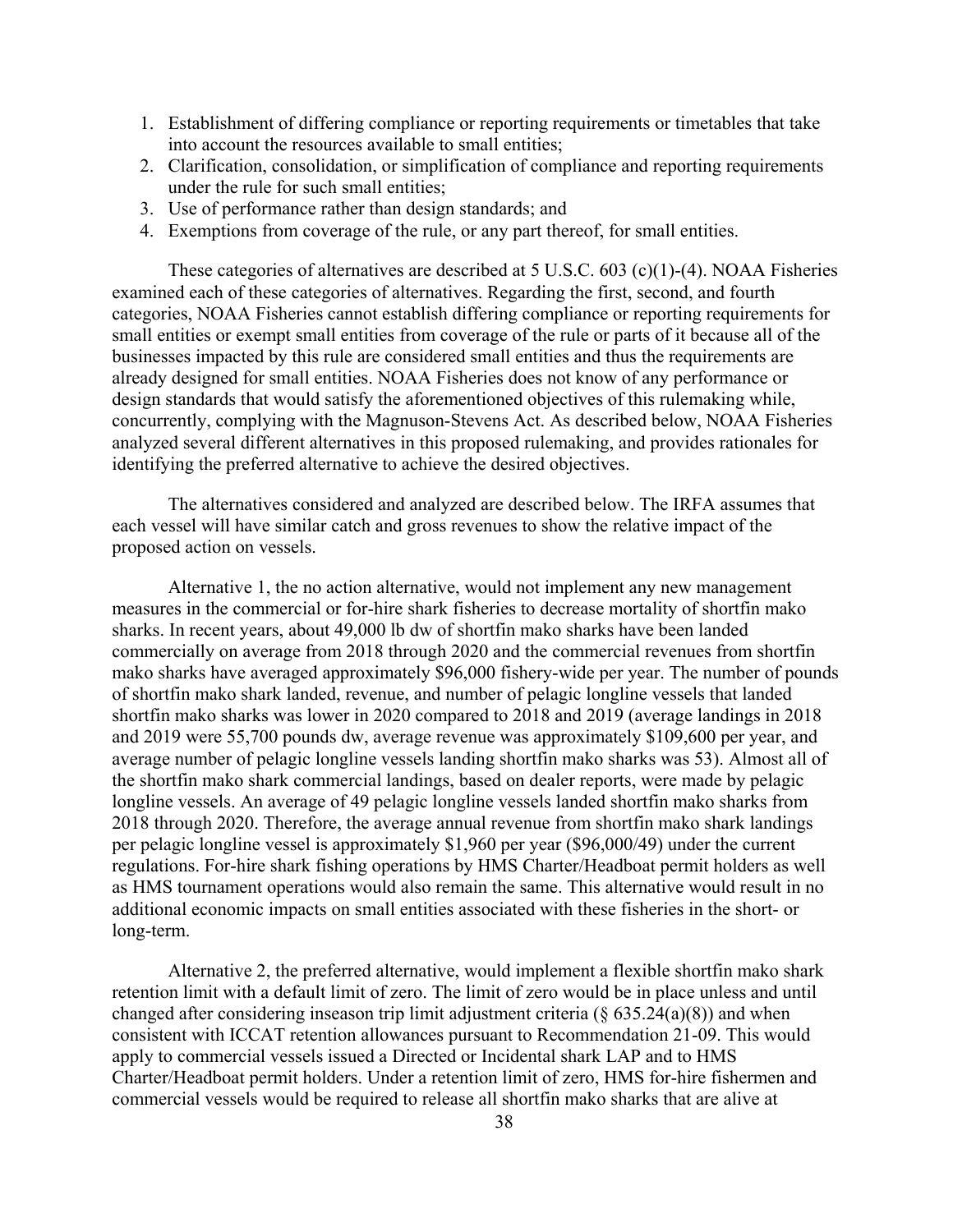haulback, and discard all shortfin mako sharks that are dead at haulback. In recent years, about 49,000 lb dw of shortfin mako sharks have been landed commercially on average from 2018 through 2020, and the commercial revenues from shortfin mako sharks have averaged approximately \$96,000 fishery-wide per year. Almost all of the shortfin mako shark commercial landings, based on dealer reports, were made by pelagic longline vessels. An average of 49 pelagic longline vessels landed shortfin mako sharks from 2018 through 2020. Therefore, the average loss in annual revenue from shortfin mako shark landings per pelagic longline vessel that landed shortfin mako sharks would be approximately \$1,960 per year (\$96,000/49). However, the overall economic impacts associated with these reductions in revenue are not expected to be substantial, as shortfin mako sharks comprise less than one percent of total HMS ex-vessel revenues on average. Additionally, the magnitude of shortfin mako landings by other commercial gear types (bottom longline and gillnet) is very small. This alternative would have minor economic costs on small entities in those commercial fisheries compared to the no action alternative because these measures would reduce the number of shortfin mako sharks landed and sold by these fishing vessels. Shortfin mako sharks are rarely a target species, however, and generate much less revenue overall than other more valuable target species. In for-hire fisheries and tournaments, retention would be prohibited, and fishermen would only be authorized to catch and release shortfin mako sharks. A retention limit of zero for shortfin mako sharks is likely to be a disincentive to fishing by some portion of the for-hire shark fishery, particularly those individuals that would otherwise have planned to target and retain shortfin mako sharks. Charter/headboat operators may experience some decline in demand if shortfin mako sharks may not be retained, resulting in minor adverse economic impacts. For Atlantic HMS tournaments, the 1,555 directed shortfin mako shark trips, on average, that take place in HMS tournaments would likely no longer take place, resulting in a loss of approximately \$1.1 million in expenditures, out of an estimated \$85.6 million in total HMS tournament expenditures by participating teams. Overall, this alternative would have minor economic costs on small entities in the short-term compared to the no action alternative.

During the fishing year, based on the inseason trip limit adjustment criteria (50 CFR § 635.24(a)(8)), and to the extent consistent with any future retention allowance that is determined by ICCAT pursuant to Recommendation 21-09, NOAA Fisheries could increase the shortfin mako shark retention limit for the commercial fishery, the recreational fishery, or both, as appropriate. If the retention limit for the commercial and recreational fisheries is greater than zero, the current shortfin mako shark regulatory requirements, described under Alternative 1, would apply. This would result in no additional economic impacts on small entities associated with this fishery in the long-term compared to the no action alternative.

Alternative 3 would place shortfin mako on the prohibited sharks list to prohibit any catch or retention of shortfin mako sharks in commercial and recreational HMS fisheries. *See*  Table 1, section D, in App. A to 50 CFR part 635 (prohibited sharks list), 50 CFR § 635.24(a)(5) (related vessel restrictions), and 50 CFR § 635.34(c) (criteria for adding species to, or removing species from, the prohibited shark species group). The overall economic impacts associated with reductions in revenue for the commercial and for-hire fisheries and HMS tournaments would be similar to those described under Alternative 2 and are not expected to be substantial, as shortfin mako sharks comprise less than one percent of total HMS ex-vessel revenues on average. This alternative would have minor economic costs on small entities in commercial fisheries because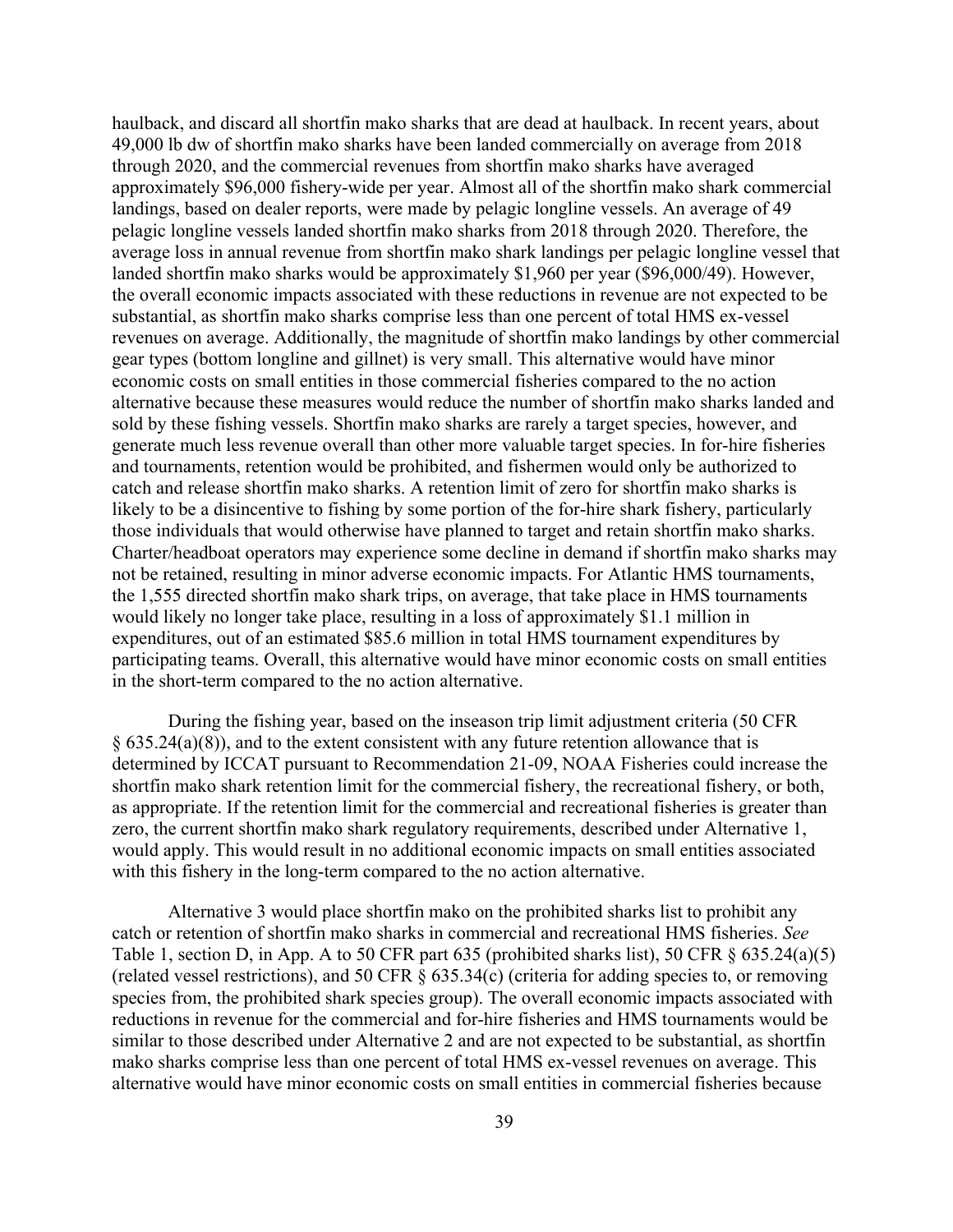no shortfin mako sharks would be landed and sold by these fishing vessels under these measures. Shortfin mako sharks are rarely a target species, however, and generate less revenue overall than other more valuable target species. In for-hire fisheries and tournaments, retention would be prohibited, and fishermen would only be authorized to catch and release shortfin mako sharks. A prohibition on the retention of shortfin mako sharks is likely to be a disincentive for some portion of the for-hire shark fishery, particularly those individuals that would otherwise have planned to target and retain shortfin mako sharks. Charter/headboat operators may experience some decline in demand, resulting in adverse economic impacts. For Atlantic HMS tournaments, the 1,555 directed shortfin mako shark trips, on average, that take place in HMS tournaments would likely no longer take place, resulting in a loss of approximately \$1.1 million in expenditures, out of an estimated \$85.6 million in total HMS tournament expenditures by participating teams. Overall, Alternative 3 would have minor economic costs on small entities in the short- and long-term.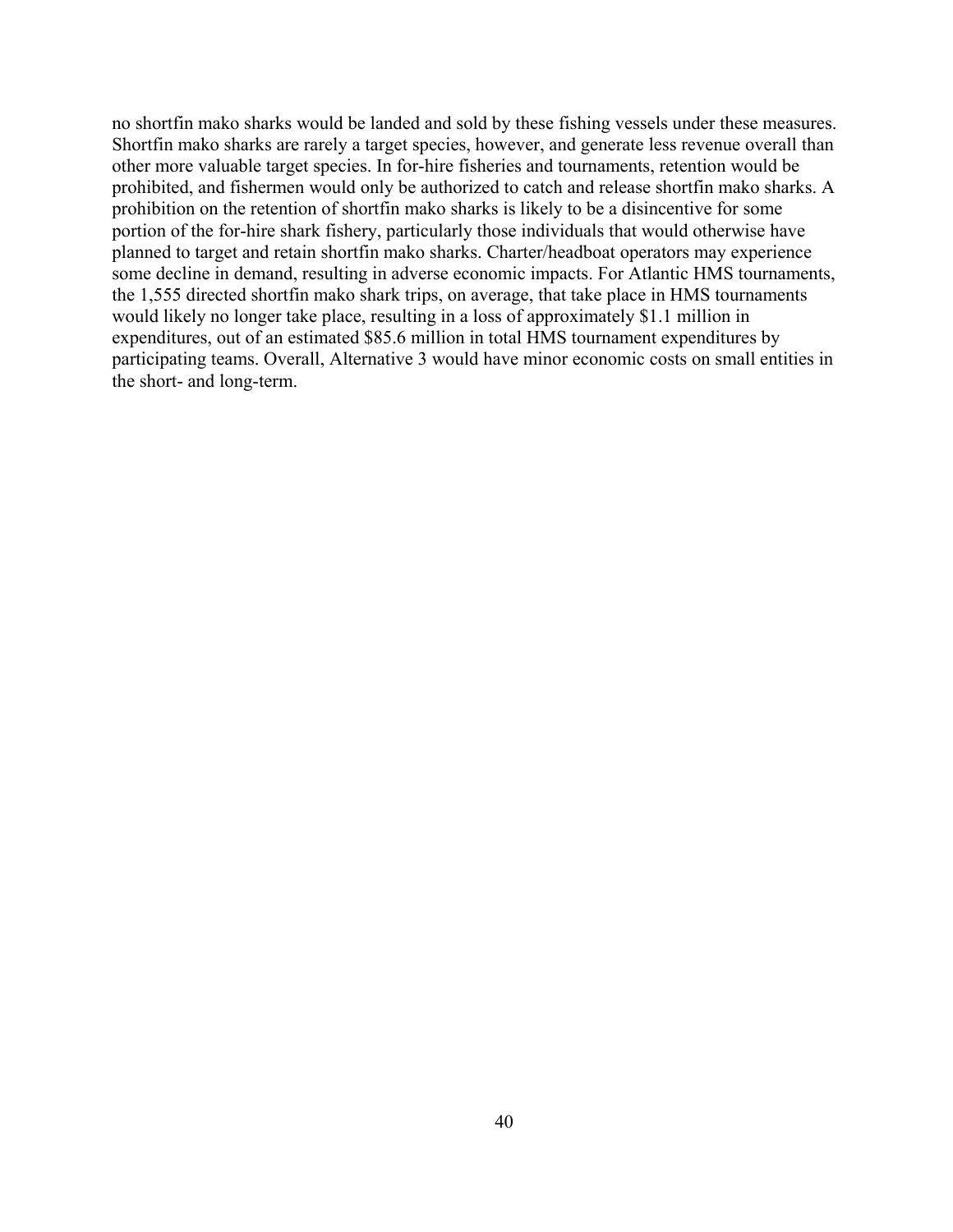# <span id="page-46-0"></span>**8.0 Applicable Law**

## <span id="page-46-1"></span>**8.1 Magnuson-Stevens Fishery Conservation and Management Act**

NOAA Fisheries has determined that this proposed action is consistent with the Magnuson-Stevens Act, and other applicable laws, and the analyses in this document are consistent with the Magnuson-Stevens Act National Standards (NS) (see 50 CFR part 600, Subpart D for National Standard Guidelines), subject to further consideration after public comment.

NS1 requires NOAA Fisheries to prevent overfishing while achieving, on a continuing basis, optimum yield from each fishery for the U.S. fishing industry. As summarized in other chapters and in recent documents, over the past several years, NOAA Fisheries has undertaken numerous management actions, including the 2006 Consolidated Atlantic HMS FMP, Amendment 2 to the 2006 Consolidated Atlantic HMS FMP (73 FR 40657, July 7, 2008), Amendment 3 to the 2006 Consolidated HMS FMP (76 FR 70064, November 10, 2011), Amendment 5 and 5b to the 2006 Consolidated HMS FMP (78 FR 40317, July 3, 2013; 82 FR 16478, April 4, 2017), Amendment 6 to the 2006 Consolidated HMS FMP (79 FR 30064; May 27, 2014), Amendment 9 to the 2006 Consolidated HMS FMP (79 FR 46217, August 7, 2014), and Amendment 11 to the 2006 Consolidated HMS FMP (84 FR 5358; February 21, 2019) to address overfishing and to rebuild shark stocks. In addition, following the 2017 stock assessment, NOAA Fisheries took emergency action to address shortfin mako shark overfishing (83 FR 8946, March 2, 2018; measures extended through March 2019, 83 FR 42452, August 22, 2018) prior to implementation of Amendment 11. The preferred alternative in this document builds upon management efforts to rebuild, manage, and conserve target species in accordance with Magnuson-Stevens Act requirements and the NS1 guidelines. The preferred alternative is to implement a flexible retention limit with a default limit of zero for shortfin mako sharks. Consistent with current ICCAT provisions, the retention limit would be established as zero until Atlantic-wide catch levels are below 250 mt, a level which has a high probability of ending overfishing and starting to rebuild the stock. ICCAT determined that this measure was needed to bring catch levels down to or below that amount by all ICCAT parties, and thus was an important measure contributing to conservation and management of the stock. However, shortfin mako sharks are not target species in the commercial fisheries and recreational fishermen would only be authorized to catch and release shortfin mako sharks, so fishing pressure and distribution of fishing effort would not be impacted by the no retention default. The retention limit of zero, and any future retention permitted consistent with a retention allowance set by ICCAT, would further contribute to ending overfishing of shortfin mako sharks and starting to rebuild the stock, consistent with ICCAT Recommendation 21-09. Through the U.S. measures adopted, the United States is addressing overfishing within its own fisheries, but it cannot end overfishing or rebuild the stock on its own given that it is only a small percentage of the overall fishery in the Atlantic. *See* Table 3.1 (indicating total U.S. catch as 3 percent of international catch of shortfin mako sharks reported to ICCAT in 2020, and 3.1 percent in 2019). Current U.S. measures include, in commercial fisheries, allowing retention of shortfin mako sharks with pelagic longline gear only if the shark is dead at haulback and there is a functional electronic monitoring system on board the vessel, consistent with the ICCAT recommendation requirement. In recreational fisheries,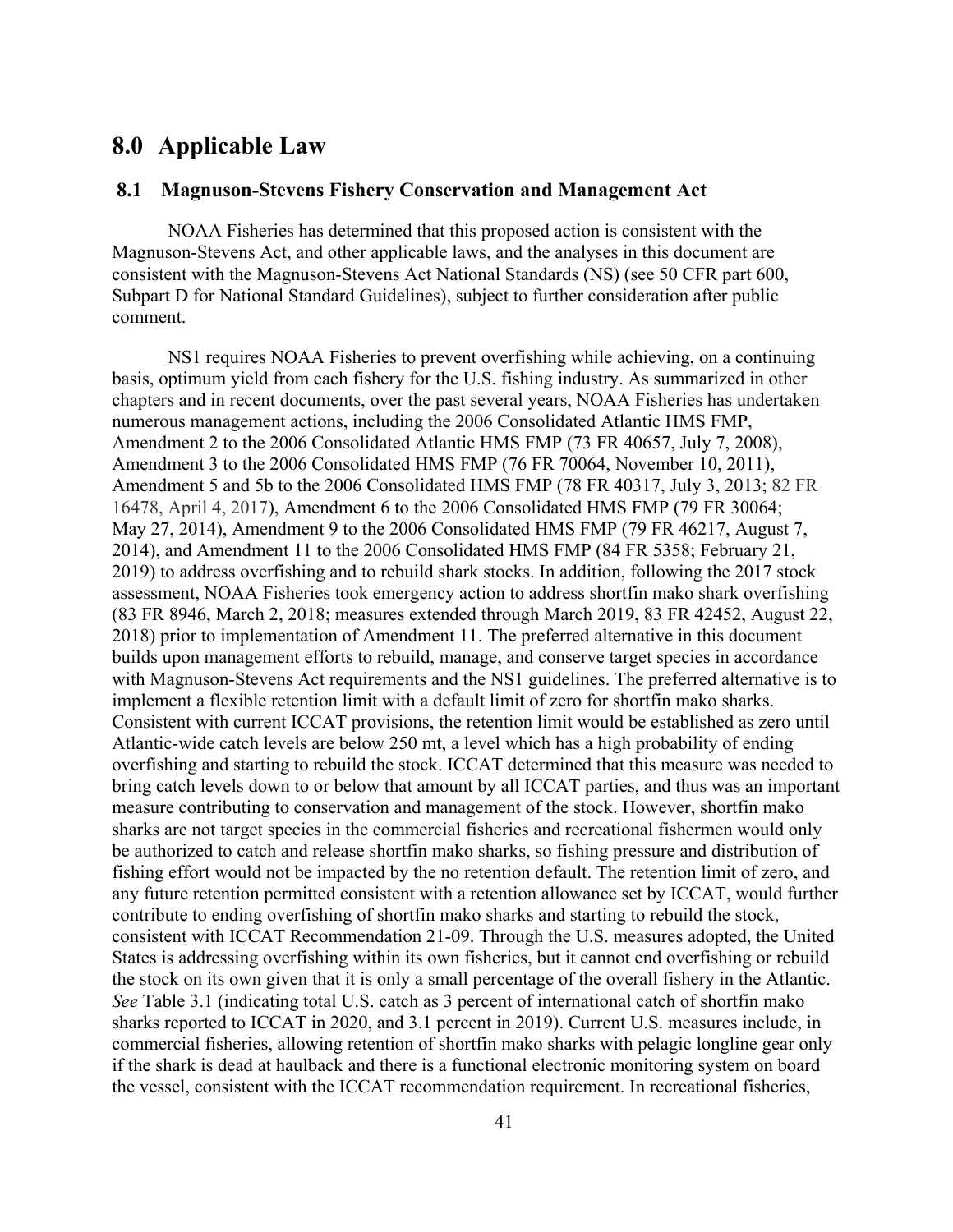NOAA Fisheries implemented an increase in the minimum size limit for the retention of shortfin mako sharks from 54 inches FL (137 cm FL) to 71 inches FL (180 cm FL) for male shortfin mako sharks and 83 inches FL (210 cm FL) for female shortfin mako sharks. Current measures also require the use of circle hooks in all recreational shark fisheries in order to reduce postrelease mortality of shortfin mako sharks.

NS2 requires that conservation and management measures be based on the best scientific information available. The preferred alternative in this document is consistent with NS2. The preferred alternative is based on the latest ICCAT SCRS stock assessment for shortfin mako sharks, and specific SCRS advice regarding recommended management approaches (i.e., no retention) pending reduction of catch below 250 mt. Furthermore, the analyses for the preferred alternative drew heavily on ICCAT Recommendation 21-09 to prohibit the retention of shortfin mako sharks in 2022 and 2023. Results from the stock assessment and the other data sources represent the best available science.

NS3 requires that, to the extent practicable, an individual stock of fish be managed as a unit throughout its range and interrelated stocks of fish be managed as a unit or in close coordination. The preferred alternative applies to shortfin mako sharks across their range within the U.S. EEZ and in state waters as a condition of federal HMS fishing permits, unless the state has more restrictive measures. The preferred alternative is designed to comply with ICCAT Recommendation 21-09, which coordinates management measures for shortfin mako sharks across all ICCAT parties and the entire range of the North Atlantic shortfin mako shark stock.

NS4 requires that conservation and management measures do not discriminate between residents of different states. Furthermore, if it becomes necessary to allocate or assign fishing privileges among various U.S. fishermen, such allocation should be fair and equitable to all fishermen; be reasonably calculated to promote conservation; and should be carried out in such a manner that no particular individual, corporation, or other entity acquires an excessive share of such privileges. The preferred alternative in this document is consistent with NS4. The preferred alternative applies across the entire Atlantic, Gulf of Mexico, and Caribbean U.S. EEZ. Thus, the conservation and management measures do not discriminate between residents of different states, consistent with NS4. The preferred alternative does not allocate or assign fishing privileges.

NS5 requires that conservation and management measures should, where practicable, consider efficiency in the utilization of fishery resources, with the exception that no such measure shall have economic allocation as its sole purpose. The preferred alternative in this document is consistent with NS5. The conservation and management measures in the preferred alternative were analyzed for changes in the efficiency of utilization of the fishery resource. Because this action would implement a default retention limit of zero and reduce fishing mortality of shortfin mako sharks, there would be loss in efficiency in both the recreational and commercial fisheries. In the near-term, the most efficient use of the shortfin mako shark resource would be to retain and land every dead individual caught. However, doing so could lead to continued overfishing and further stock decline. Thus, the preferred alternative would require all shortfin mako sharks to be released when the retention limit is zero. The preferred alternative has been designed, though, to potentially allow retention of shortfin mako sharks in the future should ICCAT allow retention or should stock status improve.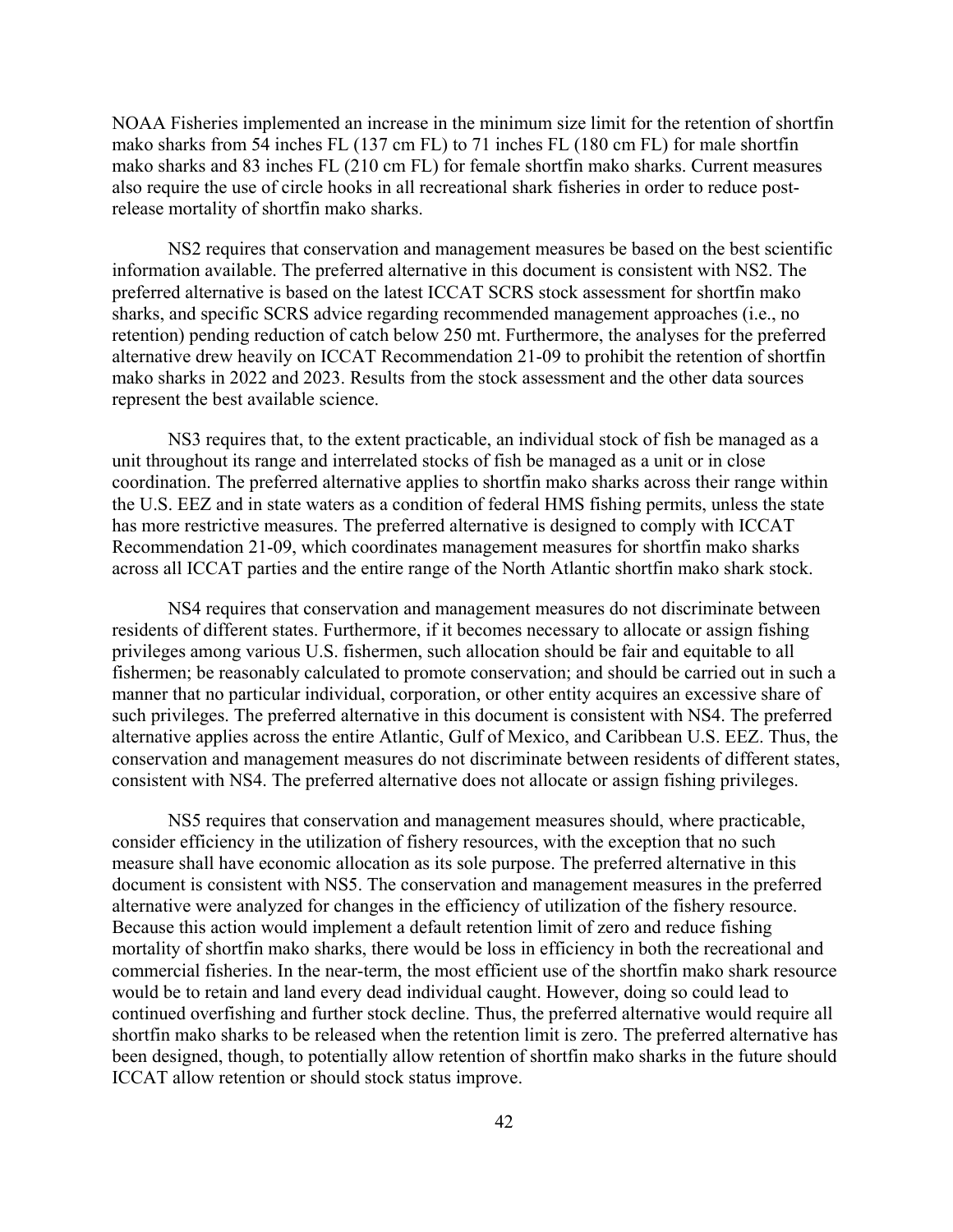NS6 states that conservation and management measures shall take into account and allow for variations among, and contingencies in, fisheries, fishery resources, and catches. The preferred alternative in this document is consistent with NS6. The preferred alternative would implement a retention limit with a default of zero for shortfin mako sharks for commercial and recreational retention throughout their range. Shortfin mako sharks are rarely targeted and landed by commercial fishermen and recreational fishermen would be authorized to catch and release this species.

NS7 states that conservation and management measures shall, where practicable, minimize costs and avoid unnecessary duplication. The preferred alternative in this document is consistent with NS7. The preferred alternative was chosen, in part, to minimize costs while meeting required conservation goals. The economic impacts section of the EA provides detailed analyses of the costs associated with each alternative. The preferred alternative was also structured to avoid unnecessary duplication by taking into account the range of alternatives as well as existing requirements on the relevant fisheries and existing measures in place for shortfin mako sharks.

NS8 states that conservation and management measures shall, consistent with the conservation requirements of the Magnuson-Stevens Act (including the prevention of overfishing and rebuilding of overfished stocks), take into account the importance of fishery resources to fishing communities in order to provide for the sustained participation of such communities, and to the extent practicable, minimize adverse economic impacts on such communities. The preferred alternative in this document is consistent with NS8. The socioeconomic impacts of this alternative on fishing communities are expected to be neutral to minor-to-moderate adverse and were considered in Chapters 4, 6, and 7.

NS9 states that conservation and management measures shall, to the extent practicable, minimize bycatch, and to the extent that bycatch cannot be avoided, minimize the mortality of such bycatch. The preferred alternative in this document is consistent with NS9. The preferred alternative is not expected to cause significant changes in fishing effort, areas, or practices, and thus are not expected to lead to increases in potential bycatch or increased interactions with nontarget, incidentally caught species, including protected species. Measures are in place in the relevant fisheries to minimize bycatch to the extent practicable, including through gear modifications and other measures.

NS10 states that conservation and management measures shall, to the extent practicable, promote the safety of human life at sea. The preferred alternative in the document is consistent with NS10. No impact to safety of life at sea is anticipated to result from the preferred alternative. The preferred alternative would not result in fishermen having to travel greater distances, fish in bad weather, or otherwise fish in an unsafe manner.

### <span id="page-48-0"></span>**8.2 Paperwork Reduction Act**

This action contains no new collection-of-information requirements subject to the Paperwork Reduction Act.

#### <span id="page-48-1"></span>**8.3 E.O. 13132: Federalism**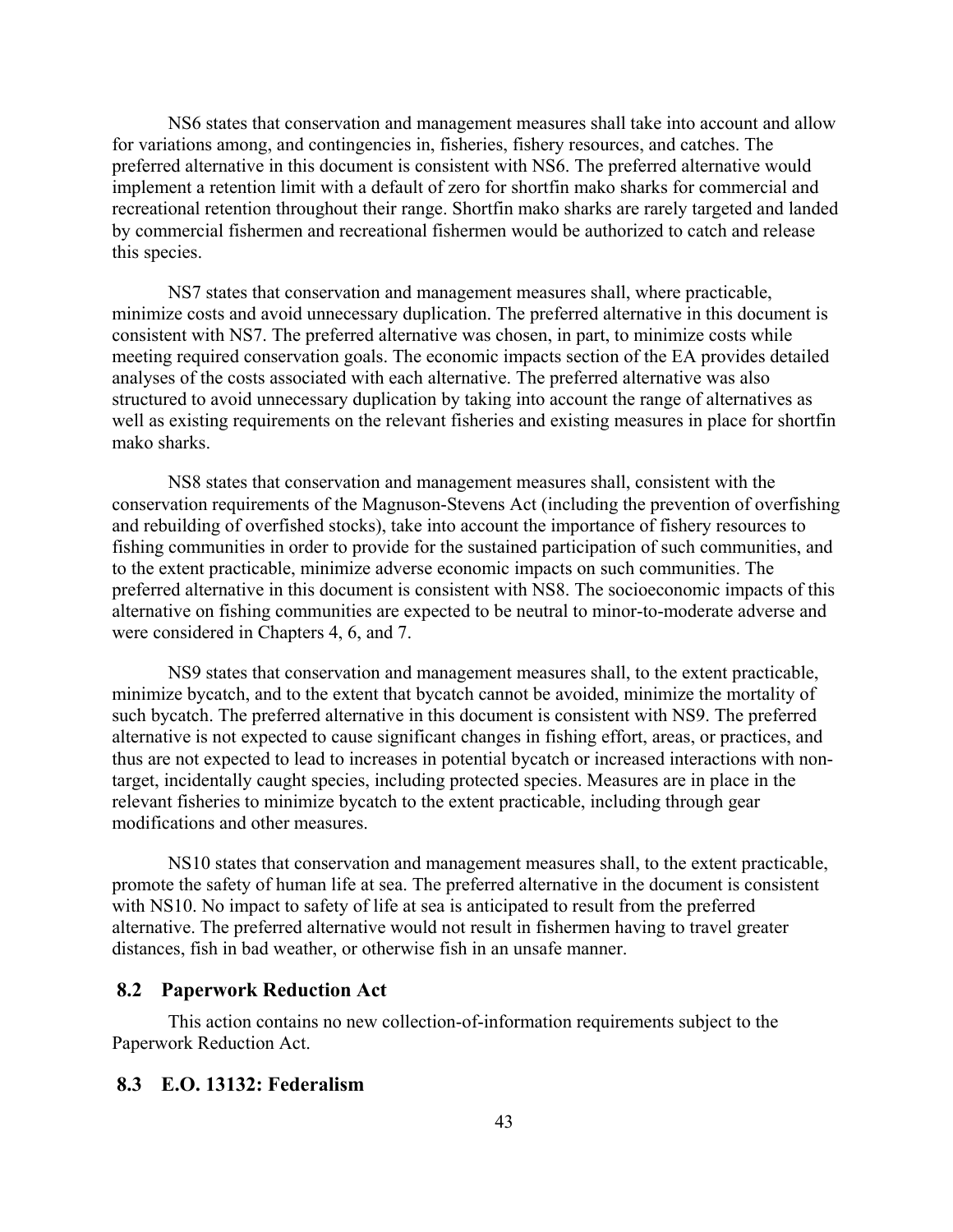This action does not contain regulatory provisions with federalism implications sufficient to warrant preparation of a Federalism Assessment under E.O. 13132.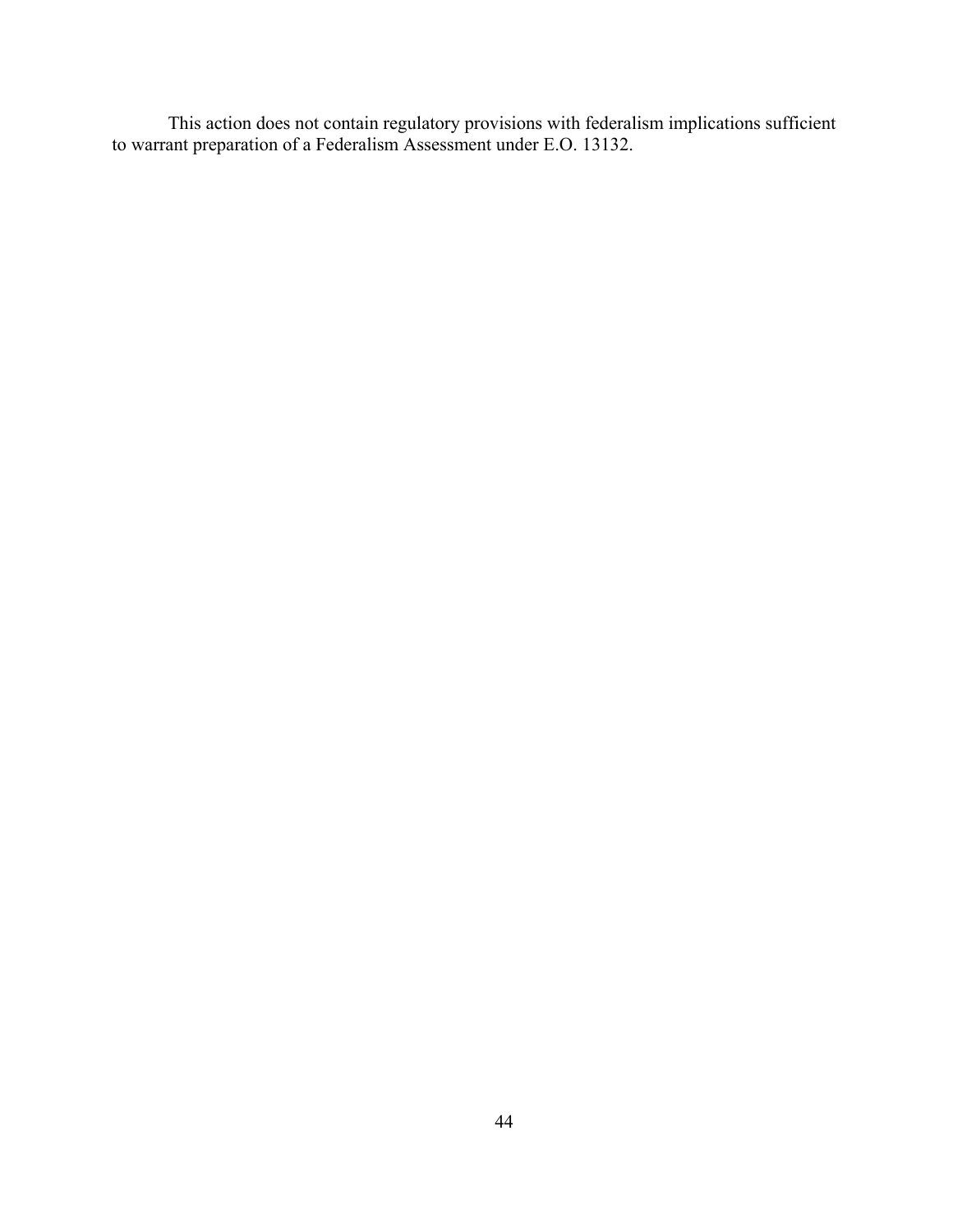# <span id="page-50-0"></span>**9.0List of Agencies and Persons Consulted**

The development of this rulemaking involved input from many people within NOAA Fisheries, NOAA Fisheries contractors, and input from the public, constituent groups, and the HMS Advisory Panel. Staff and contractors from the HMS Management Division, in alphabetical order, who worked on this document include:

- Heather Baertlein, Data Management Specialist
- Randy Blankinship, Division Chief
- Karyl Brewster-Geisz, Branch Chief
- Craig Cockrell, Fishery Biologist
- Peter Cooper, Branch Chief
- Dan Crear, Data Management Specialist
- Guy DuBeck, Fishery Management Specialist
- Benjamin Duffin, Data Management Specialist
- Cliff Hutt, Fishery Management Specialist
- Derek Kraft, Knauss Marine Policy Fellow
- Brad McHale, Branch Chief
- Sarah McLaughlin, Management and Program Analyst
- Carrie Soltanoff, Fishery Management Specialist

The development of this document also involved considerable input from other staff members and Offices throughout NOAA including, but not limited to the Office of the General Counsel, Southeast Fisheries Science Center, Office of Science and Technology, Office of International Affairs, Trade, and Commerce, and Pacific Islands Regional Office.

> Highly Migratory Species Management Division (F/SF1) National Marine Fisheries Service 1315 East-West Highway Silver Spring, MD 20910 Phone: (301) 427-8503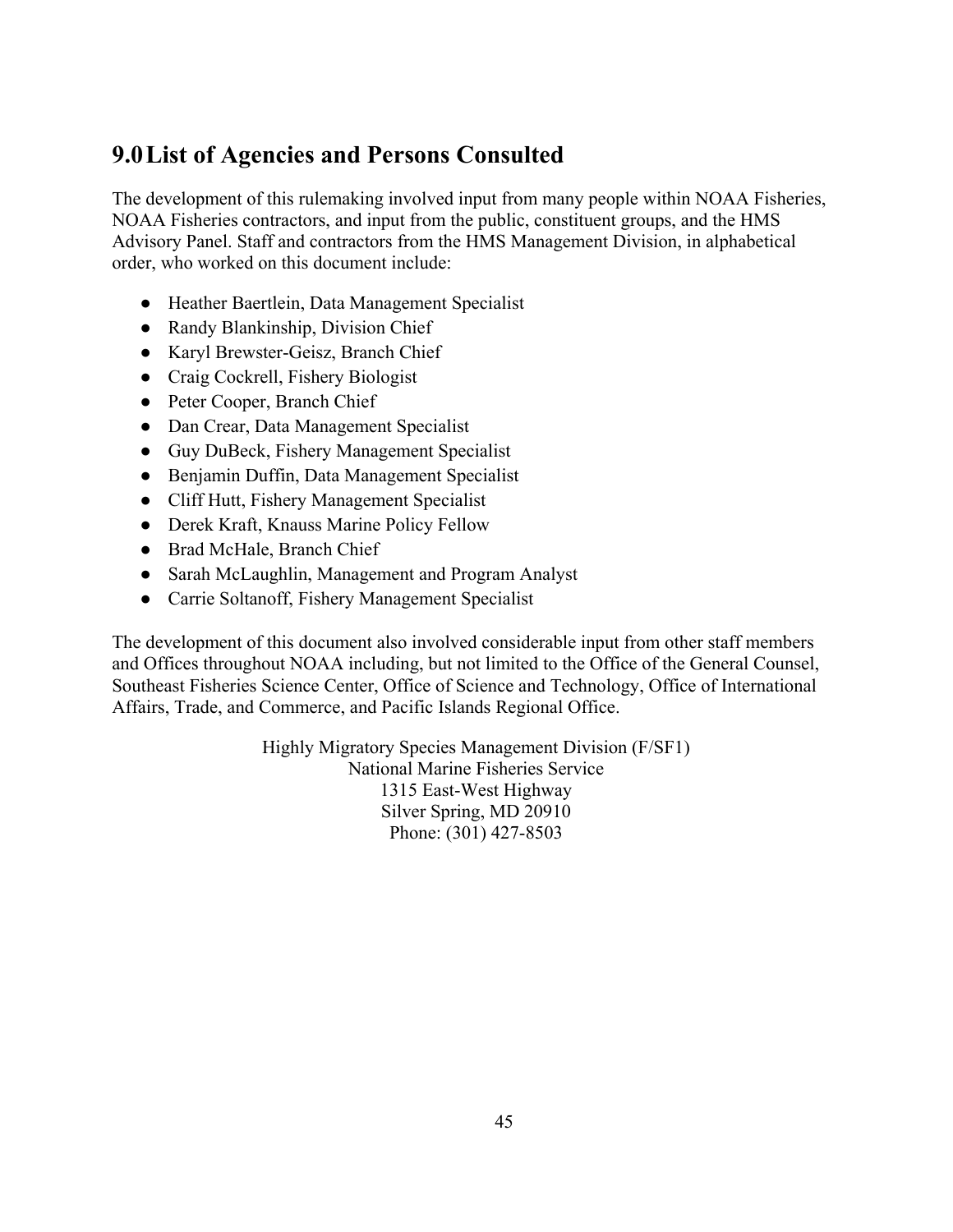# <span id="page-51-0"></span>**10.0 References**

Coastal Zone Management Act, 16 U.S.C. §§ 1451 et seq.

- Compagno, L.J.V. 2002. Sharks of the world. FAO Fishery Synopsis, Vol. 2. Rome, Italy: Food and Agriculture Organization of the United Nations.
- French R.P., J. Lyle, S. Tracey, S. Currie, and J.M. Semmens. 2015. High survivorship after catch-and-release fishing suggests physiological resilience in the endothermic shortfin mako shark (Isurus oxyrinchus). Conservation Physiology 3: doi:10.1093/conphys/cov044.
- Hutt, C., S. Lovell, and G. Silva. 2014. The Economic Contributions of Atlantic Highly Migratory Species Anglers in New England and the Mid-Atlantic, 2011. U.S. Department of Commerce, NOAA Tech. Memo. NMFS-F/SPO-147, 34 p.
- Mollet, G. Cliff, H.L. Pratt, and J. Stevens. 2000. Reproductive biology of the female shortfin mako, Isurus oxyrinchus Rafinesque, 1810, with comments on the embryonic development of lamnoids. Fishery Bulletin 98(2): 299-318.
- NOAA Fisheries. 2006. Final Consolidated Atlantic Highly Migratory Species Fishery Management Plan. NOAA, National Marine Fisheries Service, Highly Migratory Species Management Division, Silver Spring, MD. Public Document. https://www.fisheries.noaa.gov/atlantic-highly-migratory-species/atlantic-hms-fisherymanagement-plans-and-amendments
- NOAA Fisheries. 2008. Final Amendment 2 to the 2006 Consolidated Atlantic Highly Migratory Species Fishery Management Plan. NOAA, National Marine Fisheries Service, Highly Migratory Species Management Division, Silver Spring, MD. Public Document.
- NOAA Fisheries. 2009. Final Amendment 1 to the 2006 Consolidated Atlantic Highly Migratory Species Fishery Management Plan. NOAA, National Marine Fisheries Service, Highly Migratory Species Management Division, Silver Spring, MD. Public Document.
- NOAA Fisheries. 2010. Final Amendment 3 to the 2006 Consolidated Atlantic Highly Migratory Species Fishery Management Plan. NOAA, National Marine Fisheries Service, Highly Migratory Species Management Division, Silver Spring, MD. Public Document.
- NOAA Fisheries. 2013. Final Amendment 5 to the 2006 Consolidated Atlantic Highly Migratory Species Fishery Management Plan. NOAA, National Marine Fisheries Service, Highly Migratory Species Management Division, Silver Spring, MD. Public Document.
- NOAA Fisheries. 2015. Final Amendment 6 to the 2006 Consolidated Atlantic Highly Migratory Species Fishery Management Plan. NOAA, National Marine Fisheries Service, Highly Migratory Species Management Division, Silver Spring, MD. Public Document.